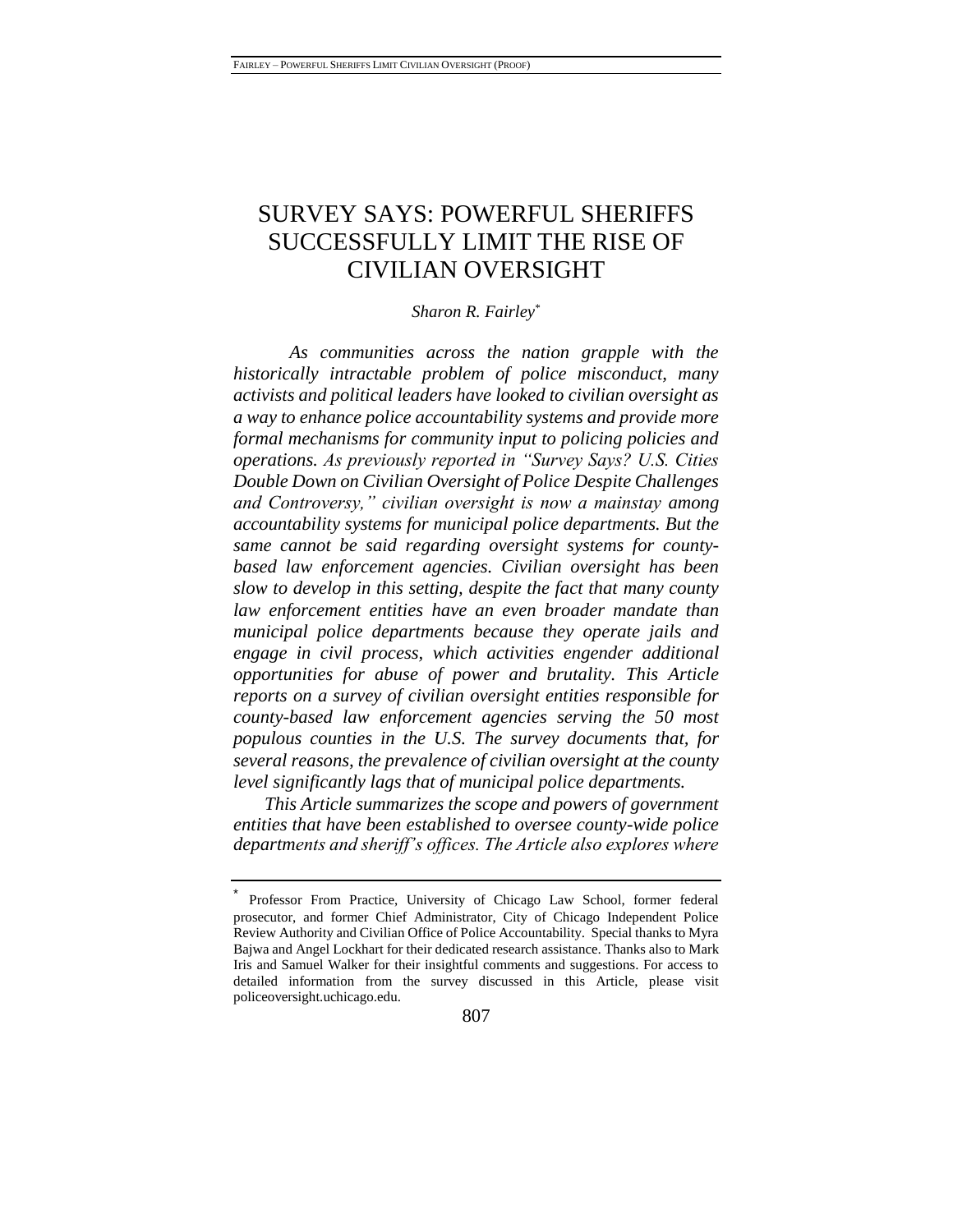*and why civilian oversight mechanisms have struggled to achieve effective oversight. Lastly, the Article hypothesizes the most potent political and legal obstacles that have prevented civilian oversight from gaining traction at the county level. The Article is intended to serve as a resource for civilian oversight professionals as well as government leaders and community members who are advocating for new or revised oversight systems at the county level.*

| A.             |                                                              |  |
|----------------|--------------------------------------------------------------|--|
| $\mathbf{B}$ . | The Nature and Scope of Current County-Based Law             |  |
|                |                                                              |  |
|                | II. THE NEED FOR CIVILIAN OVERSIGHT AT THE COUNTY LEVEL  817 |  |
|                | III. SURVEY: THE PREVALENCE OF CIVILIAN OVERSIGHT            |  |
|                | AMONG LAW ENFORCEMENT ENTITIES SERVING THE TOP               |  |
|                |                                                              |  |
| $A_{-}$        |                                                              |  |
| $\mathbf{B}$ . | Structure of County-based Law Enforcement 823                |  |
|                |                                                              |  |
|                | IV. CIVILIAN OVERSIGHT ENTITIES IN THE LARGEST 50 U.S.       |  |
|                |                                                              |  |
|                |                                                              |  |
|                | 1.                                                           |  |
|                | 2.                                                           |  |
|                | 3.                                                           |  |
|                | 4.                                                           |  |
|                | 5.                                                           |  |
|                | 6.                                                           |  |
|                | 7.                                                           |  |
|                | 8.                                                           |  |
|                | 9.                                                           |  |
|                |                                                              |  |
|                |                                                              |  |
|                |                                                              |  |
|                |                                                              |  |
|                |                                                              |  |
|                |                                                              |  |
| Β.             |                                                              |  |
|                | $1_{\cdot}$                                                  |  |
|                |                                                              |  |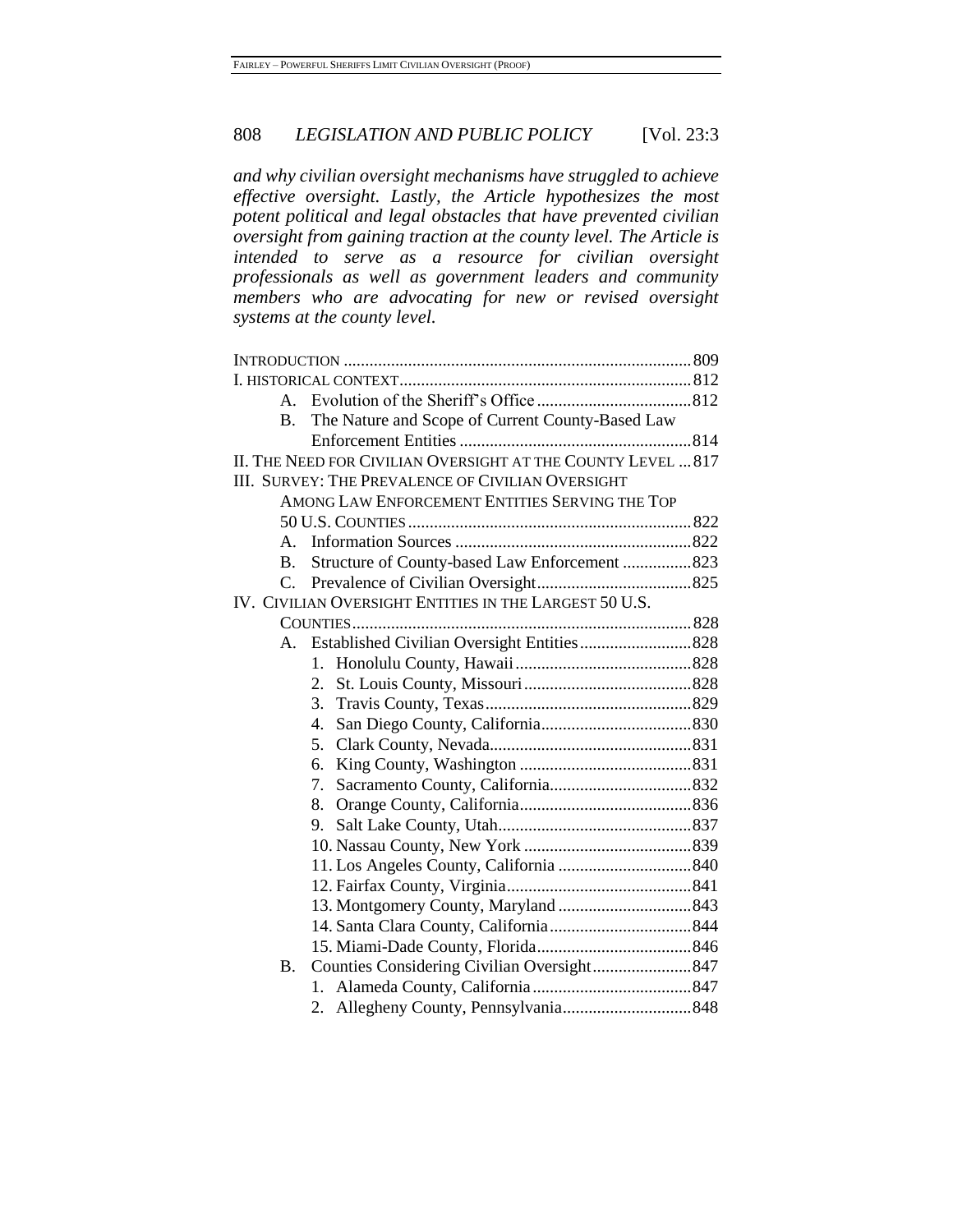|             | 4.                                                      |  |
|-------------|---------------------------------------------------------|--|
|             | 5.                                                      |  |
|             |                                                         |  |
|             |                                                         |  |
|             |                                                         |  |
|             | V. WHY CIVILIAN OVERSIGHT HAS BEEN SLOW TO GAIN         |  |
|             |                                                         |  |
|             | A. Resistance to Civilian Oversight and to Oversight    |  |
|             |                                                         |  |
| B.          |                                                         |  |
| $C_{\cdot}$ | The Existence of State Government Oversight of Jails857 |  |
|             | D. The Sheer Political Power Wielded by Sheriff's858    |  |
|             |                                                         |  |
|             |                                                         |  |
|             | APPENDIX A: LAW ENFORCEMENT AGENCIES IN 50 LARGEST      |  |
|             |                                                         |  |
|             | APPENDIX B: OVERLAP BETWEEN COUNTY AND CITY CIVILIAN    |  |
|             |                                                         |  |
|             |                                                         |  |

# <span id="page-2-0"></span>**INTRODUCTION**

As police reform has emerged front and center as an issue in communities across the country, civilian oversight has been increasingly prominent among reforms that many jurisdictions have considered and adopted in the decades since the first civilian oversight entity was created in Washington, D.C. more than 60 years ago. Although, as previously documented in "Survey Says,"<sup>1</sup> civilian oversight entities continue to face significant impediments to effectiveness, they continue to perform an important role in the police accountability infrastructure for a majority of the largest U.S. cities. Yet, the concept has been slow to develop in the context of countybased law enforcement.

As calls for reform of municipal police departments have reached a fever pitch, calls for reform of county-based law enforcement entities have escalated as well for similar reasons, most frequently because of controversial use of force incidents in the field or in detention facilities. Moreover, the broad range of law enforcement

<sup>1</sup> *See generally* Sharon R. Fairley, *Survey Says?: U.S. Cities Double Down on Civilian Oversight of Police Despite Challenges and Controversy*, 2020 CARDOZO L. REV. DE-NOVO 1 (2020).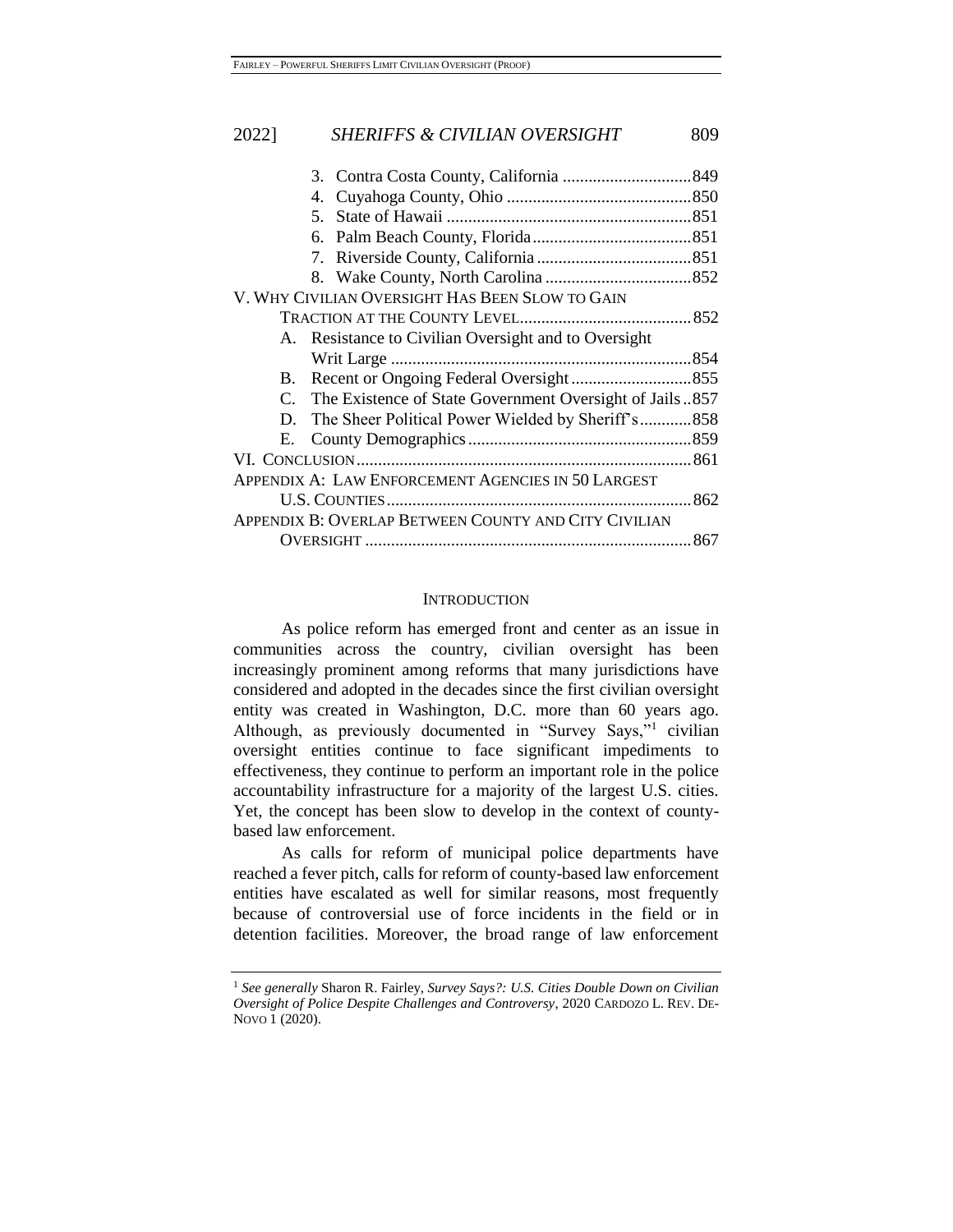responsibilities delivered by county-wide law enforcement agencies, typically sheriff's offices, creates ample opportunity for malfeasance and abuse of power. In recent years, several county government leaders have marshaled sufficient political will to overcome the vehement opposition mounted by county sheriffs and police unions to create new civilian entities that provide oversight for sheriff's offices and countywide police agencies. Other counties are increasingly engaged in serious debate about civilian oversight as community activists and civic leaders recognize the potential this important reform mechanism represents for county-wide policing. Yet, today, the penetration of civilian oversight at the county level significantly lags that at the municipal level, primarily because of the legal and political obstacles to creating oversight for county sheriffs. Interestingly, the prevalence of civilian oversight among county-based police departments, at approximately 64%, is comparable to that among municipal police departments. However, the number of civilian oversight entities with jurisdiction over sheriff's offices remains low at just under 20%.

The fact that civilian oversight of sheriff's offices has been slow to develop is likely due to a number of factors. Perhaps the primary reason is the substantial political power inherent in the office of the sheriff, based on a history going back a thousand years. County sheriffs have been more successful than their municipal counterparts, local police chiefs, at fending off legislative efforts behind civilian oversight. Additionally, there is substantial variation from county to county in terms of the scope and nature of the sheriff's office responsibilities, making the need for civilian oversight less uniform. For example, some sheriff's offices provide a full complement of policing services operating much like a municipal police department, while others play a much more limited law enforcement role.<sup>2</sup>

Where county communities and government leaders have considered introducing civilian oversight, such initiatives have met the same kind of pushback faced by local municipalities seeking to adopt oversight for local police departments. Law enforcement leaders and unions erect stiff opposition, creating a significant political hurdle that

<sup>2</sup> For example, the New York City Sheriff's office primary mission is focused on civil enforcement while the office's criminal responsibilities are quite limited. Sheriff, N.Y.C. DEP'T OF FIN., https://www1.nyc.gov/site/finance/sheriff-courts/sheriff.page (last visited June 2, 2021) [https://perma.cc/J39W-DZSR] (describing the Sheriff as "an officer of the court whose main job is to serve and execute legal processes/mandates issued by the state courts/legal community and the general public.").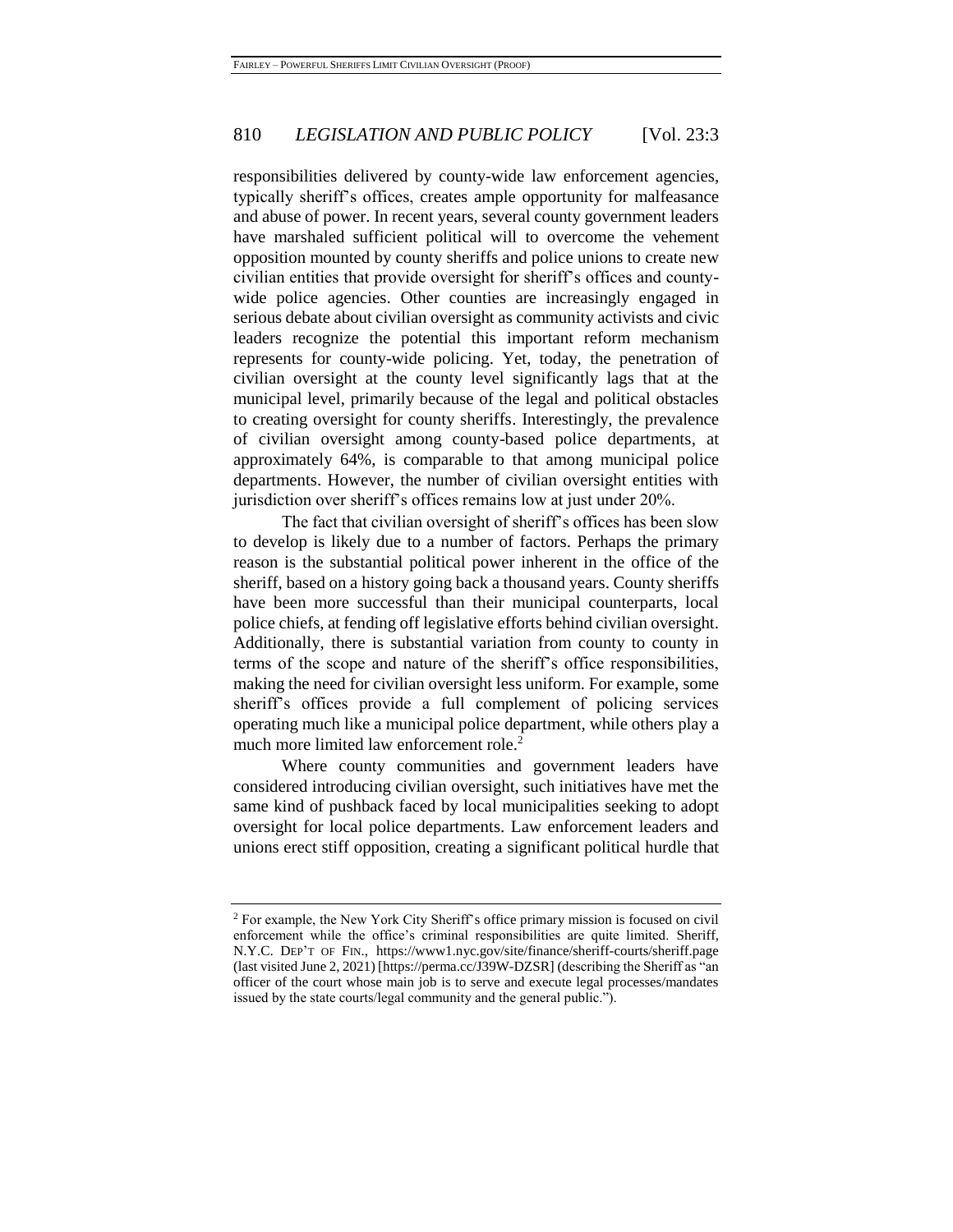activists must overcome to garner sufficient support to get the required legislative action passed.

<span id="page-4-1"></span><span id="page-4-0"></span>While there is a substantial body of research related to municipal policing, there has been much less inquiry into the workings of law enforcement at the county level, and sheriff's offices in particular.<sup>3</sup> The study of civilian oversight in the context of county law enforcement has been quite limited, despite the fact that the job of a county sheriff is tremendously complex and rife with accountability issues.<sup>4</sup> Perhaps the underdevelopment of civilian oversight in this context has contributed to a dearth of relevant scholarly exploration.<sup>5</sup> This article seeks to inform the understanding of the presence and impact of civilian oversight at the county level by summarizing research into the existence and scope of civilian-based entities with oversight responsibilities related to *county-based* law enforcement entities.

<span id="page-4-2"></span>Because the primary provider of county-wide law enforcement is typically the sheriff, Part I of the Article provides historical context by briefly summarizing the evolution of the office of the county sheriff and the nature of sheriff's offices today. Part II summarizes findings from research into the civilian oversight entities that currently have jurisdiction over county-based law enforcement agencies. Part III provides a more detailed description of existing and planned civilian oversight entities. Part IV then describes the need for civilian oversight at the county level. Lastly, Part V hypothesizes the key factors contributing to the relatively slow adoption of civilian oversight at the county level.

<sup>3</sup> *See, e.g*. Casey LaFrance & Jennifer M. Allen, *An Exploration of the Juxtaposition of Professional and Political Accountability in Local Law Enforcement Management*, 12 INT'L J. POLICE SCI. & MGMT. 90, 100 (2010)(noting that empirical research on sheriff's offices is limited); William P. McCarty & Stacey Dewald, *Sheriff's Deputies and Police Officers: Comparing Their Views*, 40 POLICING 99 (2017) (commenting that a vast majority of research of attitudes among law enforcement has focused on municipal police departments and their officers).

<sup>4</sup> MaCherie M. Placide & Casey LaFrance, *The County Sheriff in Films: A Portrait of Law Enforcement as a Symbol of Rural America*, 16 INT'L J. POLICE SCI. & MGMT. 101, 103 (2014).

<sup>5</sup> Charlie Ban, *Civilian Review of Law Enforcement Remains Rare for Counties*, NAT'L ASS'N CNTYS. (June 22, 2020), https://www.naco.org/articles/civilian-review-lawenforcement-remains-rare-counties [https://perma.cc/T9U5-A66B].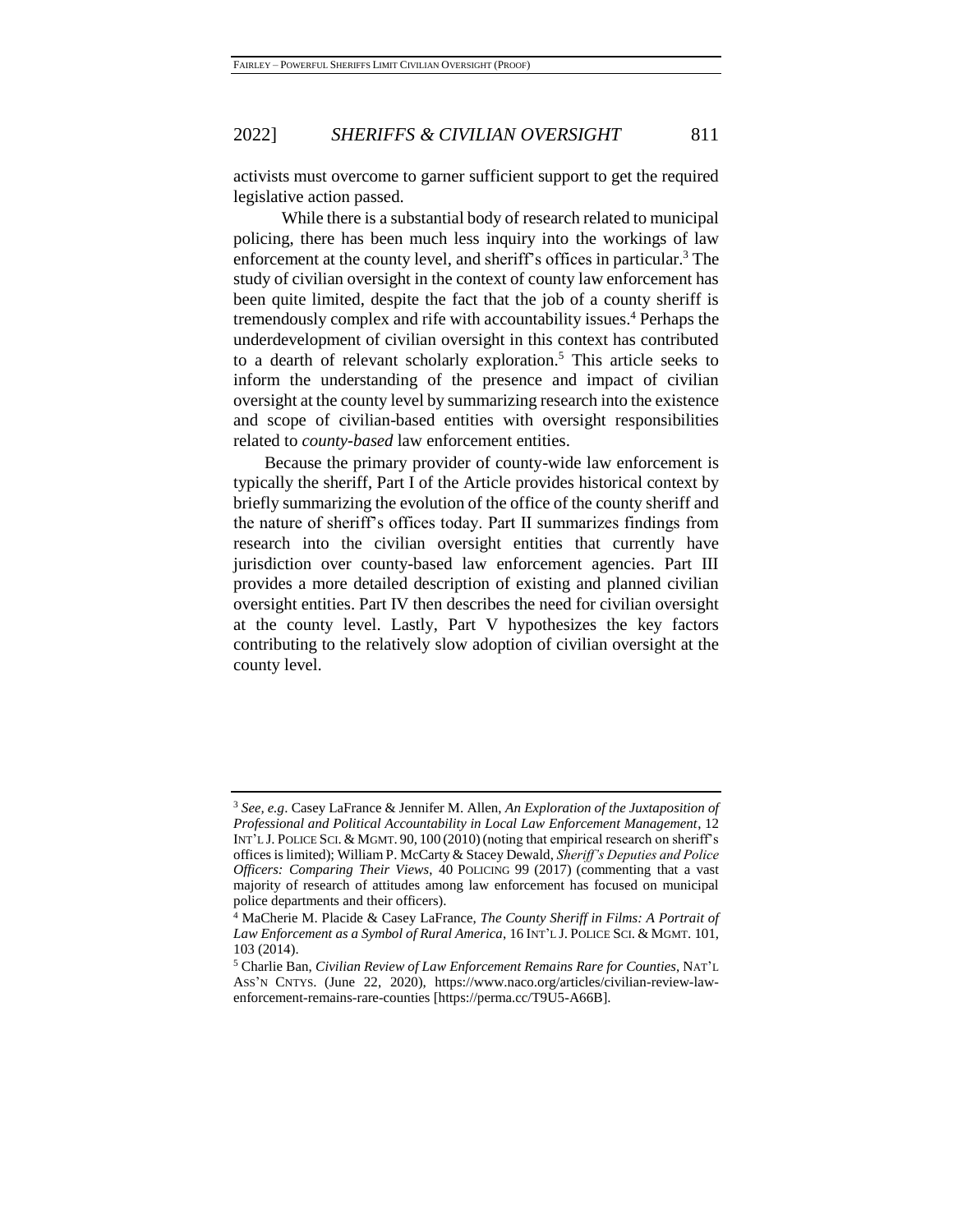# <span id="page-5-1"></span>I.

#### HISTORICAL CONTEXT

#### <span id="page-5-0"></span>*A. Evolution of the Sheriff's Office*

County-level policing is delivered primarily through the office of the county sheriff which differs quite substantially from municipal policing in its historical evolution.<sup>6</sup> As a result, there is much greater variation in the function and organizational features among sheriff's offices when compared to local police departments.<sup>7</sup> The office of the sheriff, with its intrinsic political power, dates back to ninth century England where sheriffs, then called "shire-reeves," were responsible for enforcing the law in the "shire" (a geographic jurisdiction comparable to what would now be called a county).<sup>8</sup> By the seventeenth century, the sheriff was not only responsible for keeping the peace within the shire, or county, he also served as the King's bailiff, with responsibility for enforcing the King's rights.<sup>9</sup> Throughout this early history, the office of sheriff was one of great prestige as the sheriff was an important official within the courts and an essential liaison between the central government and the county.<sup>10</sup> When imported to the colonies, the office remained both prestigious and lucrative.<sup>11</sup>

As colonial governments evolved and spread to the western United States, the sheriff's office was typically established by legislation within the new territories and became an important component of the American justice system.<sup>12</sup> As the colonies developed, a fair degree of variation emerged across jurisdictional boundaries regarding the role and duties of the sheriff based largely on the relative influence of county government.<sup>13</sup> For example, in northern colonies, where the scope of county government was limited, sheriffs were primarily an officer of

<sup>6</sup> David N. Falcone & L. Edward Wells, *The County Sheriff as a Distinctive Policing Modality*, 14 AM. J. POLICE 123, 124 (1995).

<sup>7</sup> *Id.*

<sup>8</sup> James Tomberlin, *"Don't Elect Me": Sheriffs and the Need for Reform in County Law Enforcement*, 104 VA. L. REV. 113, 119 (2018).

<sup>9</sup> *Id.* at 118.

<sup>10</sup> *Id.*

<sup>11</sup> *Id.*

<sup>12</sup> *Id.* at 121

<sup>&</sup>lt;sup>13</sup> *Id.* at 119 (noting that in northern colonies, county government was generally limited to judicial matters; in Mid-Atlantic colonies, counties typically shared political power with towns, and in southern colonies, county government was paramount); *see also* LARRY D. BALL, DESERT LAWMEN: THE HIGH SHERIFFS OF NEW MEXICO AND ARIZONA TERRITORIES, 1846–1912 (1996).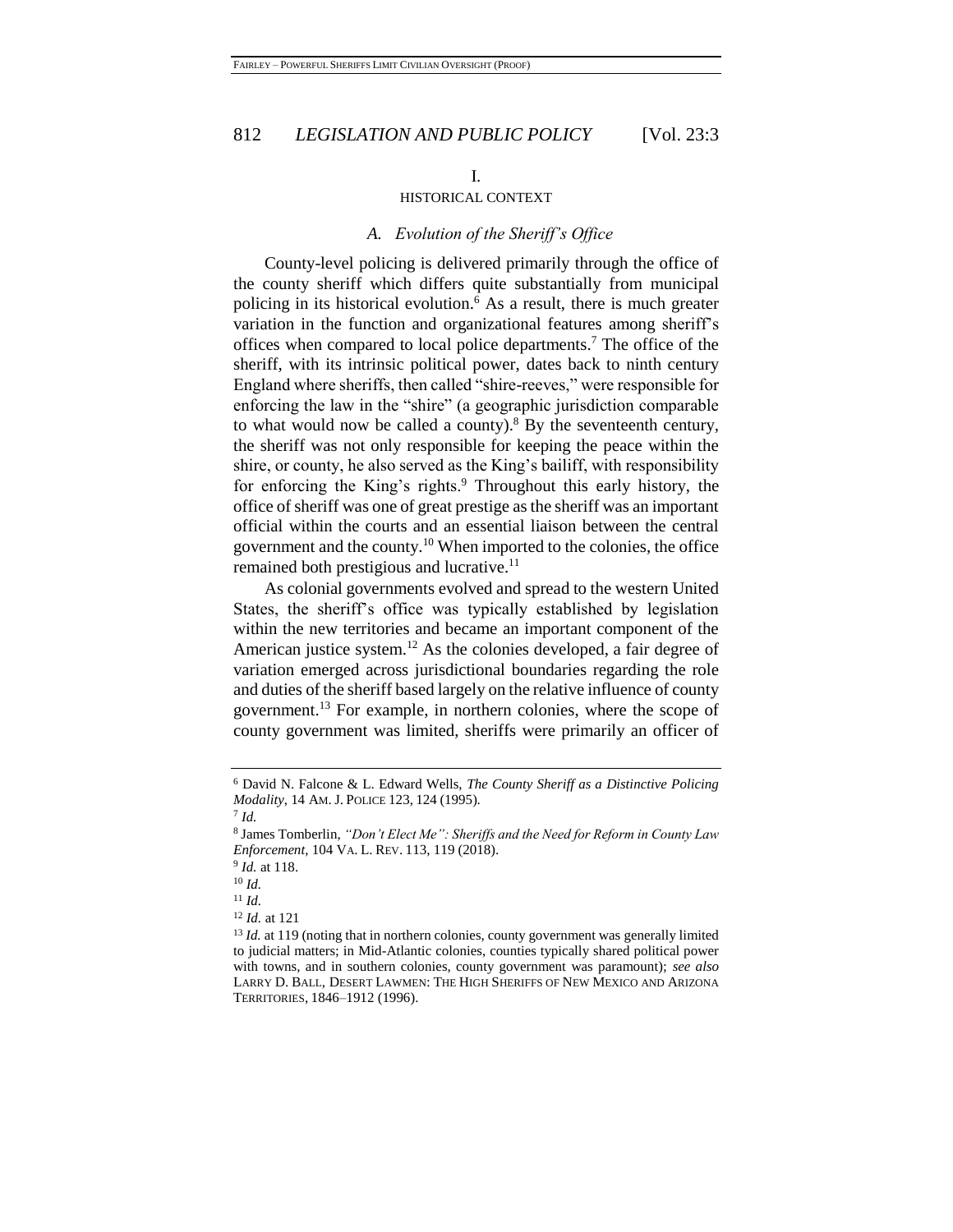the court and had limited law enforcement responsibilities.<sup>14</sup> Whereas in southern colonies, where county governments played a more prominent role in local governance, sheriffs had more responsibilities.<sup>15</sup>

After the colonies broke away from England, the role of the sheriff remained quite similar in America.<sup>16</sup> During the continued expansion of the United States into the "wild west," the county sheriff as an iconic lawman began to emerge.<sup>17</sup> As western states emulated the southern approach to government, where county governments were prominent, the office of the sheriff took on an imprimatur of importance.<sup>18</sup>

<span id="page-6-0"></span>Leading into the twentieth century as accountability became more of an issue, most state constitutions required that each county have an elected sheriff.<sup>19</sup> The position continued to be quite lucrative as many sheriffs were partially compensated from fee collections, which often totaled well in excess of their established salaries.<sup>20</sup> Most importantly, however, in the vast majority of states, the position of sheriff is a constitutional office, in that the form or function of the office is grounded in the state constitution and may only be changed by constitutional amendment. <sup>21</sup> This constitutional foundation limits the scope of legislative or executive interference to which the sheriff must submit. 22

<sup>14</sup> Tomberlin, *supra* not[e 8,](#page-5-0) at 120.

<sup>15</sup> *Id.*

<sup>16</sup> *Id.* at 121.

<sup>17</sup> *Id.*; *see also* Placide & LaFrance, *supra* not[e 4,](#page-4-0) at 102 (noting that the sheriff was one of the first official positions established in the rural west).

<sup>18</sup> Tomberlin, *supra* not[e 8,](#page-5-0) at 121.

<sup>&</sup>lt;sup>19</sup> The American sheriff evolved as an elective office during the 17th and 18th centuries. Falcone & Wells, *supra* not[e 6,](#page-5-1) at 125. By the 20<sup>th</sup> century, most states required that the office be filled by county-wide elections. Tomberlin, *supra* note [8,](#page-5-0) at 121. However, there are a few states (e.g., Hawaii and Rhode Island) and a small number of counties in some states for which the sheriff is an appointed position. David B. Kopel, *The Posse Comitatus and the Office of Sheriff: Armed Citizens Summoned to the Aid of Law Enforcement*, 104 J. CRIM. L. & CRIMINOLOGY 761, 787 (2014). ("Today, American sheriffs are elected in all states except Alaska (which has no counties), Hawaii, Rhode Island, and Connecticut (where the office of sheriff was abolished in 2000")). As of 2019, at least 40 states have elected sheriffs. Jessica Pishko, *The Power of Sheriffs: Explained,* APPEAL (Jan. 4, 2019), https://theappeal.org/the-power-of-sheriffs-anexplainer/ [https://perma.cc/ANG5-VLB7].

<sup>20</sup> Tomberlin, *supra* note 8, at 122.

 $21$  Although the sheriff is a constitutional office in most states, there are some "home rule" counties, typically larger, urban counties, that are permitted to establish their own policies by charter. Falcone & Wells, *supra* note [6,](#page-5-1) at 126.

<sup>22</sup> Falcone & Wells, *supra* not[e 6,](#page-5-1) at 126.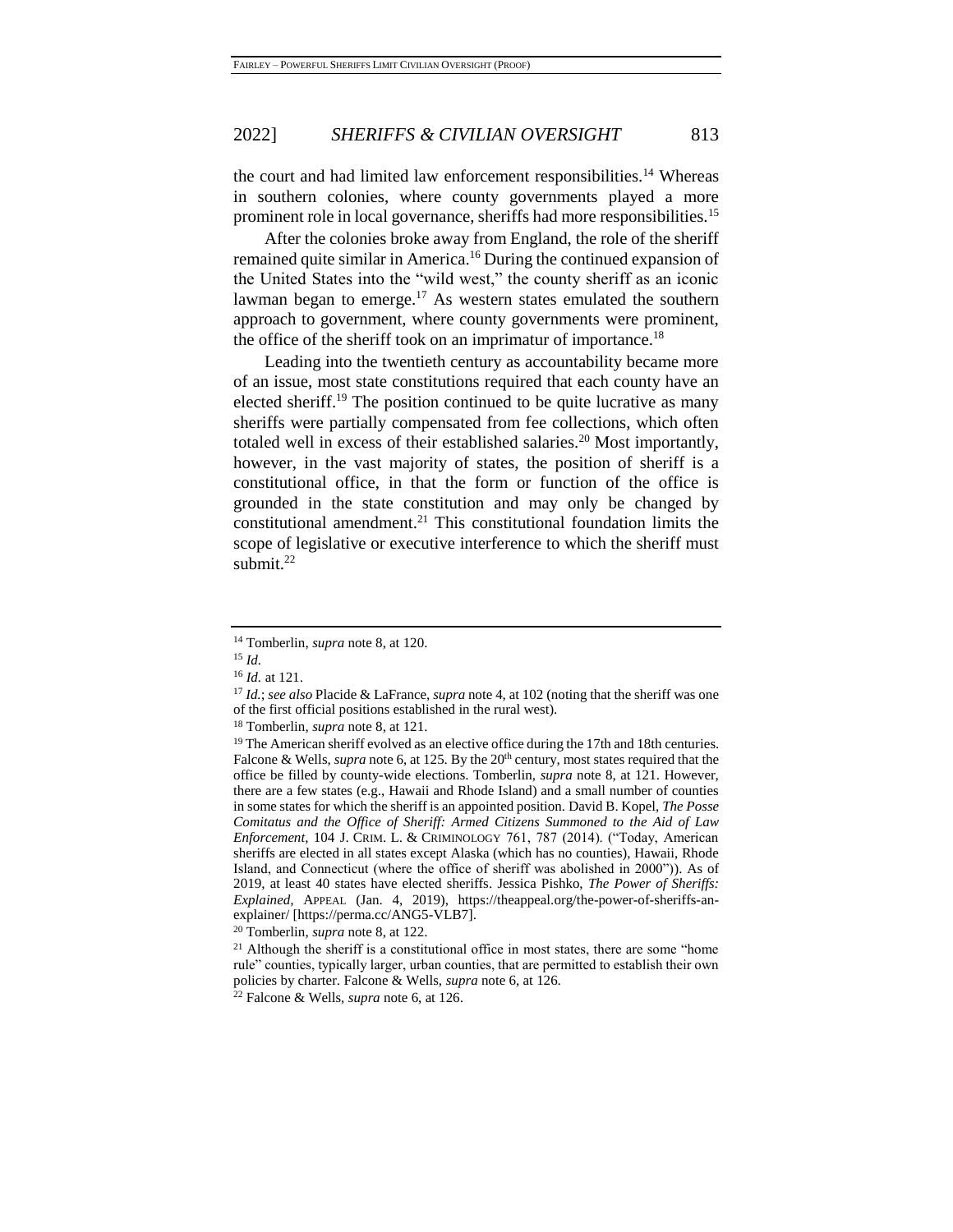# *B. The Nature and Scope of Current County-Based Law Enforcement Entities*

Today, most U.S. counties are served by sheriff's offices, countywide police agencies, or both. For the vast majority of counties across the United States, sheriff's offices serve as the primary law enforcement entity at the county level.<sup>23</sup> However, there are a handful of states that do not employ sheriffs.<sup>24</sup> In addition, there are some counties that have eliminated the position of sheriff.<sup>25</sup>

Despite the fairly ubiquitous presence of the office of the sheriff within American county government,<sup>26</sup> the duties and powers of each office are far from uniform.<sup>27</sup> For example, in Colorado, in addition to law enforcement responsibilities, the sheriff also serves as the chief fire warden.<sup>28</sup> In most states, sheriff's offices typically perform any of the following: (1) providing law enforcement and general police services; (2) operating jails, and transporting prisoners; (3) supporting county courts by processing writs and orders; (4) providing courtroom security; (5) overseeing the seizure of property; (6) collecting county fees and taxes; and (7) administering sales of licenses and permits.<sup>29</sup> As a result, the structure and scope of county-based law enforcement entities is significantly more varied relative to those of municipal police departments, which tend to have similar structures overseeing similar operations.<sup>30</sup>

As supported by the survey presented herein, among the 50 most populous U.S. counties, the sheriff's office is the most common form of county-wide law enforcement, found in 46 of the 50 counties

<sup>23</sup> *Id.* at 125.

<sup>24</sup> Alaska has no county government; Connecticut operates a State Marshal system in lieu of sheriff's offices; Hawaii has no position of sheriff, although law enforcement officers employed by the state's Department of Public Safety are called "Deputy Sheriffs." FAQ, NAT'L SHERIFFS' ASS'N, https://www.sheriffs.org/about-nsa/faq (last visited June 2, 2021) [https://perma.cc/CE6D-P6EV].

<sup>25</sup> For example, in 1955, St. Louis County, Missouri voted to eliminate the sheriff's office as an elected county official, choosing instead to operate a county-wide police department. Our History, ST. LOUIS CNTY POLICE DEP'T, https://www.stlouiscountypolice.com/Who-We-Are/Our-History (last visited June 2, 2021) [https://perma.cc/7VHR-674U].

<sup>26</sup> The National Sheriff's Association accounts for 3,081 sheriffs across the United States and has a membership of 14,000 active members. FAQ, *supra* note 27.

<sup>27</sup> Tomberlin, *supra* not[e 8,](#page-5-0) at 122.

<sup>28</sup> COLO. REV. STAT. § 30-10-512 (2017).

<sup>29</sup> Falcone & Wells, *supra* not[e 6,](#page-5-1) at 130.

<sup>30</sup> Tomberlin, *supra* not[e 8,](#page-5-0) at 123.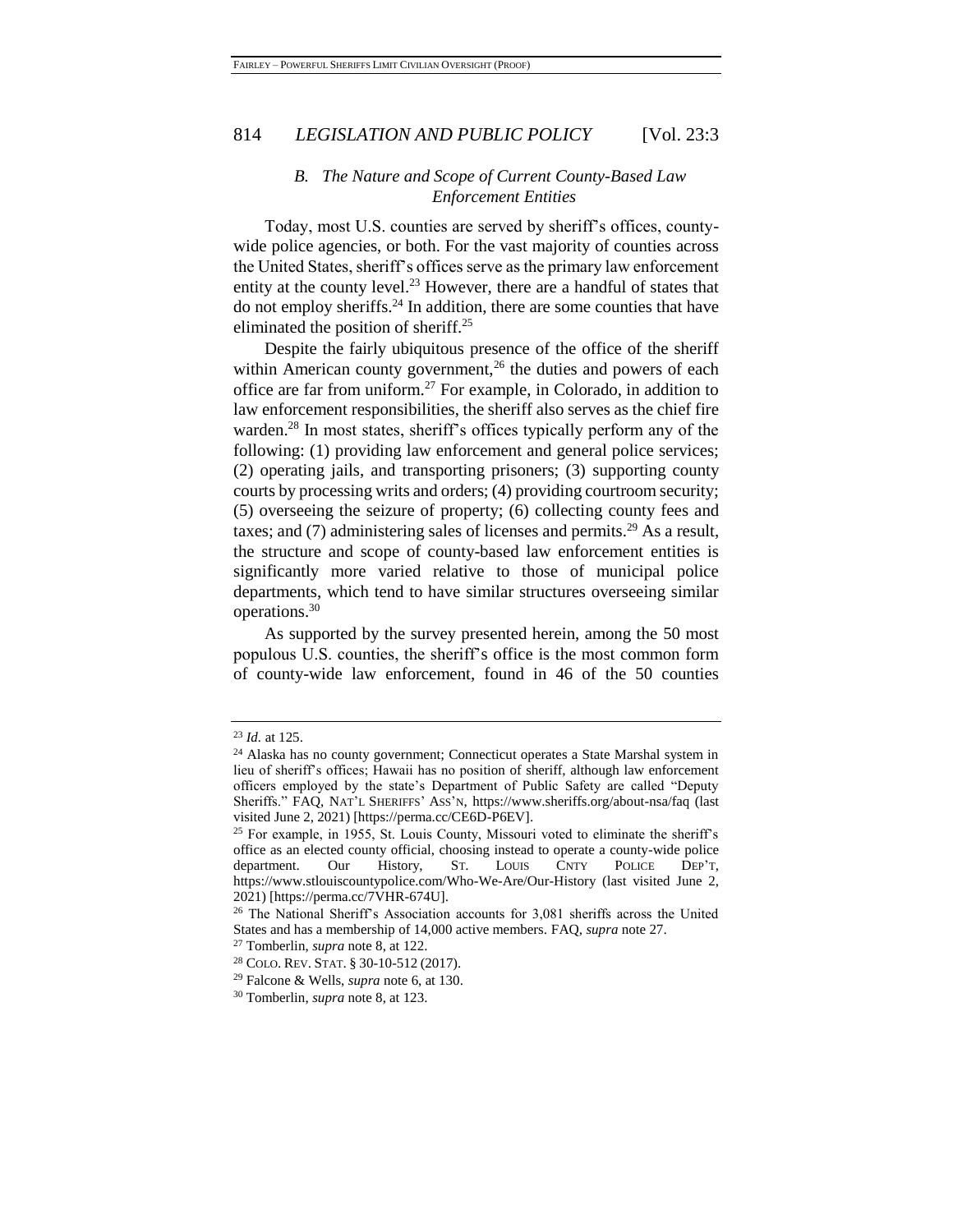surveyed. Only four out of the 50 counties are served by a county-wide police department, instead of a sheriff's office.<sup>31</sup> An additional twelve are served by a county-wide police department in addition to a sheriff's office.<sup>32</sup> For example, in St. Louis County, Missouri, a county-wide police department provides the bulk of the county's policing services<sup>33</sup> while the St. Louis County Sheriff's Office's functions are limited to providing support services to the St. Louis County court system.<sup>34</sup> In other counties, the office of the sheriff exists as an elected position of government, but, rather than leading a sheriff's office, the sheriff serves as the head of a county-wide police department. For example, this arrangement is in place in Clark County, Nevada (where Las Vegas is the county seat).<sup>35</sup> In many counties, municipal police departments have overlapping jurisdiction with sheriff's departments.<sup>36</sup> While, in other counties, a county-based law enforcement entity has exclusive jurisdiction providing police services to small towns or unincorporated areas that do not have municipal law enforcement entities of their own.<sup>37</sup> The structure of law enforcement serving New York City is

#### <sup>31</sup> *Id.*

<sup>32</sup> *Id.*

<sup>33</sup> ST. LOUIS COUNTY, MO., CHARTER § 701.010 (2020) ("The Department of Police is responsible for law enforcement throughout St. Louis County, for the coordination and cooperation between and among all law enforcement agencies having jurisdiction in the County or any part thereof, and for the performance of such other powers and duties with respect to police administration and law enforcement as may be provided by law.").

<sup>34</sup> Sheriff's Office, ST. LOUIS CNTY. CTS., https://wp.stlcountycourts.com/sheriffsoffice/ (last visited June 2, 2021) (noting that the Sheriff's Office is "made up of two divisions comprised of Bailiffs & Civil Processing") [https://perma.cc/295A-6HSR]

<sup>35</sup> Bluestein v. Groover, 940 F.2d 667 (9th Cir. 1991) (recognizing defendant Sheriff of Clark County as also the Chief Administrative Officer and Chief Law Enforcement officer of the Las Vegas Metropolitan Police Department); Blake Apgar, *Lombardo Wins Re-election in Race for Clark County Sheriff*, LAS VEGAS REV. J. (June 12, 2018, 8:21 PM), https://www.reviewjournal.com/news/politics-and-government/clarkcounty/lombardo-wins-re-election-in-race-for-clark-county-sheriff/

<sup>[</sup>https://perma.cc/3WFF-VAYZ] (reporting on re-election of the Clark County sheriff). <sup>36</sup> For example, Houston, Texas is served by both the Houston Police Department while the Harris County Sheriff's Office has jurisdiction throughout Harris County, which includes the city of Houston. HARRIS CNTY. SHERIFF'S OFF., https://www.harriscountyso.org/Departments/HCSO\_History.aspx# (last visited June 2, 2021) [https://perma.cc/ZC5N-VUSW]; Houston Police Department, CITY OF HOUS., https://www.houstontx.gov/police/organization/index.htm (last visited June 2, 2021) [https://perma.cc/96DG-8UHQ].

<sup>&</sup>lt;sup>37</sup> The Los Angeles County Sheriff's office is the largest county-wide law enforcement entity and provides law enforcement services to 42 cities (contractually) and 141 unincorporated communities within the county that spans 4,084 square miles and a population in excess of 10 million persons. *About Us*, L.A. CNTY. SHERIFF'S DEP'T,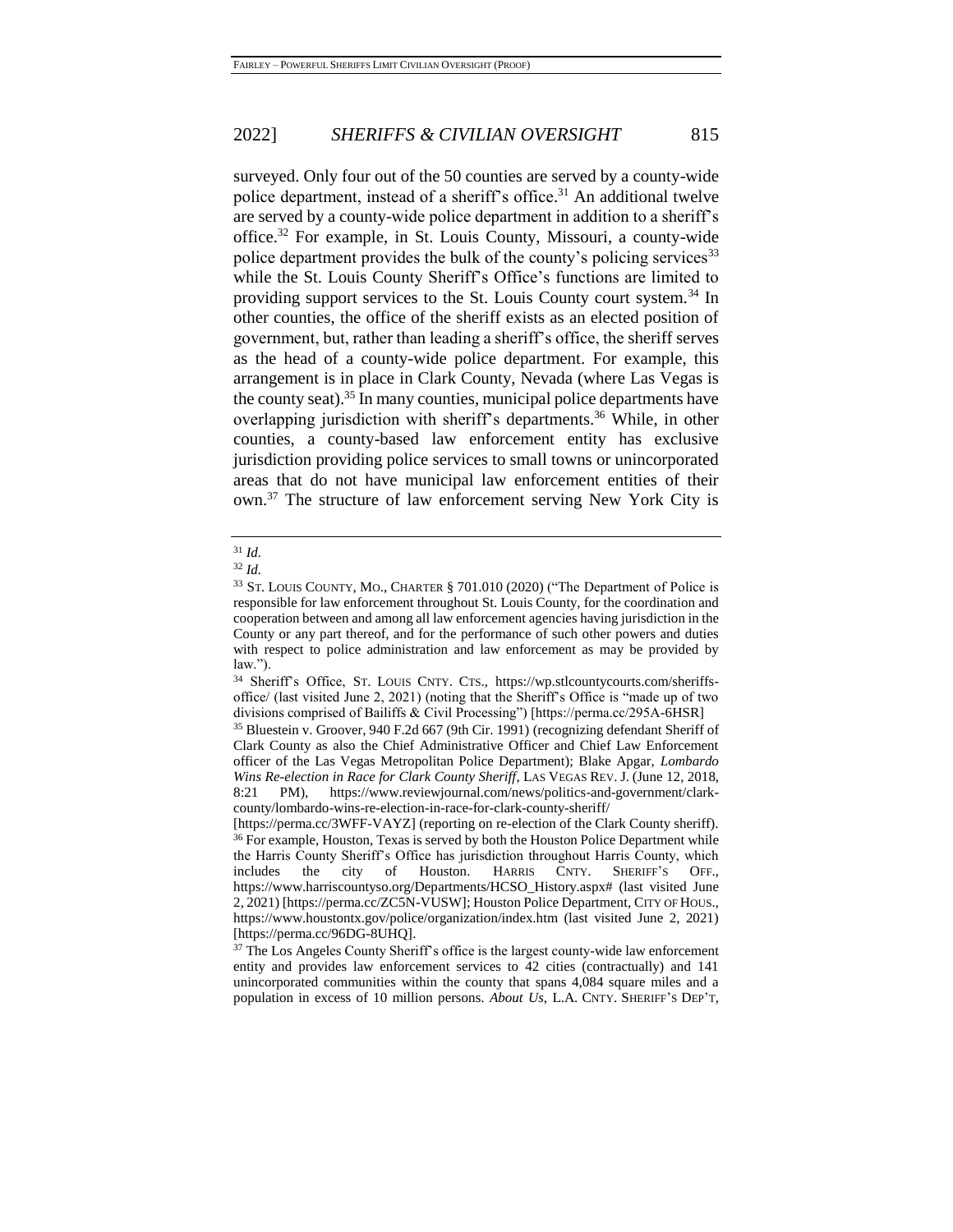unique because the municipality of New York City subsumes its five counties, also referred to as boroughs, that do not have county governments. In 1994, the New York City charter was amended to reconfigure the sheriff's office as a unit within the city's Department of Finance, perhaps because the office's primary mission involves the collection of water, property and city taxes.<sup>38</sup> Thus, the New York City boroughs, which include four of the 50 most populous counties addressed in this analysis, are served by two municipal agencies: the New York City Sheriff's office and the New York City Police Department.<sup>39</sup>

In addition to variation in structure and geographical jurisdictional reach, the nature and scope of the police services provided by county sheriffs and police agencies vary as well. $40$  For example, some entities provide only basic patrol services to some or all localities within the jurisdiction, while others provide a more comprehensive array of law enforcement services, including criminal investigations and specialized law enforcement capabilities such as SWAT teams and coroner's offices. <sup>41</sup> As previously noted, in addition to police services, many, if not most, sheriff's offices operate jails and are involved in the civil justice system by providing civil process.<sup>42</sup> In some counties, the sheriff's office or the county police department provides specialized law enforcement services for local police departments. For example, the Alameda County (California) Sheriff's office provides basic officer training, operates a full-service crime laboratory, and provides fish and

https://www.lasd.org/about\_us.html (last visited June 2, 2021) [https://perma.cc/2EKG-T9CB]. The office also serves 216 county facilities including hospitals, community colleges, and the Metropolitan Transit Authority. *Id.*

<sup>38</sup> David Cruz, *Pandemic Puts NYC's Obscure Law Enforcement Agency in the Spotlight: The Sheriff's Office Explained*, GOTHAMIST, (Dec. 9, 2020, 4:30 PM), https://gothamist.com/news/pandemic-sheriff-office-explained-nyc-enforcement.

<sup>&</sup>lt;sup>39</sup> According to the 2018 U.S. Census Data used as the basis for the county population rankings referred to herein, Kings County, which encompasses the borough of Brooklyn; Queens County; and Bronx County are ranked 9<sup>th</sup>, 11<sup>th</sup> and 28<sup>th</sup> respectively based on population.

<sup>40</sup> Tomberlin, *supra* note 8, at 123 (noting that the long evolving history of the sheriff's office has resulted in "variegation and regional quirks" in the workings of modern-day sheriff's departments); Falcone & Wells, *supra* not[e 6,](#page-5-1) at 128 (noting that the sheriff's role is "broader in the range of activities covered and the scope of legal authority).

<sup>41</sup> For example, the Cuyahoga County (Ohio) Sheriff includes the following operational units, among others: Detective Bureau, Warrant, Task Forces, Marine Patrol, SWAT, and Sex Offender. CUYAHOGA CNTY. SHERIFF'S DEP'T, https://sheriff.cuyahogacounty.us (last visited May 29, 2021).

<sup>42</sup> *See, e.g.*, 70 AM.JUR. 2D *Sheriffs, Police, and Constables* § 31; 80 C.J.S. *Sheriffs and Constables* § 65.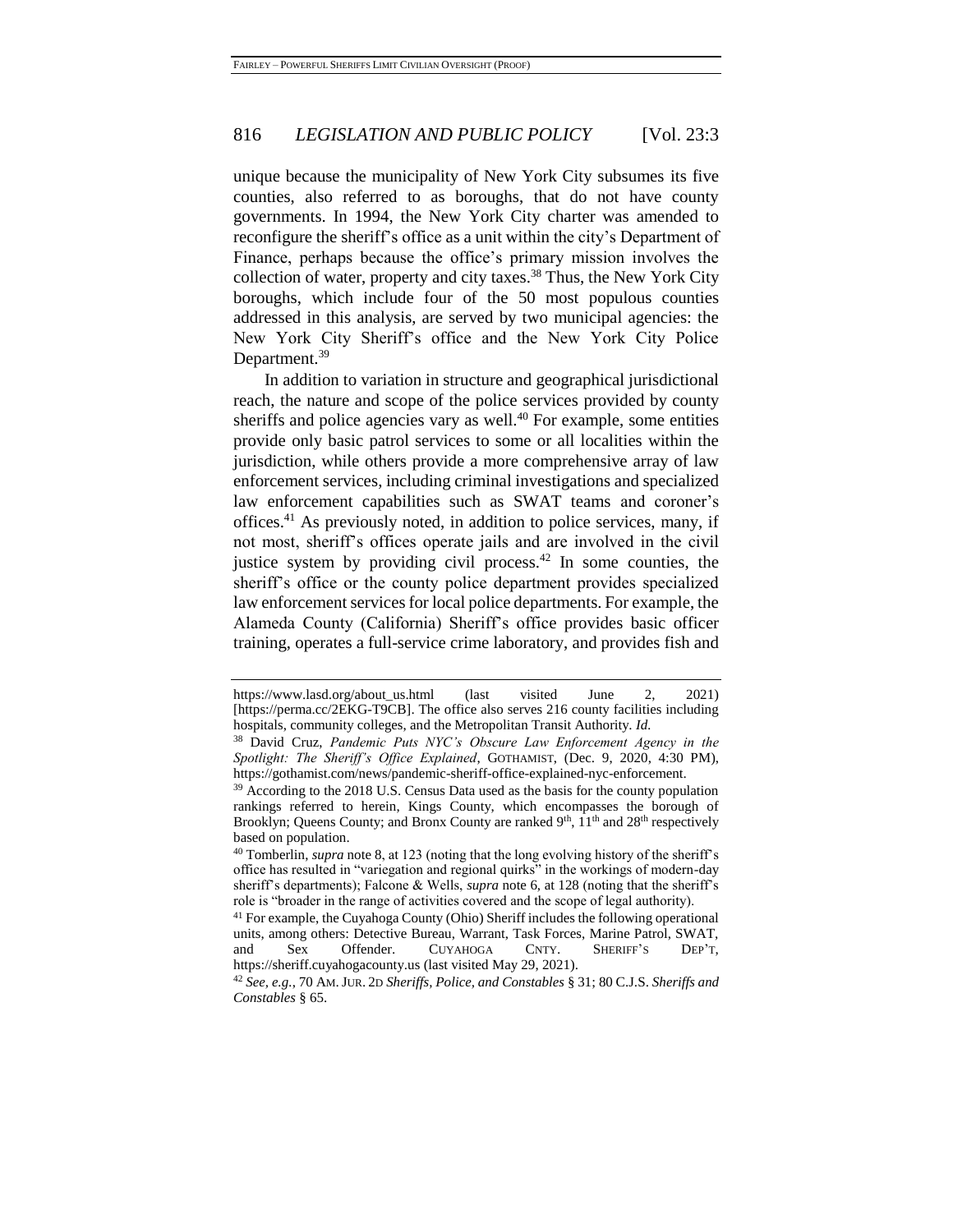game and marine patrol operations in support of the local police departments within its jurisdiction. $43$  Also, many county-wide law enforcement entities provide public safety services for county-owned properties such as airports, hospitals, transit centers, and universities.<sup>44</sup>

The tremendous variation in the nature and scope of a county law enforcement entity's duties is likely one reason why the concept of civilian oversight has struggled to gain traction in the county-based law enforcement context. County law enforcement entities with narrower, less public-facing responsibilities may engender fewer calls for oversight. For example, the New York City Sheriff's Office staff of approximately 150 deputies is diminutive relative to 35,000 or more members of the New York City Police Department.<sup>45</sup> The office does not operate jails and its law enforcement responsibilities are limited to crimes involving cigarette tax enforcement, deed fraud, synthetic narcotics sales, and crimes against the city's Department of Finance.<sup>46</sup> Given its relatively limited size and mission, civilian oversight might not be appropriate or necessary.

#### II.

## THE NEED FOR CIVILIAN OVERSIGHT AT THE COUNTY LEVEL

There are a number of reasons why communities have sought civilian oversight for county-wide law enforcement entities. The most prevalent include: poor jail conditions, mistreatment of detainees, lack of accountability for excessive force, and disparate enforcement of the law.

The potential for abuse of power and police brutality exists in police-citizen encounters involving officers employed at all levels of government, including sheriff's offices.<sup>47</sup> Misconduct among sheriff's

<sup>43</sup> ALAMEDA CNTY. SHERIFF'S OFF., https://www.alamedacountysheriff.org/about.php (last visited May 29, 2021).

<sup>44</sup> For example, the Hawaii Sheriff's offices serve the Honolulu airport and provide security services for various hospitals. *Sheriff Division*, STATE OF HAWAII DEP'T OF PUB. SAFETY, https://dps.hawaii.gov/about/divisions/law-enforcement-division/sheriffdivision/ (last visited May 29, 2021).

<sup>45</sup> Corey Kilgannon, *Why This Force of 150 Sheriff's Deputies Is Enforcing Virus Rules*, N.Y. TIMES (Dec. 16, 2020), https://www.nytimes.com/2020/12/14/nyregion/nycsheriffs-office.html.

<sup>46</sup> *Sheriff*, N.Y.C. DEP'T OF FIN., https://www1.nyc.gov/site/finance/sheriffcourts/sheriff.page (last visited May 29, 2021).

<sup>47</sup> Recent controversial incidents include: a fatal shooting involving a long-time Franklin County, Ohio deputy. Brakkton Booker, *Police in Ohio Say Slain Black Man Brandished a Gun; Family Says He Held a Sandwich*, NPR (Dec. 7, 2020, 2:59 PM),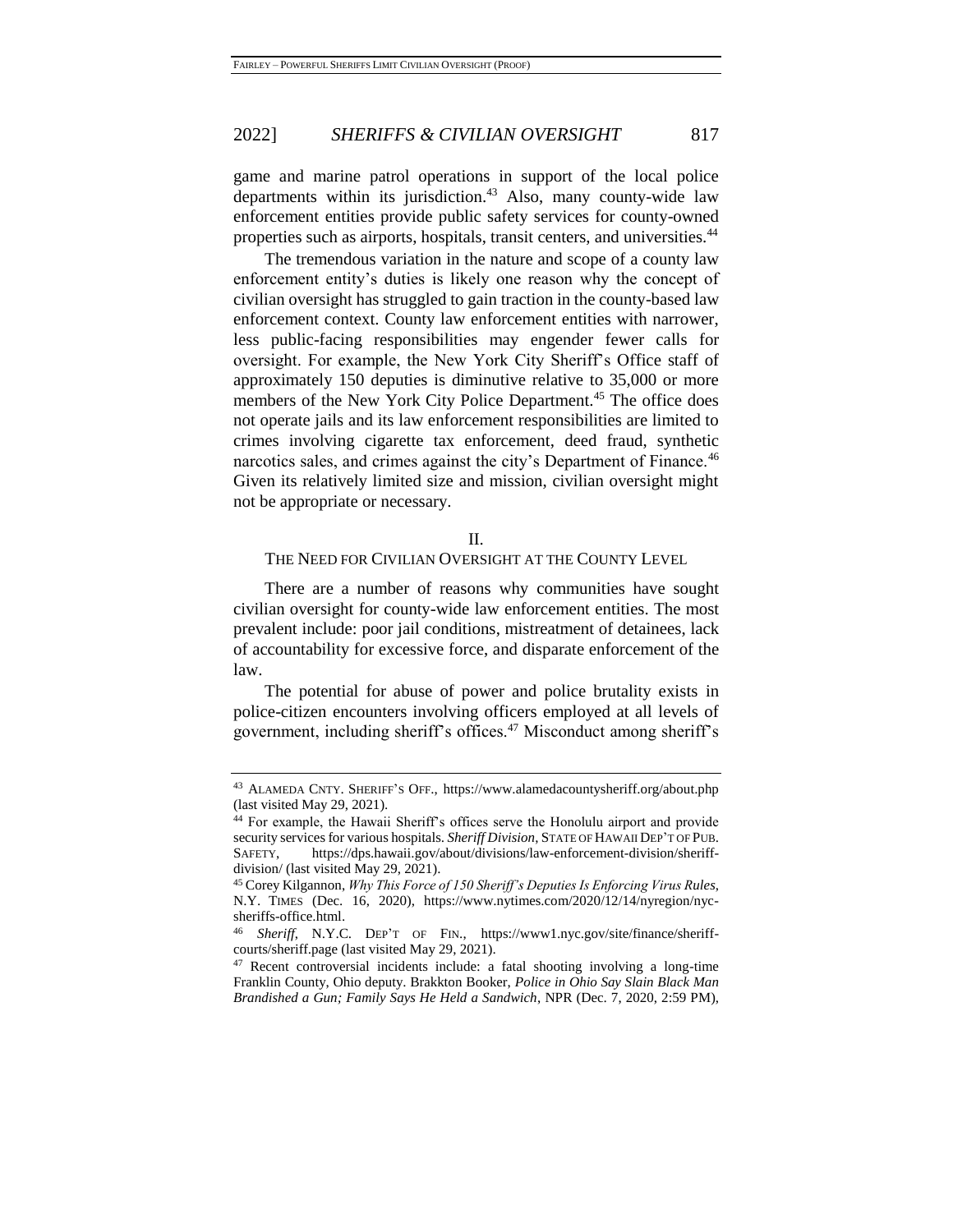<span id="page-11-2"></span><span id="page-11-1"></span><span id="page-11-0"></span>offices definitely exists.<sup>48</sup> Because the powers and duties bestowed on sheriffs are so diverse and encompass more than just policing, a sheriff's "attention, time and energies are more divided across multiple and distinct sets of administrative concerns,"<sup>49</sup> which may leave less time to focus on accountability issues. To be sure, corruption among the ranks of sheriffs has existed as long as the office.<sup>50</sup> Responsibility for managing detention facilities creates opportunity for misconduct and malfeasance.<sup>51</sup> Almost 11 millions individuals are admitted to county jails each year.<sup>52</sup> Examples of egregious abuse of power by sheriffs and their deputies are becoming ever more prevalent, particularly regarding the treatment of detainees.<sup>53</sup> In 2017, Los Angeles County Sheriff Leroy Baca was sentenced to a prison term for conspiring to undermine a federal investigation of prisoner abuse within an LA county jail.<sup>54</sup> Before he was pardoned by President Trump, for over twenty years, Maricopa County Sheriff Joe Arpaio operated a "concentration camp" style prison in the heat of the Arizona desert where inmates were issued

https://www.npr.org/2020/12/07/943829901/police-in-ohio-say-slain-black-manbrandished-a-gun-family-says-he-held-a-sandwi; Laurie Ure, Rebekah Riess, Eric Levenson & Nicquel Terry Ellis, *Feds to Investigate After a Sheriff's Deputy Killed a Black Man Entering His Own Home in Columbus, Ohio*, CNN (Dec. 9, 2020, 12:34 AM), https://www.cnn.com/2020/12/08/us/ohio-police-shooting-caseygoodson/index.html; Paulina Villegas, *Video Shows That Police Shooting of Dijon Kizzee Was an 'Execution,' Family Lawyer Says*, WASH. POST (Sept. 4, 2020, 5:36 PM), https://www.washingtonpost.com/nation/2020/09/04/dijon-kizzee-shooting/.

<sup>48</sup> Michael Zoorob, *There's (Rarely) a New Sheriff in Town: The Incumbency Advantage for County Sheriffs* (Nov. 12, 2019), available at https://ssrn.com/abstract=3485700. <sup>49</sup> Falcone & Wells, *supra* not[e 6,](#page-5-1) at 132.

<sup>50</sup> In 1170, King Henry II of England authorized an "inquest of sheriffs" as a result of complaints about the conduct of sheriffs. ENGLISH HISTORICAL DOCUMENTS 1042-1189*,*  David Douglas and George Greenaway eds. (Eyre & Spottiswoode, London 1968), at 438–40. All sheriffs and their bailiffs were commanded to appear to make an account of their takings as well as who they had held in custody and why. *Id. See also* Alan Greenblatt, *Why There Are So Many Bad Sheriffs*, GOVERNING (Mar. 22, 2018), https://www.governing.com/archive/gov-bad-sherriffs.html.

 $51$  In Alabama, where sheriffs by law are permitted to keep, as personal income, profits from foodservice in jails, a federal judge locked up the Morgan County Sheriff on a contempt charge for his failure to adequately feed inmates while banking profits for himself. *Sheriff Jailed as Inmates Claim Lack of Food*, NBC NEWS (Jan. 7, 2009), https://www.nbcnews.com/id/wbna28546669.

<sup>52</sup> CONFRONTING THE DEMOGRAPHICS OF POWER: AMERICA'S SHERIFFS, WOMEN DONORS NETWORK 6 (June 2020), https://wholeads.us/research/americas-sheriffs/.

<sup>53</sup> Most notably former Sheriff Joe Arpaio of Maricopa County, Arizona who "forced detainees to wear pink underwear, reinstated the chain gang, and created a 'tent city' with no air conditioning." Pishko, *supra* note [19.](#page-6-0)

<sup>54</sup> Brief for Government, Baca v. United States, No. 19-109, 2019 WL 6609431, \*2 (Dec. 4, 2019).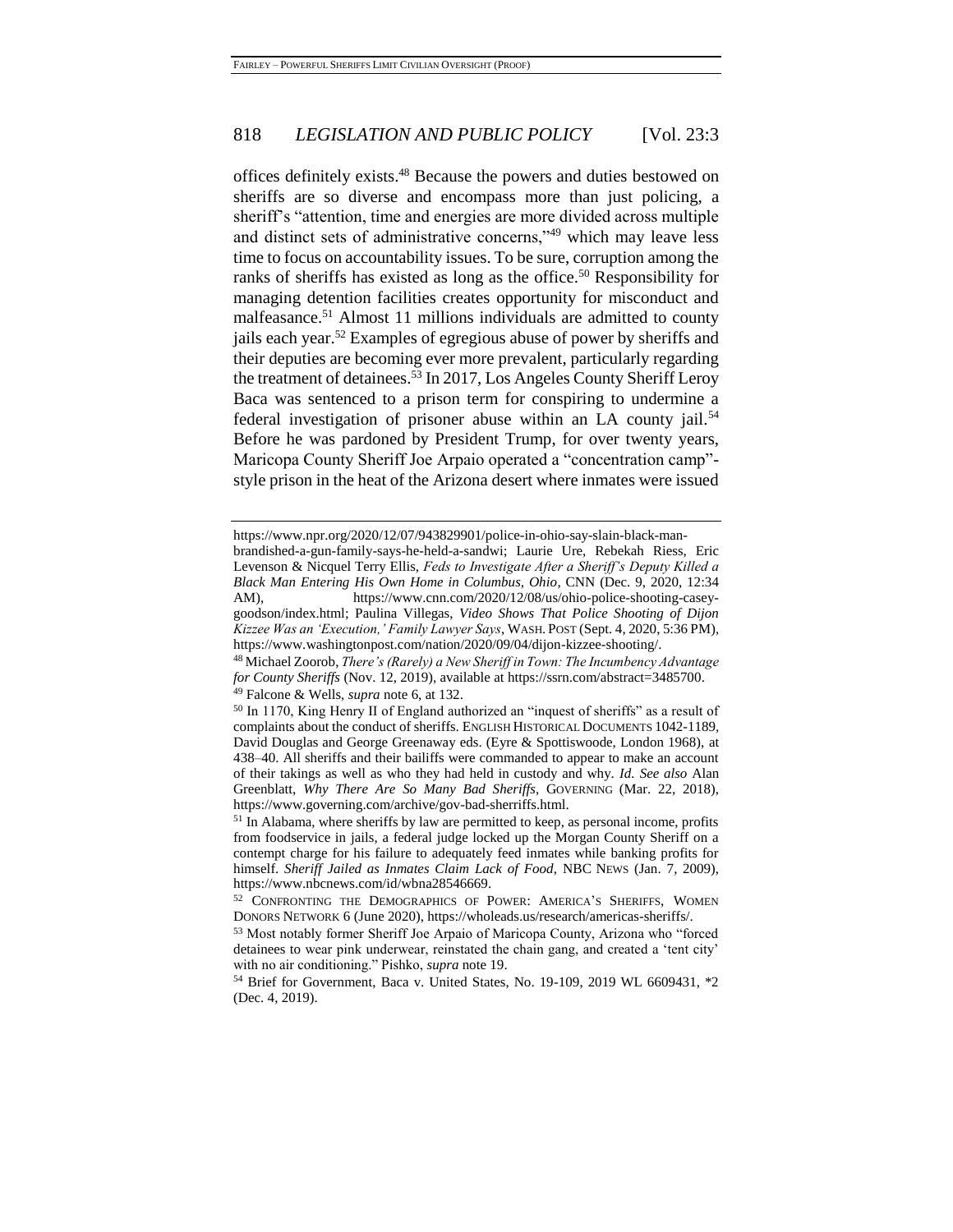pink underwear.<sup>55</sup> In Alabama, sheriffs are permitted to keep any profits they gain from providing daily meals at the jails they operate.<sup>56</sup> A Bristol County, Massachusetts Sheriff was criticized for charging detainees \$5 per day and because the jails he operated had a significantly higher incidence of suicide relative to others in the state.<sup>57</sup> Accountability for misconduct committed in the operation of jails may be more elusive because it happens behind the closed doors of those facilities, unlike policing incidents that may be witnessed by, or even videotaped by, independent bystanders.

Although there is equal or perhaps even greater potential for abuse of power in the context of county-based law enforcement, the typical accountability mechanisms are not always available. In most cases, the sheriff is the head of an "office," meaning an independent entity within county government.<sup>58</sup> This is in contrast to a local police chief who leads a "department" which is typically considered a subordinate division within the executive branch.<sup>59</sup> The accountability mechanisms employed to keep municipal law enforcement leaders in check – hiring and firing power and budgetary constraints – are typically unavailable to rein in county sheriffs. <sup>60</sup> Because sheriffs are constitutional officers seated by democratic elections, other county officials have limited authority, if any, to constrain their conduct or remove them.<sup>61</sup> For example, in Jackson County, Michigan, a coalition including the full county commission, the chamber of commerce and other local officials, called for their sheriff to resign following reports

<span id="page-12-0"></span><sup>55</sup> Maya Salam, *Last Inmates Leave Tent City, a Remnant of Joe Arpaio*, N.Y. TIMES (Oct. 11, 2017), https://www.nytimes.com/2017/10/11/us/arpaio-tent-city-jail.html; Josh Gerstein, *Court Won't Let Trump Pardon Void Guilty Verdict Against Arpaio*, POLITICO (Feb. 27, 2020), https://www.politico.com/news/2020/02/27/trump-pardonarpaio-117918.

<sup>56</sup> Tomberlin, *supra* note [8,](#page-5-0) at 124–25 (noting that a former sheriff of Morgan County, Alabama was able to amass over \$200,000 in income for himself over a period of three years by serving meals that cost less than the state's allotment).

<sup>57</sup> Pishko, *supra* note [19.](#page-6-0)

<sup>58</sup> Falcone & Wells, *supra* not[e 6,](#page-5-1) at 126.

*<sup>59</sup> Id.*

<sup>60</sup> Tomberlin, *supra* not[e 8,](#page-5-0) at 129.

<sup>61</sup> Tomberlin, *supra* note [8,](#page-5-0) at 129; Falcone & Wells, *supra*, note [6,](#page-5-1) at 126; *see also* Jessica Pishko, *How Sheriffs' Power and Autonomy Make Them Central Players for Policing Reform*, APPEAL (Sept. 26, 2019), https://theappeal.org/politicalreport/sheriffs-and-policing-practices-the-badge/ (the "sheriffs' ability to hold on to their positions largely unsupervised, combined with the fact that their elections are quiet and overshadowed affairs, can compound the accountability gap the pervades other law enforcement agencies").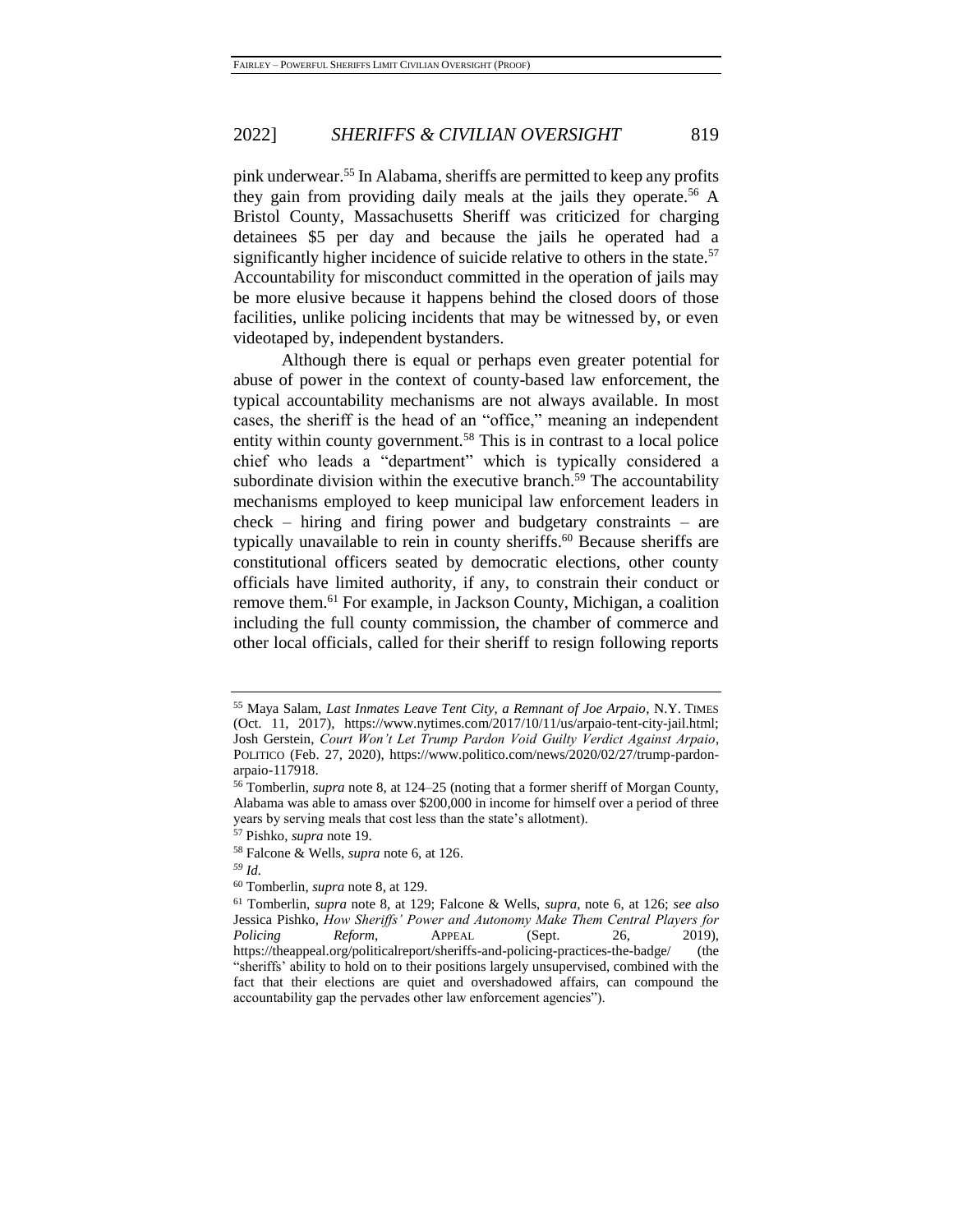of his use of racist, sexist, and homophobic language and other allegations, yet he has refused to do so, and the governor has chosen not to remove him.<sup>62</sup> Many sheriff's offices are also less susceptible to oversight through the power of the purse because they have significant sources of revenue to supplement the appropriations they receive from the county coffers. For example, for the fiscal year of 2019-2020, the Los Angeles County Sheriff's Office spent approximately \$4.2 Billion on salaries and employee benefits. <sup>63</sup> Yet, the total cost of sheriff's operations funded by the county was less than \$1.9 Billion because the office received \$1.6 Billion in outside revenue and was able to distribute approximately \$1.1 Billion in salary and benefit costs to other payors.<sup>64</sup>

Based on the historical significance and elected status of the post, many sheriffs consider themselves above and beyond the control of any other county government office or entity.<sup>65</sup> In fact, there is a movement among sheriffs, referred to as the "Constitutional Sheriffs," who take the view that their power supersedes all levels of government, including federal.<sup>66</sup> The denizens of this movement believe that sheriffs hold the ultimate authority to interpret the U.S. Constitution.<sup>67</sup> The Constitutional Sheriffs and Peace Officers Association, representing those who take this view, considers the "law enforcement powers held by the sheriff to supersede those of any agent, officer, elected official or employee from any level of government when in the jurisdiction of the county."<sup>68</sup> The movement encourages its members to only enforce laws that are compatible with their ideology.<sup>69</sup> In describing its position on immigration policy, the membership organization ascribes to views that most would consider racist.<sup>70</sup>

<sup>62</sup> Greenblatt, *supra* not[e 50.](#page-11-0)

<sup>63</sup> County of Los Angeles, 2021-22 Recommended Budget, Volume One, Submitted to the Board of Supervisors, April 2021, at 56.1, https://ceo.lacounty.gov/wpcontent/uploads/2021/04/2021-22-Recommended-Budget-Book-Volume-One-Final-Online-Version.pdf.

<sup>64</sup> County of Los Angeles, 2021-22 Recommended Budget, Volume One, Submitted to the Board of Supervisors, April 2021, at 56.1, https://ceo.lacounty.gov/wpcontent/uploads/2021/04/2021-22-Recommended-Budget-Book-Volume-One-Final-Online-Version.pdf.

<sup>65</sup> See, e.g., Tomberlin, *supra* not[e 8.](#page-5-0)

<sup>66</sup> Tomberlin, *supra* not[e 8;](#page-5-0) *see also* Pishko, *supra* note [19.](#page-6-0)

<sup>67</sup> Pishko, *supra* note [61;](#page-12-0) *see also* CONST. SHERIFFS & PEACE OFFICERS ASS'N, https://cspoa.org/ (last visited May 29, 2021).

<sup>68</sup> CONST. SHERIFFS & PEACE OFFICERS ASS'N, https://cspoa.org/ (last visited May 29, 2021).

<sup>69</sup> *Id.*

<sup>&</sup>lt;sup>70</sup> *Id.* (stating "immigrants are not assimilating into our culture as they once did").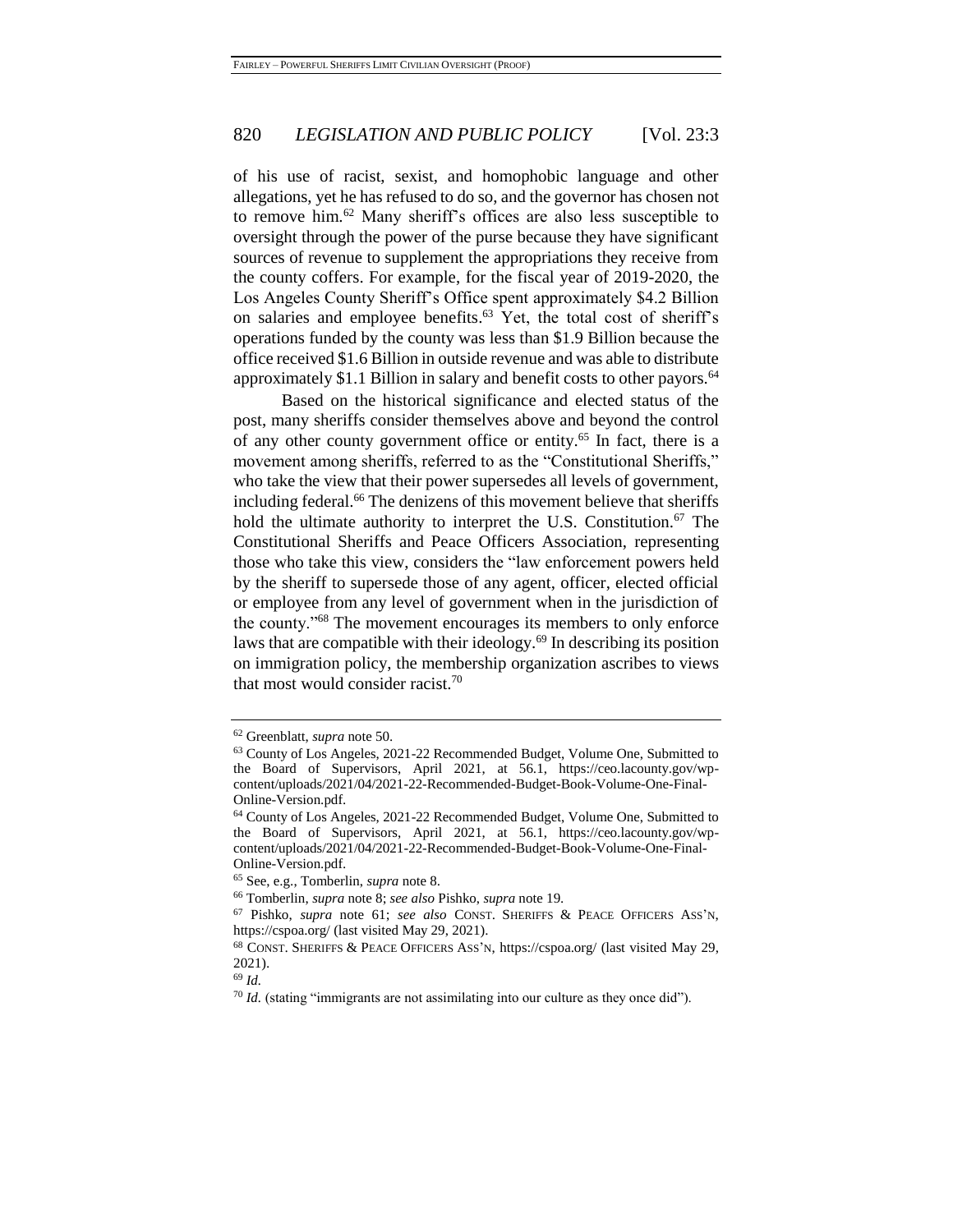Because sheriffs' deputies are likely to have been appointed or promoted directly by the sheriff, they are highly dependent on the sheriff's reelection to maintain their status. Moreover, in contrast to municipal police officers who are more likely to consider their allegiance as owed to the organization as a whole, sheriff's deputies are more likely to view themselves as beholden to the sheriff as an individual. <sup>71</sup> This could make sheriff's deputies less likely to report or take action to address their boss's misconduct or malfeasance.

A 2009 study confirmed the "conventional wisdom" that sheriffs are "less professionally accountable than their police chief counterparts."<sup>72</sup> While, in theory, county citizens can vote an underperforming or misbehaving sheriff out of office, in practice, this rarely happens as electoral politics have not been proven as an effective accountability mechanism.<sup>73</sup> In fact, some say that the electoral process as a method of selecting sheriffs is actually an impediment to accountability.<sup>74</sup> For example, Joe Arpaio, former sheriff of Maricopa County, was elected to a total of six terms before he was voted out of office in 2016 in the wake of federal charges of racial profiling.<sup>75</sup> Many sheriffs run for office unopposed.<sup>76</sup> The average tenure served by a sheriff far exceeds that of municipal police chiefs.<sup>77</sup>

There are a number of hypotheses as to why elections afford limited accountability in this context.<sup>78</sup> Some commentators posit that it is a result of low voter turnout and the advantage of incumbency.<sup>79</sup> Also, smaller cities that are reliant on sheriff's offices for policing services, often through a contractual arrangement, may not have sufficient political weight to unseat a sheriff. For example, when the small town of Guadalupe confronted Maricopa County Sheriff Joe Arpaio about controversial immigration sweeps his office was conducting in their town, the sheriff suggested they go get their own

<sup>71</sup> McCarty & Dewald, *supra* note [3,](#page-4-1) at 102 (citing RALPH A. WEISHEIT, DAVID N. FALCONE & L. EDWARDS WELLS, CRIME AND POLICING IN RURAL AND SMALL-TOWN AMERICA (Long Grove, Ill.: Waveland Press, 3rd ed. 2006)).

<sup>72</sup> LaFrance & Allen, *supra* not[e 3,](#page-4-1) at 90–91.

<sup>73</sup> Tomberlin, *supra* note 8, at 129.

<sup>74</sup> Placide & LaFrance, *supra* note 4, at 103.

<sup>75</sup> Greenblatt, *supra* not[e 50.](#page-11-0)

<sup>76</sup> WOMEN DONORS NETWORK, *supra* not[e 52,](#page-11-1) at 7–8.

<sup>77</sup> Zoorob, *supra* not[e 48,](#page-11-2) at 1.

<sup>78</sup> Tomberlin, *supra* not[e 8,](#page-5-0) at 142–45.

<sup>79</sup> *Id.* at 143.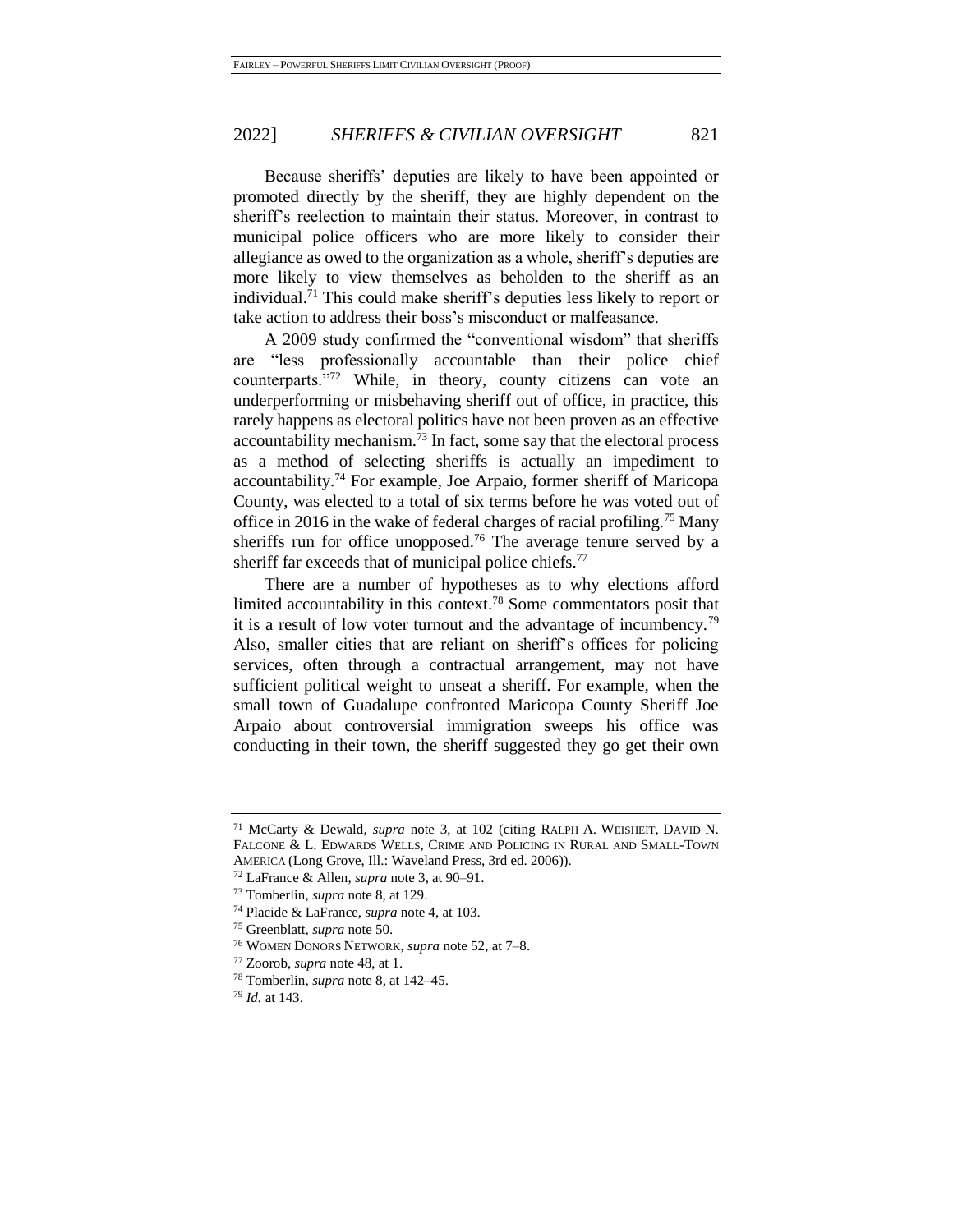police department, then threatened to cancel the town's policing contract.<sup>80</sup>

There can also be situations in which the will of the voters is insufficient to overcome the constitutional standing of the office. For example, a voter approved ballot measure seeking to impose term limits on the Los Angeles County sheriff failed when a California Superior Court held that voters lacked the legal authority to impose this constraint on the office of the sheriff.<sup>81</sup>

The argument that civilian oversight is unnecessary or inappropriate for sheriffs as elected officials runs counter to the existence of oversight mechanisms in place to enhance accountability for elected officials at all levels of government. Oversight mechanisms for elected executive and legislative officials have proliferated since the inspector general movement of the 1970's.<sup>82</sup>

#### III.

# SURVEY: THE PREVALENCE OF CIVILIAN OVERSIGHT AMONG LAW ENFORCEMENT ENTITIES SERVING THE TOP 50 U.S. COUNTIES

Despite the need for civilian oversight to support greater accountability, a recent survey of the 50 most populous U.S. counties indicates that civilian oversight of county-based law enforcement entities is still relatively rare. While the prevalence of civilian oversight among county-wide police departments appears somewhat comparable to that of municipal police departments at approximately six in ten, civilian oversight of sheriff's offices remains low at just under 20%.<sup>83</sup>

# *A. Information Sources*

As prior information has established that civilian oversight tends to be more prevalent among more populous jurisdictions, this survey focused on the fifty largest U.S. counties by population based on U.S.

<sup>80</sup> Nicholas Riccardi, *Sheriff Riding Out of Town*, L.A. TIMES (Oct. 13, 2008), https://www.latimes.com/archives/la-xpm-2008-oct-13-na-guadalupe13-story.html.

<sup>81</sup> Jack Leonard, *Baca Wins His Battle Against Term Limits*, L.A. TIMES (Nov. 11, 2004), https://www.latimes.com/archives/la-xpm-2004-nov-11-me-limits11 story.html.

<sup>82</sup> *See, e.g.*, Patricia Salkin & Zachary Kansler, *Ensuring Public Trust at the Municipal Level: Inspectors General Enter the Mix*, 75 ALB. L. REV. 95, 101 (2012).

<sup>83</sup> Based on a survey of civilian oversight within the most populous U.S. Cities conducted by the author in 2019, prevalence of civilian oversight among municipal police departments is similarly approximately six in ten. Fairley, *supra* not[e 1,](#page-2-0) at 3.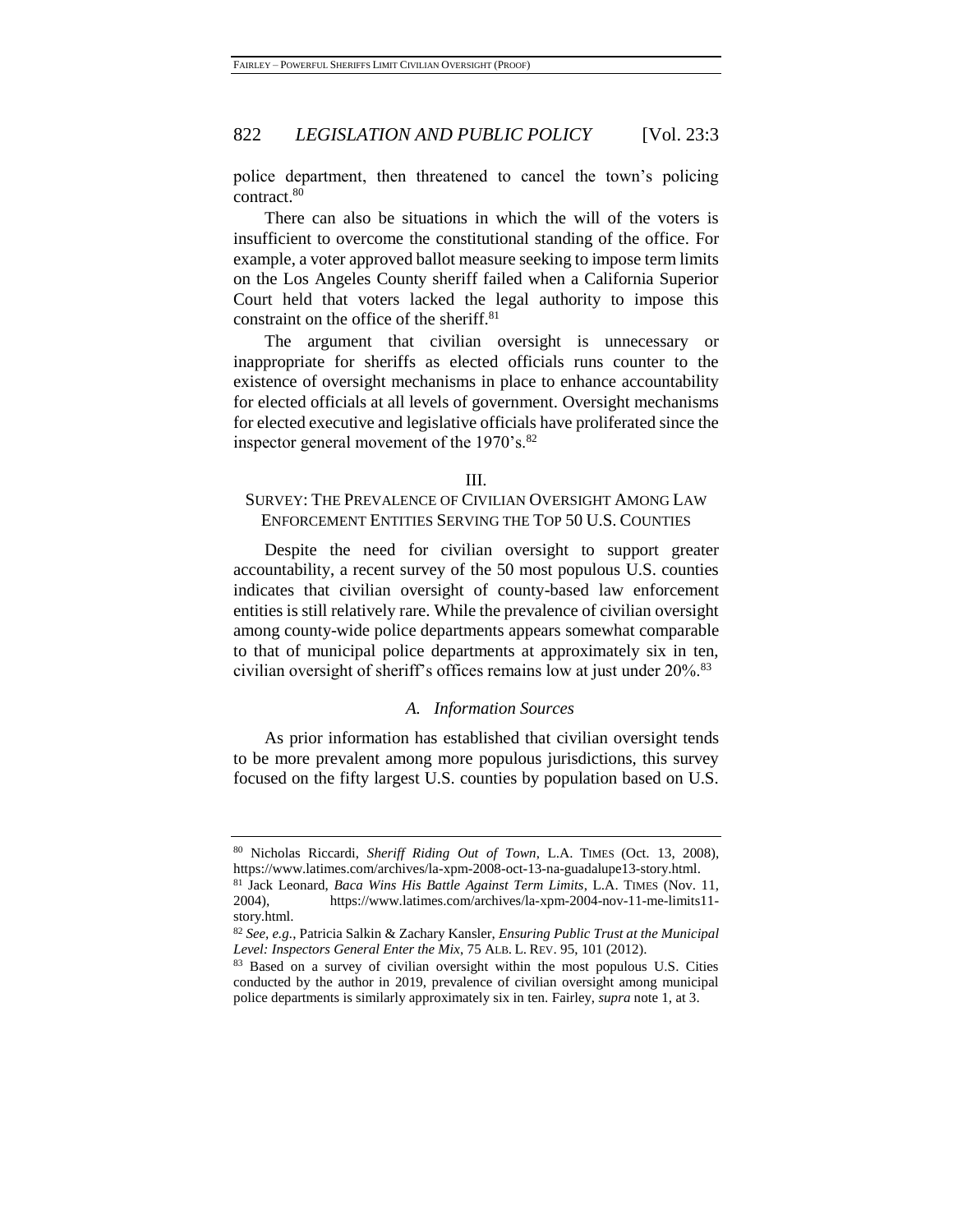Census population data.<sup>84</sup> Once the list of the 50 counties was defined, information about existing civilian oversight entities was gathered from a variety of sources. The information obtained is based on one or more of the following information sources: state statutes, municipal ordinances or other applicable legislation, online information and documentation such as government websites, oversight entity rules and policy statements, and local news articles.

#### *B. Structure of County-based Law Enforcement*

In counties across the United States, residents may be served by a municipal police department, a sheriff's office, a county-wide police department, or some combination of these entities. As outlined in Appendix A and depicted in Figure 1, among the 50 counties included in the survey, 34 (representing approximately 68%) are served by a Sheriff's office, while 12 (approximately 24%) are served by both a Sheriff's office and a county-wide police department, $85$  and the remaining four (approximately 8%) are served by only a county-wide police department.<sup>86</sup>

<sup>&</sup>lt;sup>84</sup> This study was based on the July 1, 2018 official estimate by the United States Census Bureau. The survey focused on these largest counties because a 2016 study by the Department of Justice revealed that the prevalence of civilian oversight is significantly higher among larger sheriff's offices. ELIZABETH DAVIS, U.S. DEP'T OF JUST. BUREAU OF JUST. STATS., NCJ 254830, SHERIFFS' OFFICES: POLICIES AND PROCEDURES, 2016 at 7 (2016) (noting that prevalence of civilian oversight was approximately 22.2% among sheriff's officers with 500 or more full-time equivalent sworn officers, falling to only 4.7% among offices with 100-499 sworn officers).

<sup>&</sup>lt;sup>85</sup> Among these twelve counties are the four counties within NYC, which are served by the New York Police Department in addition to the New York City Sheriff, both of which are municipal (city-wide) entities.

<sup>&</sup>lt;sup>86</sup> See Appendix A for a listing of the law enforcement entities and their corresponding civilian oversight entities by county. Note that the counties that are found within New York City (New York (Manhattan), Kings (Brooklyn), Queens, and the Bronx) are counted as being served by a Sheriff's Department and a Police Department.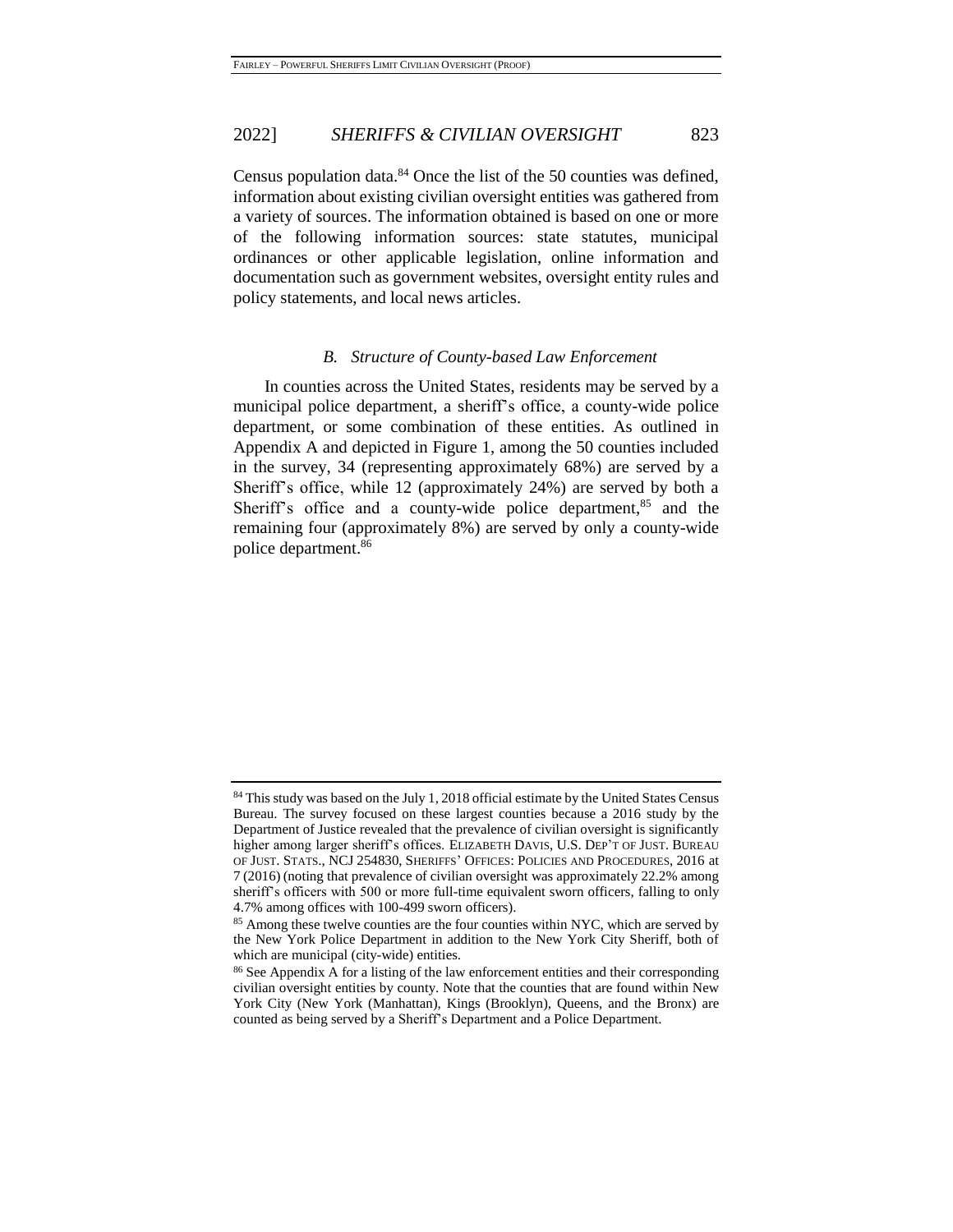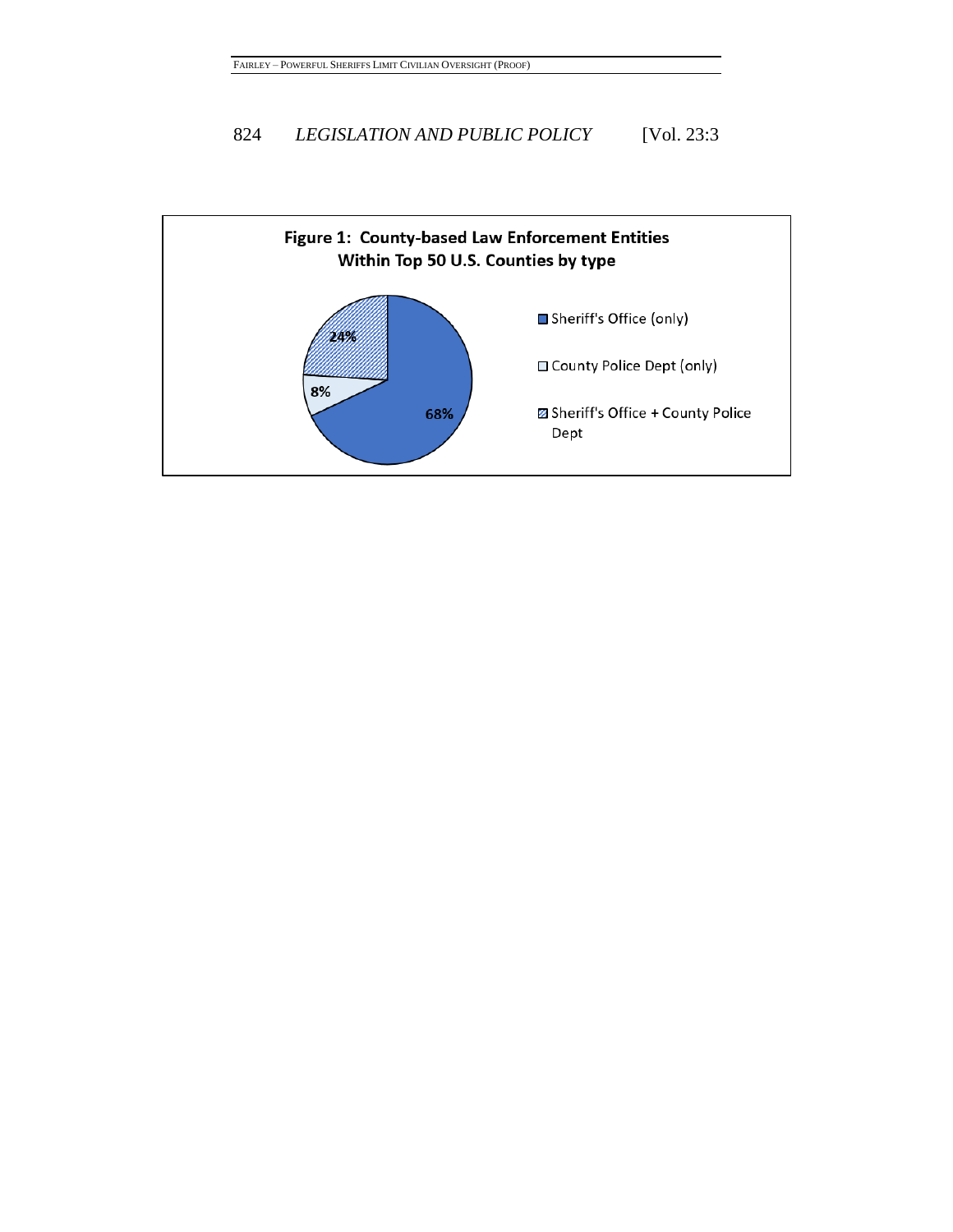# *C. Prevalence of Civilian Oversight*

Based on the information sources reviewed, among the fifty most populous U.S. counties, there are only 20 civilian entities responsible for oversight of law enforcement serving 15 counties. As depicted in Figure 2 below, there are 11 entities overseeing Sheriff's offices and nine entities overseeing county-wide police departments within the 50 surveyed counties.

# Figure 2:

Civilian Oversight for County-wide Law Enforcement: 50 Largest U.S. Counties

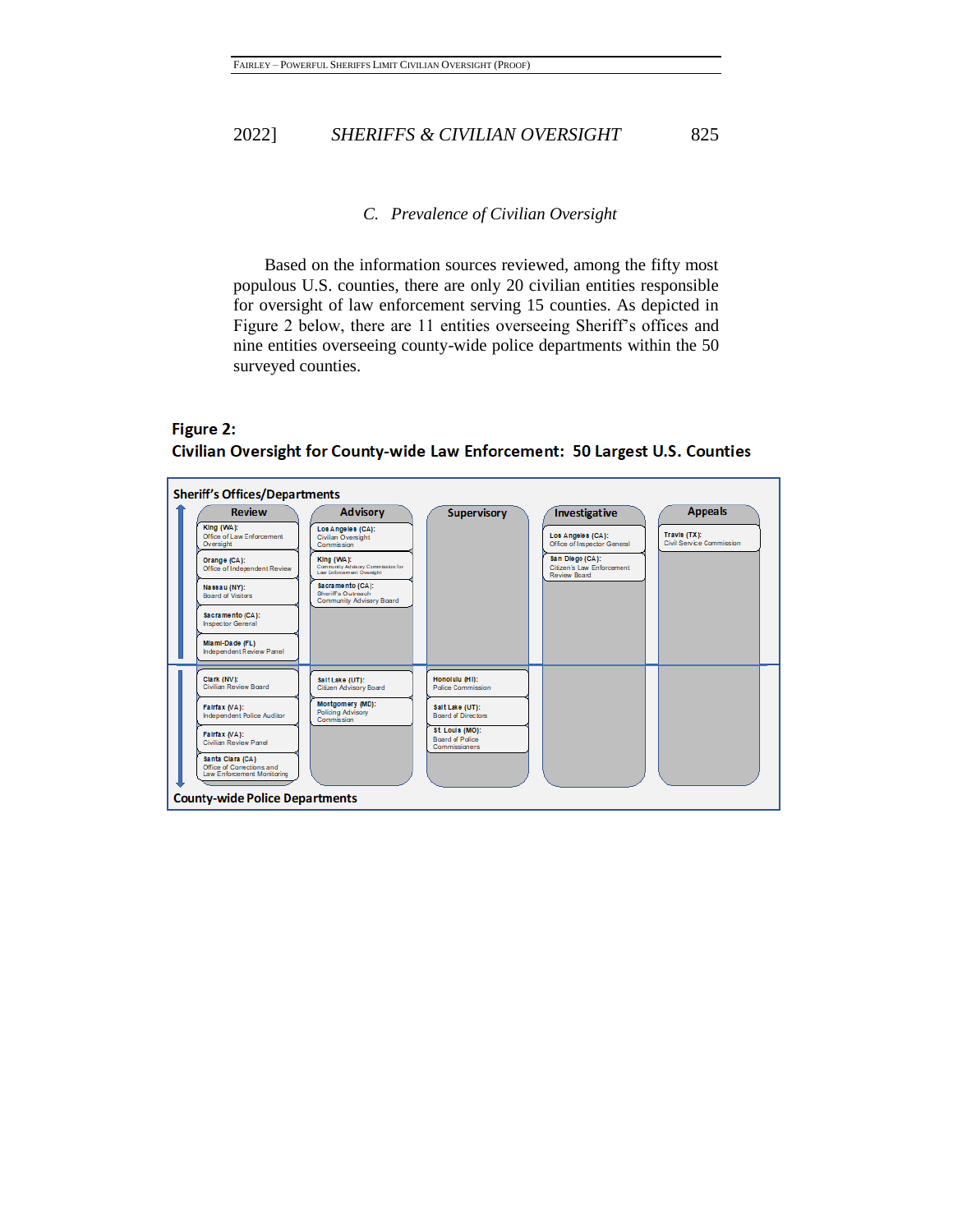The 20 civilian oversight entities have jurisdiction over 15, or just over one-quarter, of the 57 law enforcement entities providing policing services in the 50 counties. $87$  As shown in Figure 3, eight out of 44, or only approximately 18%, of sheriff's offices have civilian oversight, while seven of the 13, or just over half, of the county-wide police departments have civilian oversight.<sup>88</sup>



Consistent with the protocol used in this author's recently concluded survey completed for municipal police departments, based on the information gathered, each county-based oversight entity was classified as providing one or more of the following primary oversight functions<sup>89</sup>:

> **Investigative**: an entity that investigates police incidents independently from the police department and that employs at least one professional investigator.

<sup>&</sup>lt;sup>87</sup> There are 20 civilian oversight entities with jurisdiction over 15 law enforcement entities, because five law enforcement agencies (Los Angeles Sheriff's Office, King County (WA) Sheriff's Office, Sacramento Sheriff's Office, Fairfax County Police Department, and the Unified Police Department of Greater Salt Lake) are each overseen by two civilian entities.

<sup>88</sup> The law enforcement entities serving the four counties or boroughs were not included in this analysis depicted in Figure 3.

<sup>&</sup>lt;sup>89</sup> Recognizing that many oversight entities provide more than one oversight function, the author classified each entity as having one primary function based on a description of the entity's mission as outlined in information provided by the entity or the entity's establishing ordinance.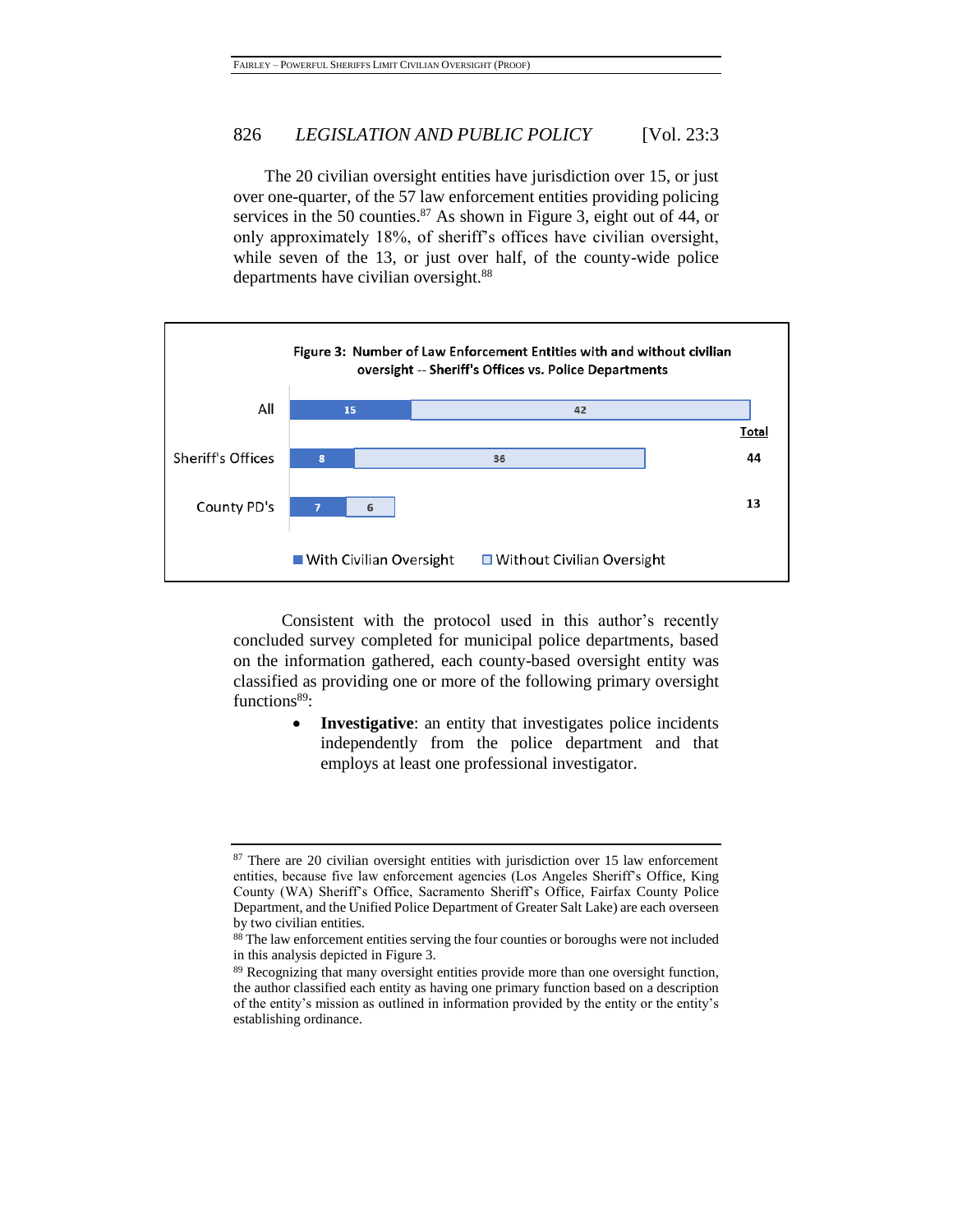- **Review**: an entity that reviews or monitors investigations of police incidents being conducted by the police department.
- **Audit**: an entity that audits investigations of police incidents conducted by the police department. For purposes herein, an auditing entity reviews only a sample of investigations, rather than reviewing all investigations or all investigations of a certain type.
- **Adjudicative**: an entity that adjudicates specific disciplinary matters by making findings and recommendations at the conclusion of a disciplinary hearing or other proceeding.
- **Appeals**: an entity that reviews outcomes of disciplinary investigations upon the request of either the complainant or the accused officer.
- **Supervisory**: an entity that makes high level policy and strategic decisions regarding police department operations, typically characterized as a "police commission."
- **Advisory**: an entity that makes recommendations to the police department regarding high level policy and operational strategies.

The above classifications were not considered mutually exclusive, as some agencies provide more than one of these oversight functions. As depicted in Figure 4, the most prevalent primary oversight functions among the 20 oversight entities are the Review and Advisory functions.

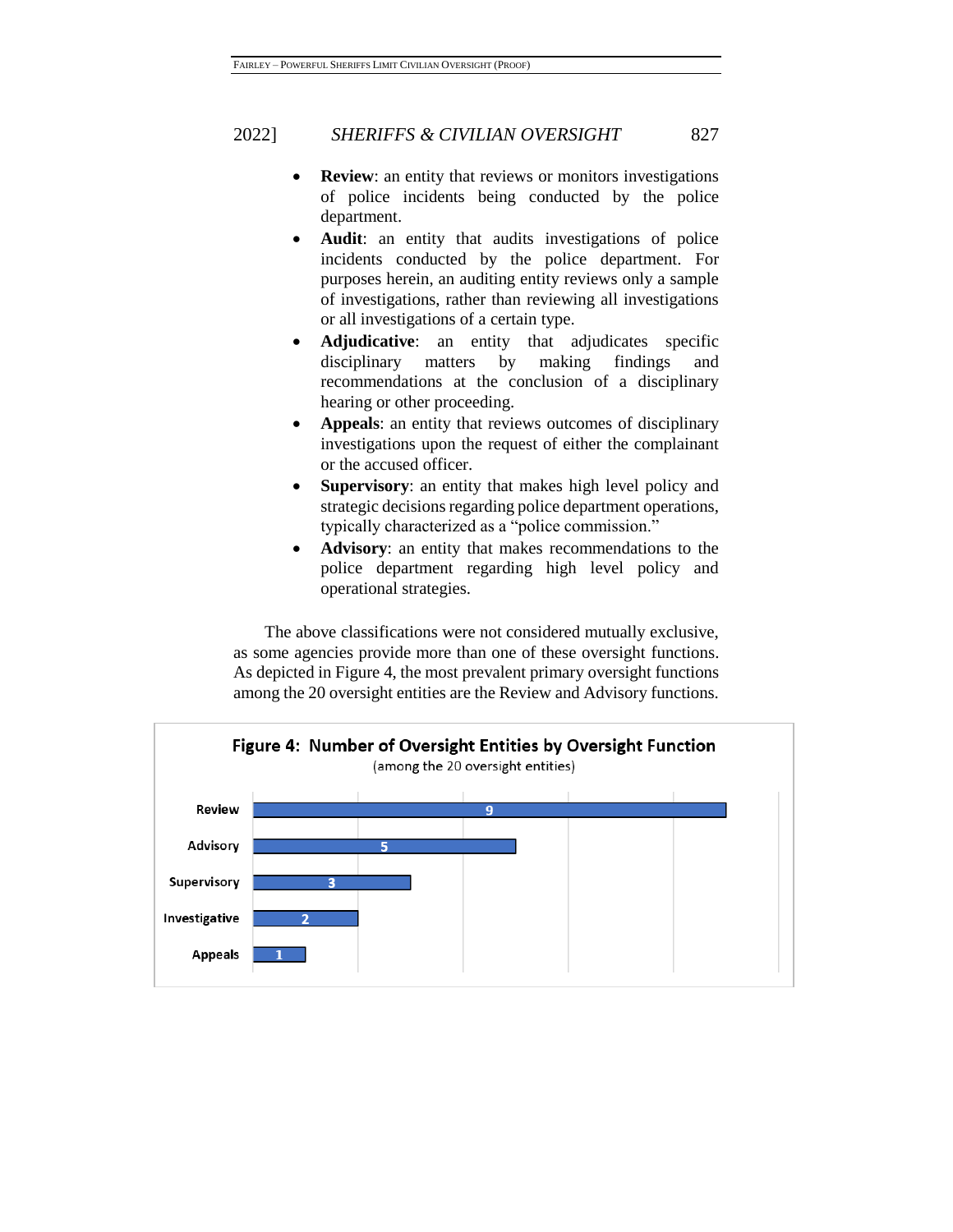For comparison purposes, the 2019 survey identified the Review function as by far and away the most prevalent among civilian oversight entities with jurisdiction over municipal police departments. The Investigative and function was significantly more prevalent among municipal civilian oversight entities.<sup>90</sup>

There is a fair degree of correlation between the existence of civilian oversight for county-based law enforcement and the existence of civilian oversight for the municipal police agency in the county seat. As outlined in Appendix B, among the 15 counties in which civilian oversight exists for county-wide law enforcement, for nine of those counties there also exists civilian oversight over the municipal police department serving the county seat. In addition, among three of the 15 counties, there is a county law enforcement entity with civilian oversight that serves the county seat instead of a municipal agency.<sup>91</sup>

#### IV.

# CIVILIAN OVERSIGHT ENTITIES IN THE LARGEST 50 U.S. COUNTIES

#### *A. Established Civilian Oversight Entities*

Because there is significant variation in the structure, powers, and duties of civilian oversight in this context, this section of the article is intended to provide a brief description of each of the 20 entities organized roughly in order of the year in which the entities were created.

*1. Honolulu County, Hawaii*

#### *2. St. Louis County, Missouri*

Among the 50 counties surveyed, the two oldest civilian oversight entities for county-based law enforcement entities are the police commissions established in St. Louis, Missouri<sup>92</sup> and Honolulu, Hawaii<sup>93</sup> in 1861 and 1932, respectively. As do most police

<sup>90</sup> Fairley, *supra* not[e 1,](#page-2-0) at 3.

<sup>&</sup>lt;sup>91</sup> A list of oversight entities by county and within the county seat is provided in Appendix B.

<sup>&</sup>lt;sup>92</sup> By state statute, the municipal police departments serving Missouri cities with a population over three hundred thousand are administered by a police commission which members are appointed by the governor with the consent of the Senate. MO. REV. STAT. §§ 84.350, 84.360 (2021).

<sup>&</sup>lt;sup>93</sup> Honolulu is governed as a consolidated city-county that includes both the city of Honolulu, the entire island of Oahu as well as several minor outlying islands. Robert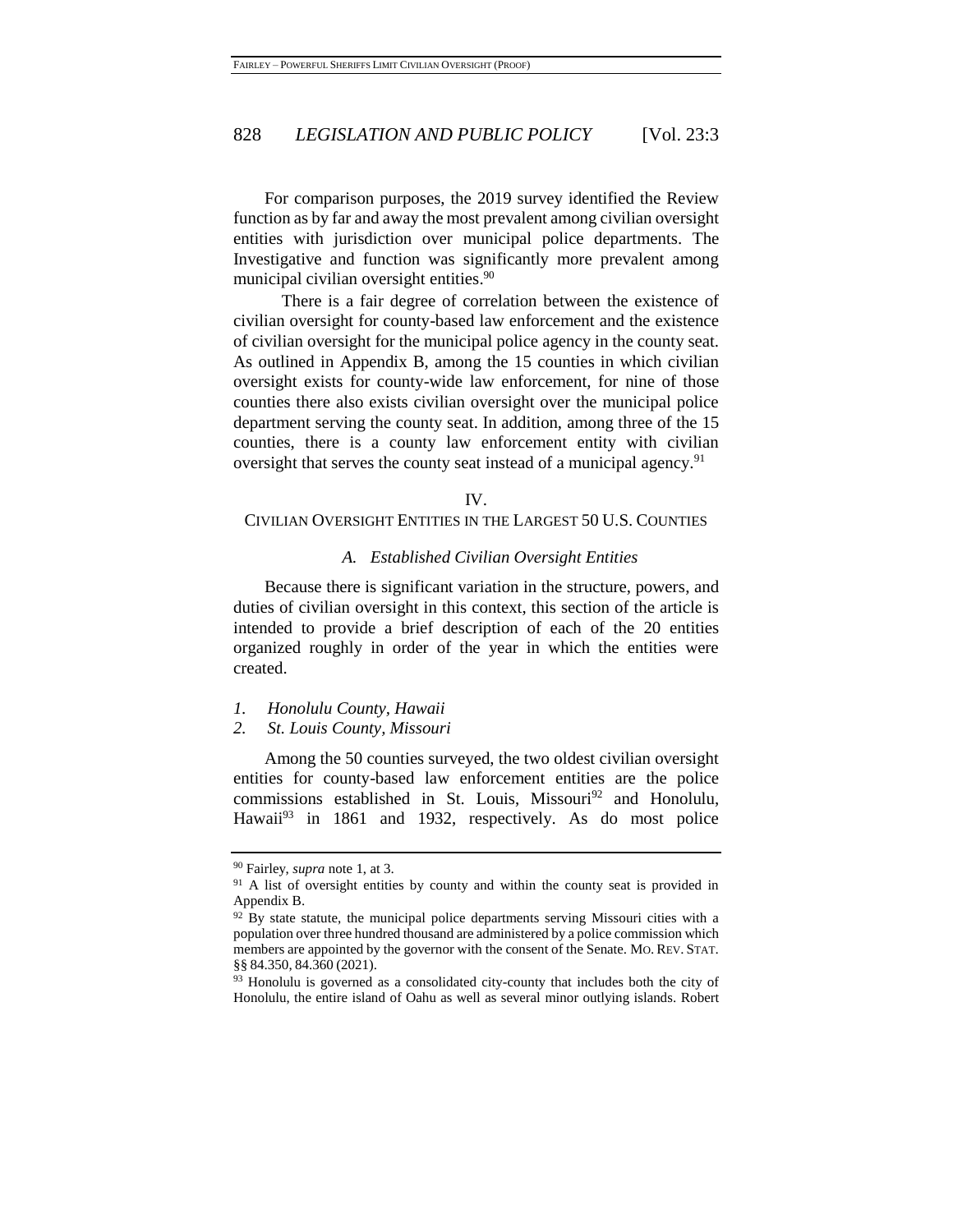commissions, these two oversight entities have broad strategic and operational power over the county-wide police departments that serve these cities and surrounding counties.

### *3. Travis County, Texas*

<span id="page-22-0"></span>In Travis County, Texas, where the county seat is Austin, civilian oversight over the Sheriff's office dates back to 1987 when the county formed the Civil Service Commission for Travis County Sheriff's Employees ("CSC") pursuant to Texas Local Government Code.<sup>94</sup> The goal of the CSC is to promote "quality" within the Travis County Sheriff's Office ("TCSO") by establishing and enforcing rules related to employment including hiring, promotion, benefits, employee rights and working conditions.<sup>95</sup> In addition to promulgating employment-related civil service rules<sup>96</sup>, the CSC also hears appeals of disciplinary matters.<sup>97</sup> When grievances are filed regarding disciplinary action, the CSC may conduct a hearing at which the commission can compel witnesses by subpoena.<sup>98</sup> If the CSC chooses not to uphold disciplinary action taken by the Sheriff, the commission may in its discretion modify the disciplinary action or grant the relief requested by the appeal.<sup>99</sup> However, the CSC is not permitted to increase the severity of the disciplinary action imposed by the Sheriff.<sup>100</sup>

<sup>98</sup> *Id.*; TEX. LOC. GOV'T CODE § 158.0355.

Heckel, *The Manoa Valley Special District Ordinance: Community-Based Planning in the Post-Lucas Era*, 19 U. HAW. L. REV. 449, 476 (1997). Honolulu is one of five counties that make up the Hawaiian islands and each county represents the lowest level of local government. James Pollack, *Atay v. County of Maui*, 42 HARV. ENV'T L. REV. 305, 319 n.102 (2018).

<sup>&</sup>lt;sup>94</sup> TRAVIS CNTY. SHERIFF'S OFF., CIVIL SERVICE RULES AND REGULATIONS 2 (1987) https://www.traviscountytx.gov/images/civil-service-commission/csc-originalpolicy.pdf.; TEX. LOC. GOV'T CODE § 158.035 (2021).

<sup>95</sup> TRAVIS CNTY. CIV. SERV. COMM'N FOR SHERIFF'S OFF. EMPS., REGULATIONS 1 (2019), https://www.traviscountytx.gov/images/civil-service-commission/20191022csc.pdf.

<sup>96</sup> See, e.g., TRAVIS CNTY. CIV. SERV. COMM'N FOR SHERIFF'S OFF. EMPS., MEETING MINUTES (Oct. 22, 2019), https://www.traviscountytx.gov/images/civil-servicecommission/minutes-191022.pdf (including an amendment to the regulations allowing the CSC to lower requirements for promotion applicants under "Extraordinary Circumstances.").

<sup>97</sup> TRAVIS CNTY. CIV. SERV. COMM'N FOR SHERIFF'S OFF. EMPS., REGULATIONS 38 (2019), https://www.traviscountytx.gov/images/civil-servicecommission/20191022csc.pdf. (outlining the appeals resolution procedures).

<sup>99</sup> TRAVIS CNTY. CIV. SERV. COMM'N FOR SHERIFF'S OFF. EMPS., *supra* not[e 95,](#page-22-0) at 41. <sup>100</sup> *Id.*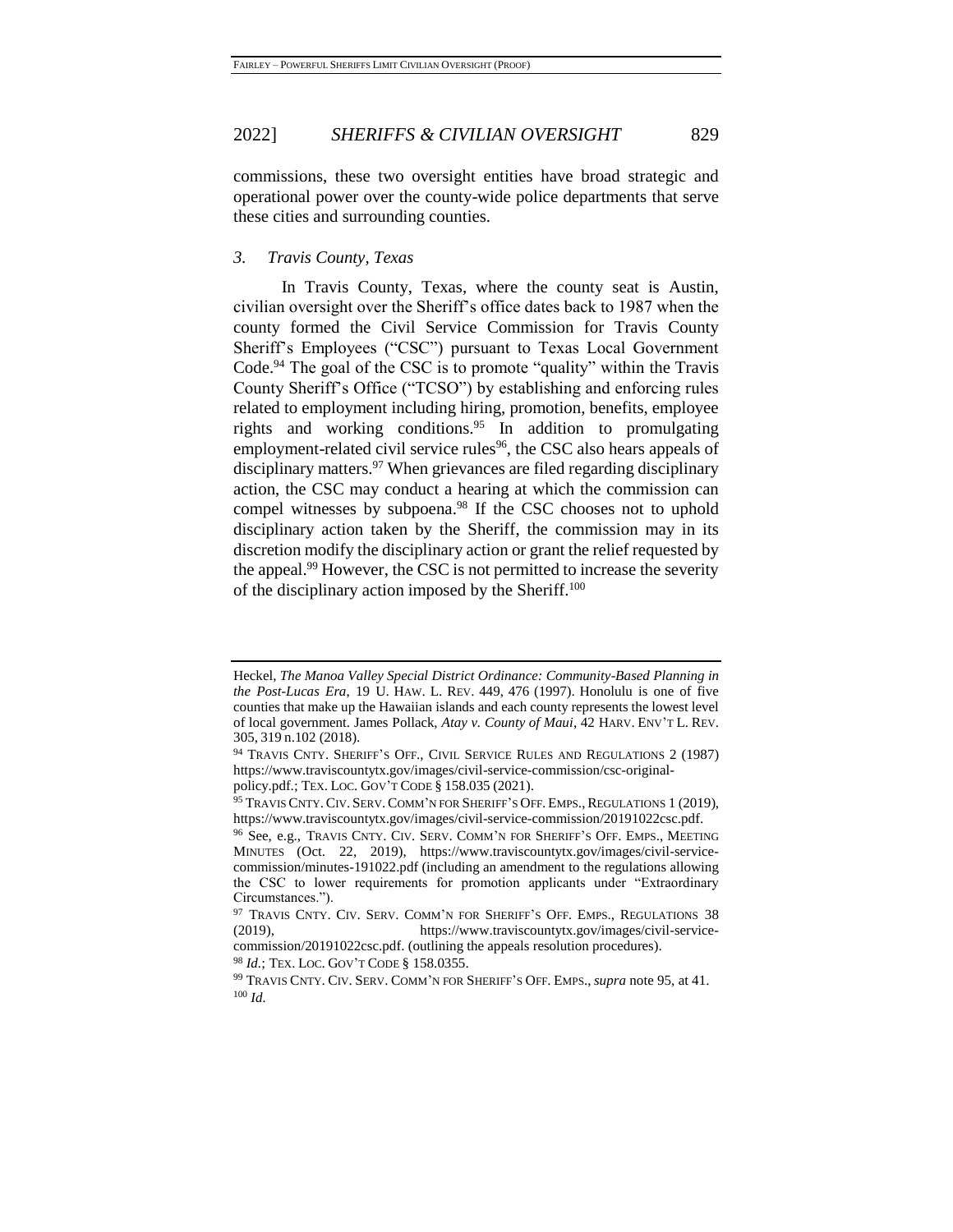#### *4. San Diego County, California*

<span id="page-23-0"></span>In 1990, prompted by a voter initiative that was sparked by numerous allegations of abuse in county jails, the San Diego County Board of Supervisors passed an ordinance creating the Citizens Law Enforcement Review Board to enhance accountability for the Sheriff's Department and the Probation Department.<sup>101</sup> By ordinance, the elevenmember Board is empowered to receive and investigate citizen complaints of misconduct and to investigate deaths arising from activities of peace officers and custodial officers.<sup>102</sup> The ordinance makes clear that the Board is "advisory only" and has no operational or policy-making powers. $103$ 

In the decades since it became operational, members of the community have frequently questioned the board's effectiveness and police reform advocates have called for changes that give the board more power.<sup>104</sup> In late 2019, the San Diego County Sheriff's department was recognized as operating a jail system with more in-custody death incidents than any other California system.<sup>105</sup> In addition, the board has historically had difficulty in keeping up with its caseload due to insufficient resources.<sup>106</sup> In June 2020, the county supervisors voted to expand the Board's oversight and investigative powers.<sup>107</sup> Under the new regime, the Board is empowered to automatically review and investigate officer-involved shootings and use of force incidents resulting in great bodily injury without a formal complaint having been filed.<sup>108</sup> In addition, the process for selecting Board members was revised to allow for more community input.<sup>109</sup>

<sup>&</sup>lt;sup>101</sup> SAN DIEGO COUNTY, CAL., CODE OF ADMIN. ORDINANCES, art. XVII § 340 (1991); Charles T. Clark, *San Diego County Will Restructure, Expand Powers of Its Independent Law Enforcement Oversight Group*, DEL MAR TIMES (June 24, 2020), https://www.delmartimes.net/news/story/2020-06-24/san-diego-county-to-restructureand-expand-the-powers-of-it-independent-law-enforcement-oversight.

<sup>102</sup> art. XVII § 340.

<sup>103</sup> *Id.*

<sup>104</sup> Clark, *supra* not[e 101.](#page-23-0)

<sup>105</sup> Lauren Schroeder, *A Decade of In-Custody Deaths*, SAN DIEGO UNION-TRIB. (Dec. 10, 2019), https://www.sandiegouniontribune.com/news/watchdog/story/2019-12- 10/dying-behind-bars-timeline-of-deaths-in-san-diego-county-jails-since-2009.

<sup>106</sup> Clark, *supra* not[e 101](#page-23-0) (noting that the Board's budget was just over one-tenth of one percent of the Sheriff's Department budget).

 $107$  *Id.* 

<sup>108</sup> *Id.*

<sup>109</sup> *Id.*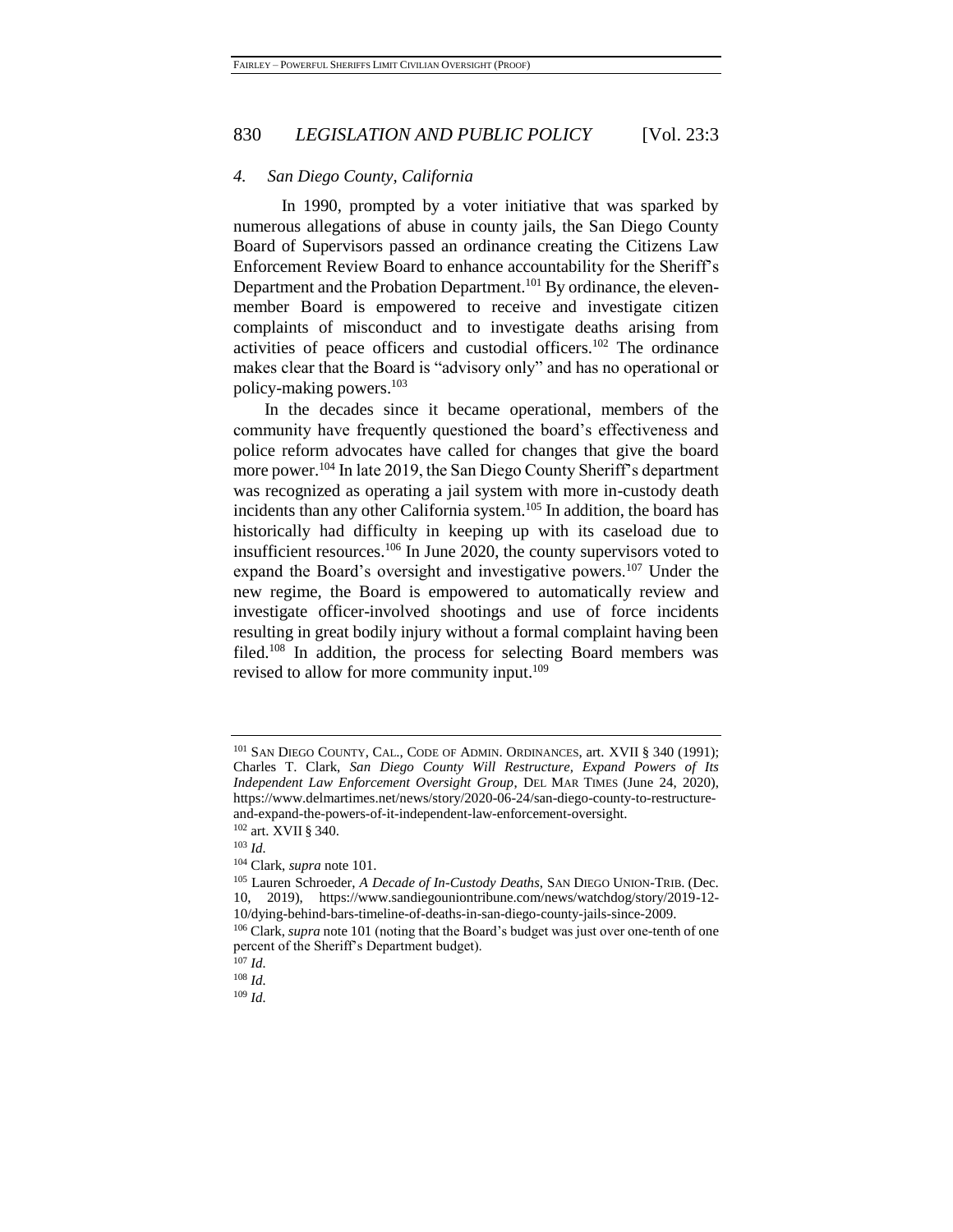#### *5. Clark County, Nevada*

In 1997, in response to public outcry following a fatal officer involved shooting by an off-duty Los Vegas Metropolitan Police Department ("LVMPD") officer, the state of Nevada passed a statute that would enable Clark County and the city of Las Vegas to create a civilian oversight agency for the LVMPD that provides police services to residents of the city and county.<sup>110</sup> The LVMPD Civilian Review Board was formally established in 1999 by ordinances enacted by Las Vegas and Clark County.<sup>111</sup> The 25-member board's mission is to refer complaints against LVMPD officers to the department, review internal disciplinary investigations, and act as an advisory body to the Department.<sup>112</sup> The board wields independent subpoena power to further its investigative process.<sup>113</sup>

#### *6. King County, Washington*

In King County, the Department of Public Safety is administered by the county sheriff.<sup>114</sup> The framework for civilian oversight of the sheriff was initiated in 2006 with the creation of the County Office of Law Enforcement Oversight ("OLEO"). The OLEO was established by county ordinance "to ensure the integrity, transparency, and accountability of the Sheriff's Office in misconduct investigations."<sup>115</sup> But the agency did not become operational until 2011.<sup>116</sup>

In 2015, the King County Council amended the OLEO's charter to make it a part of the legislative branch, expanding its scope and authority to directly investigate misconduct.<sup>117</sup> By ordinance, the OLEO's powers include "investigation, review and analysis of conduct

<sup>116</sup> *Id.*

<sup>110</sup> NEV. REV. STAT. § 289.380 (2019); LVMPD CITIZEN REVIEW BOARD, https://citizenreviewboard.com/Default.aspx (last visited May 31, 2021).

<sup>111</sup>CLARK COUNTY, NEV.,CODE § 2.62.010 (2021); LAS VEGAS, NEV., MUN.CODE § 2.64 (2020).

<sup>112</sup> LAS VEGAS, NEV., MUN. CODE § 2.64 (2020).

<sup>113</sup> CLARK COUNTY, NEV., CODE § 2.62.100(d).

<sup>114</sup> KING COUNTY, WASH., CHARTER §350.20.40 (2020).

<sup>115</sup> *King County Office of Law Enforcement*, KING CNTY., WASH., https://www.kingcounty.gov/independent/law-enforcement-

oversight/about/History.aspx (last visited May 31, 2021).

<sup>&</sup>lt;sup>117</sup> KING COUNTY, WASH., CHARTER § 265, KING COUNTY, WASH., CODE §2.75.040 (ordinance passed in April 2017).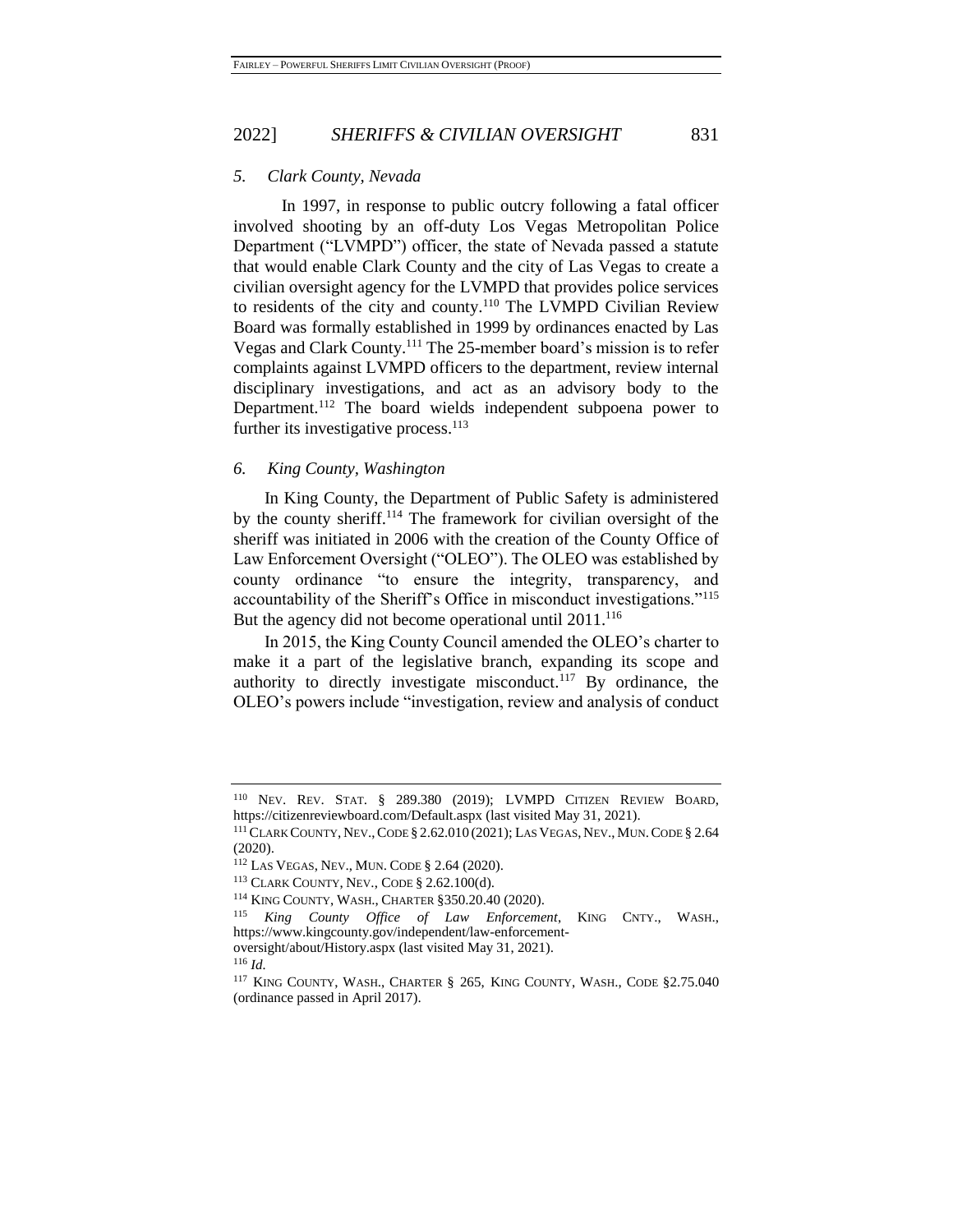of county law enforcement officers" that has been the subject of a complaint or that involves the use of force.<sup>118</sup>

In addition, in November 2015, King County citizens voted to give OLEO the authority to conduct investigations of police uses of deadly force and misconduct complaints. At the time of this writing in 2021, the county was still engaged in collective bargaining with the King County Police Officer's Guild over this investigatory jurisdiction.<sup>119</sup> Therefore, the OLEO had not yet undertaken those responsibilities.

<span id="page-25-0"></span>Also, in 2015, a county ordinance was amended to require that the council form an advisory committee for law enforcement oversight. In September 2018, the King County council enacted legislation creating the new Community Advisory Committee for Law Enforcement Oversight, an 11-member body intended to "advise and work collaboratively" with the OLEO that had been created a decade before.<sup>120</sup> The Committee is also empowered to advise the sheriff and council onmatters of equity and social justice related to law enforcement" and "systemic problems and opportunities for improvement in law enforcement practices."<sup>121</sup>

#### *7. Sacramento County, California*

The Office of the Inspector General ("IG") for the Sacramento Sheriff's Department was commissioned by the Board of Supervisors in 2007 following an external audit of the department.<sup>122</sup> The IG's role is a contract position, not a formal government entity or agency, based on the "monitor" form of oversight. <sup>123</sup> The IG is empowered to influence the internal disciplinary process and to evaluate the overall quality of law enforcement, custodial, and security services provided by the department.<sup>124</sup> During the first year of operations, the Inspector General processed a total of 23 complaints, and conducted audits of

<sup>&</sup>lt;sup>118</sup> KING COUNTY, WASH., CHARTER § 265.

<sup>119</sup> *King County Office of Law Enforcement*, KING CNTY., WASH., https://www.kingcounty.gov/independent/law-enforcement-oversight.aspx (noting that OLEO responds to the scene of such incidents and reviews the work of internal investigations, but has not yet implemented full responsibility for those investigations). <sup>120</sup> KING COUNTY, WASH., CODE § 2.36.050.

<sup>&</sup>lt;sup>121</sup> KING COUNTY, WASH., CHARTER § 265.

<sup>&</sup>lt;sup>122</sup> SACRAMENTO SHERIFF'S DEPARTMENT INSPECTOR GENERAL ANNUAL REPORT, SACRAMENTO CNTY. at 2 (2008) https://inspectorgeneral.saccounty.net/Documents/sac\_017726.pdf.

<sup>123</sup> *Id*.

<sup>124</sup> *Id*.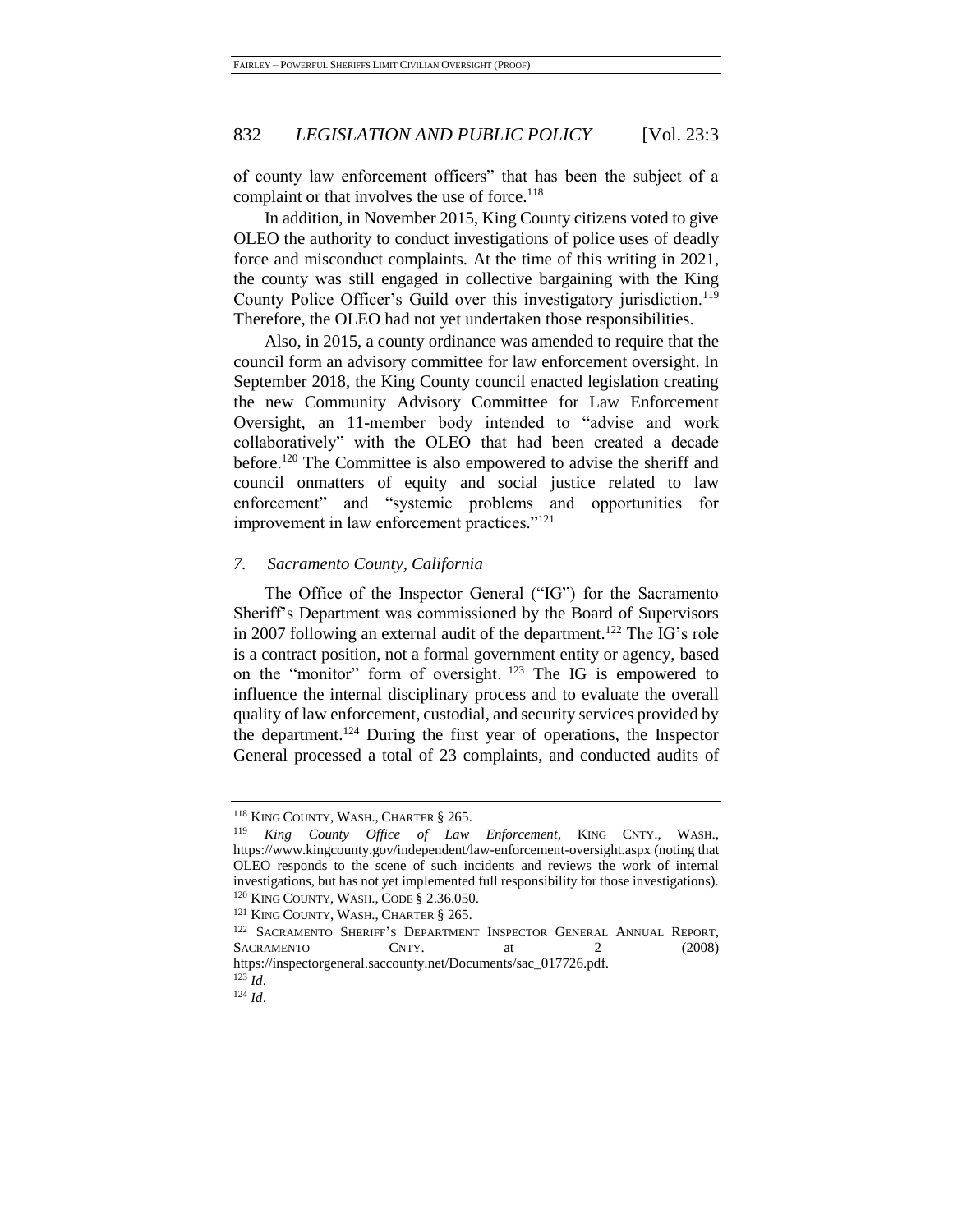three department units including Internal Investigations, Homicide and Court Liaison.<sup>125</sup> However, the office was unoccupied from 2013 to 2015 and again in 2019.<sup>126</sup> The office has published reports on officerinvolved shooting incidents dating back to October 2015.<sup>127</sup>

<span id="page-26-1"></span><span id="page-26-0"></span>The Sacramento Sheriff and IG have been steeped in controversy in recent years. In August 2018, the Sacramento County Sheriff terminated the IG's access to Sheriff's Department's facilities.<sup>128</sup> The Sheriff literally deactivated the IG's key to the Sheriff's office.<sup>129</sup> The boldly obstructive move by the Sheriff came after the IG published a report critical of Sheriff's deputies who shot an unarmed Black man who was attempting to flee after allegedly hitting a deputy with a rock.<sup>130</sup> The IG report questioned whether deadly force was necessary under the circumstances.<sup>131</sup> The Sheriff made it clear to the Board of Supervisors, in no uncertain terms, that he would not allow the IG to continue in office.<sup>132</sup> At first, the Board acquiesced to the Sheriff's demands and dismissed the IG, an experienced law enforcement professional who had previously served as Sacramento's police chief and a respected consultant on critical policing issues.<sup>133</sup> At the time of his firing, the IG's office was in the process of reviewing several officer-involved shooting and in-custody death incidents.<sup>134</sup> In

<sup>125</sup> *Id.*

<sup>126</sup> *Sacramento County Office of Inspector General, Audits and Reports*, SACRAMENTO CNTY., https://inspectorgeneral.saccounty.net/Pages/AuditsReports.aspx (last visited May 31, 2021).

<sup>127</sup> *Id.*

<sup>128</sup> Patrick Kennedy, *Essay: Supervising the Sheriff*, SACRAMENTO NEWS & REV. (Dec. 16, 2019), https://sacblog.newsreview.com/2019/12/16/essay-supervising-the-sheriff/. <sup>129</sup> Crescenzo Vellucci, *Sacramento County Sheriff Rebuked for Locking Out Inspector* 

*General*, DAVIS VANGUARD (Dec. 5, 2018), https://www.davisvanguard.org/2018/12/sacramento-county-sheriff-rebuked-lockinginspector-general/.

<sup>&</sup>lt;sup>130</sup> *Id.* There has also been reporting that the conflict originated when the Sheriff learned that the IG might be considering a run for his office. Sam Stanton & Molly Sullivan, *Feud Between Sacramento Sheriff and Inspector General Started with a Phone Call*, SACRAMENTO BEE (Dec. 15, 2018, 4:09 PM), https://www.sacbee.com/article222951625.html.

<sup>131</sup> Vellucci, *supra* note [129.](#page-26-0)

<sup>132</sup> Raheem F. Hosseini, *Putting Down the Watchdog*, SACRAMENTO NEWS & REV. (Sep. 20, 2018), https://www.newsreview.com/sacramento/content/putting-down-thewatchdog/27127310/ (reporting that, at a September 2018 meeting of the Board, the Sheriff stated, "'[l]ook, let's face facts. The current inspector general, Rick Braziel, is done.'").

<sup>133</sup> *Id.*

<sup>134</sup> *Id.*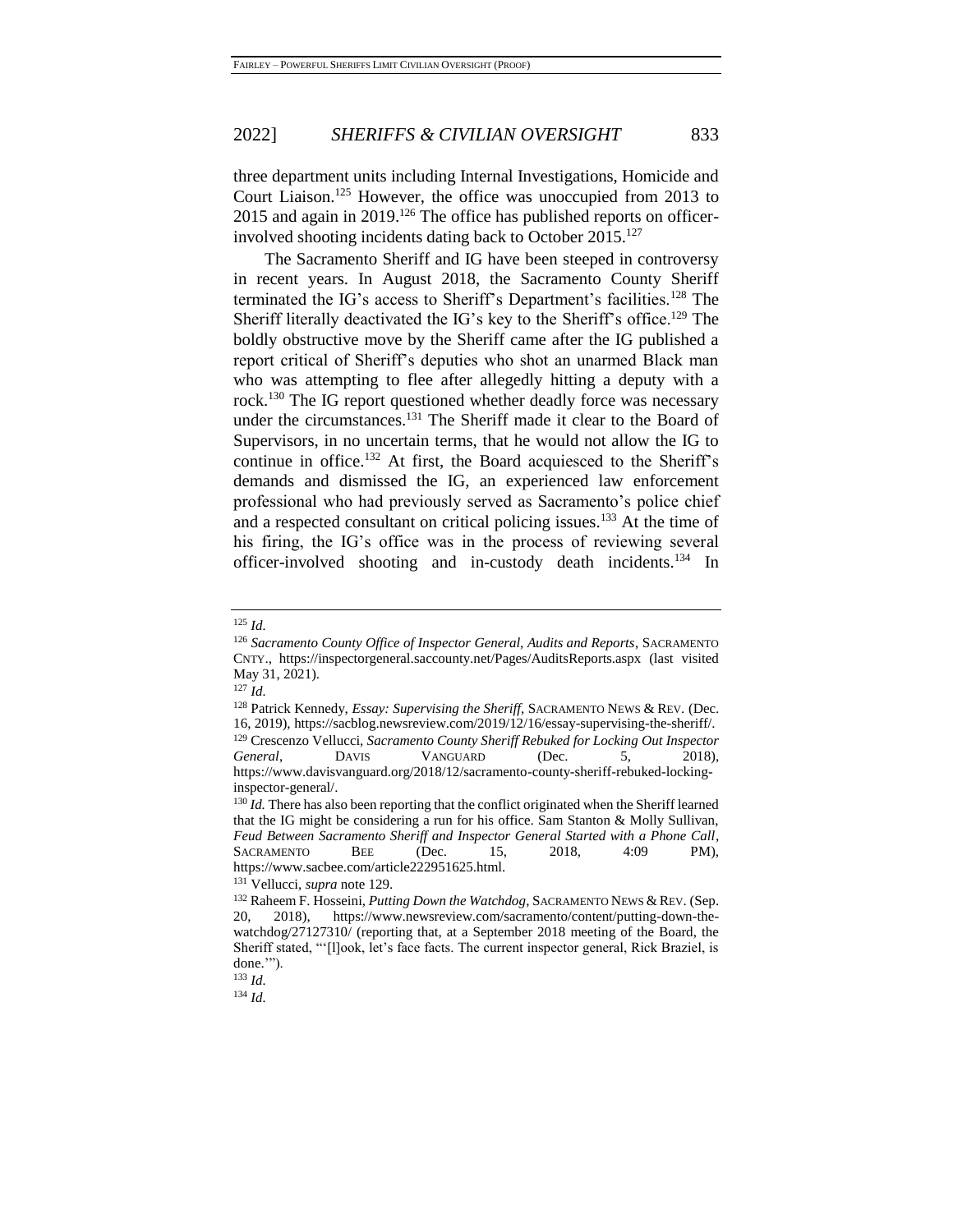<span id="page-27-0"></span>response, a Sacramento grand jury, a group of civic volunteers that reports on local government, issued a report which recommended that the Board of Supervisors create a new civilian entity to oversee both the Sheriff's office and the office of the district attorney.<sup>135</sup> The grand jury's inquiry included a review of citizen complaints against the Sheriff and an assessment of whether the Board of Supervisors was providing sufficient oversight of the office.<sup>136</sup> The grand jury concluded that the Sheriff's lockout of the IG was not a violation of law, but recommended that steps be taken to prevent the Sheriff from future such obstructive conduct.<sup>137</sup> In its formal response to the grand jury's recommendations, the Sacramento County Board of Supervisors noted that, because the sheriff is a constitutional office filled by election, the oversight methods the grand jury suggested would likely require a constitutional amendment.<sup>138</sup> Nonetheless, the grand jury's endorsement of civilian oversight put wind in the sails of a Sacramento Assemblyman who had backed a state-wide measure, California Assembly Bill 1185, that would make it easier for county boards to create oversight entities for Sheriff's departments with the necessary subpoena and investigative powers.<sup>139</sup> The California State Sheriff's Association opposed the proposed bill, calling it "unnecessary."<sup>140</sup> The bill passed nonetheless.<sup>141</sup>

<sup>136</sup> Wiley and Ashton, *supra* note [135.](#page-27-0)

<sup>&</sup>lt;sup>135</sup> The Sacramento County Grand Jury is comprised of 19 individuals selected by the county court to provide citizen oversight of local government operations. SUPER. CT. OF CAL., CNTY. OF SACRAMENTO GRAND JURY, SACRAMENTO COUNTY GRAND JURY FINAL REPORT FOR 2019-2020 7 (2020), https://www.saccourt.ca.gov/grand-REPORT FOR 2019-2020 7 (2020), https://www.saccourt.ca.gov/grandjury/docs/reports/19-20/2019-2020-final-report.pdf. The grand jury issued a report on oversight of the sheriff in 2019. SUPERIOR CT. OF CAL., CNTY. OF SACRAMENTO, GRAND JURY, DOES THE SACRAMENTO COUNTY BOARD OF SUPERVISORS HAVE EFFECTIVE OVERSIGHT OF ELECTIVE OFFICERS? (2019), https://www.saccourt.ca.gov/grandjury/docs/reports/18-19/report-3-oversight-elective-officers.pdf. *See also* Hannah Wiley & Adam Ashton, *'Literally, Our Sheriff Locked the Doors': Sacramento County Grand Jury Calls for New Oversight*, SACRAMENTO BEE (Jul. 5, 2019), https://www.sacbee.com/news/local/article232326467.html.

<sup>137</sup> *Id.*

<sup>&</sup>lt;sup>138</sup> CNTY. OF SACRAMENTO, RESPONSE TO THE 2018-19 GRAND JURY FINAL REPORT 15 (2019), https://www.saccourt.ca.gov/grand-jury/docs/reports/18-19/response-saccounty.pdf.

<sup>139</sup> Wiley & Ashton, *supra* note [135.](#page-27-0) The California statute, AB 1185 was enacted in September 2020.

<sup>140</sup> *Id.*

<sup>&</sup>lt;sup>141</sup> Calif. Assembly Bill No. 1185, codified at CALIF. GOVT. CODE § 25303.7.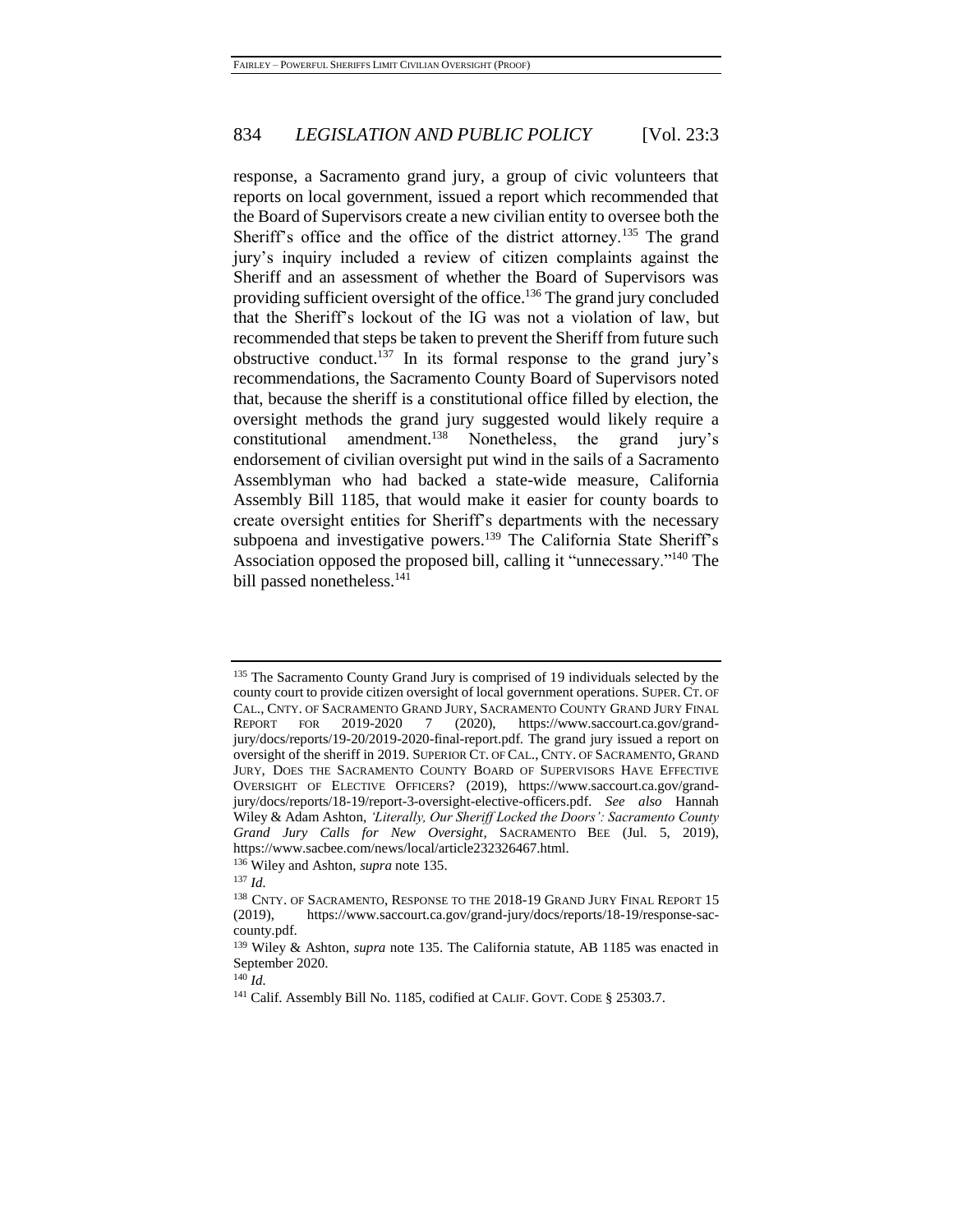The Board of Supervisors has since taken steps to avoid such future standoffs by clarifying the IG's investigative authority.<sup>142</sup> Specifically, the Board enhanced the scope of the IG's investigatory power eliminating the Sheriff's role in determining which complaints the IG can investigate and by requiring the Sheriff's cooperation with IG investigations.<sup>143</sup> The Board also formally asserted its subpoena authority over the Sheriff's office, in the event that the office refused to comply with information requests from the IG in the future.<sup>144</sup>

More stringent oversight of the Sacramento Sheriff's Office seems warranted. In addition to the conflict with the IG, the office was also found to be out of compliance with a federal contract.<sup>145</sup> The County has since selected a new IG, a recently retired police chief from the Brentwood Police Department.<sup>146</sup>

When the IG office was created back in 2007, Sacramento also created the Sacramento Sheriff's Outreach Community Advisory Board, a 19-member panel comprised of the IG and other individuals appointed by the Sheriff, the Board of Supervisors, the County Executive, and city mayors.<sup>147</sup> The Community Advisory Board focuses on programming intended to address relations between the Sheriff's department and the community it serves.<sup>148</sup> The Sheriff provides periodic updates to the Board on department operations and conditions at the jail, and also reports on high-profile incidents, while board

<sup>142</sup> Kennedy, *supra* note [128.](#page-26-1) *See also* Brandi Cummings, *Sacramento County Supervisors Select New Inspector General*, KCRA3 NEWS (Dec. 11, 2019, 9:47PM), https://www.kcra.com/article/sacramento-county-supervisors-select-new-inspectorgeneral/30202364 (noting that the Board of Supervisors created a memorandum of understanding with the sheriff to enhance the oversight provided by the IG.).

<sup>143</sup> Vellucci, *supra* note [129.](#page-26-0)

<sup>144</sup> *Id.*

<sup>145</sup> OFF. OF INSPECTOR GEN., U.S. DEP'T OF INTERIOR, THE SACRAMENTO COUNTY SHERIFF'S DEPARTMENT CLAIMED HIGHER LABOR RATES THAN ALLOWED ON CONTRACT NO. R17PC00051 AND IGNORED TRAINING REQUIREMENTS FOR CONTRACT NO. R12PC20015 WITH THE BUREAU OF RECLAMATION, AUDIT REPORT NO. 2017-FIN-066 (Mar. 2019),

https://finance.saccounty.net/AuditorController/Documents/AuditRpt/FolsomDamSec urity.pdf (finding hundreds of thousands of dollars in "questioned costs" and that the office did not conduct training required under the contract).

<sup>146</sup> Alexandra Yoon-Hendricks & Sam Stanton, *Here's Who Sacramento County Just Selected to Provide Oversight of the Sheriff's Office*, SACRAMENTO BEE (Dec. 11, 2019 12:38 PM), https://www.sacbee.com/news/local/article238253474.html.

<sup>147</sup> SACRAMENTO COUNTY, CAL., CODE §2.25.040 (2020).

<sup>148</sup> SACRAMENTO COUNTY, CAL., CODE §2.25.030 (2020).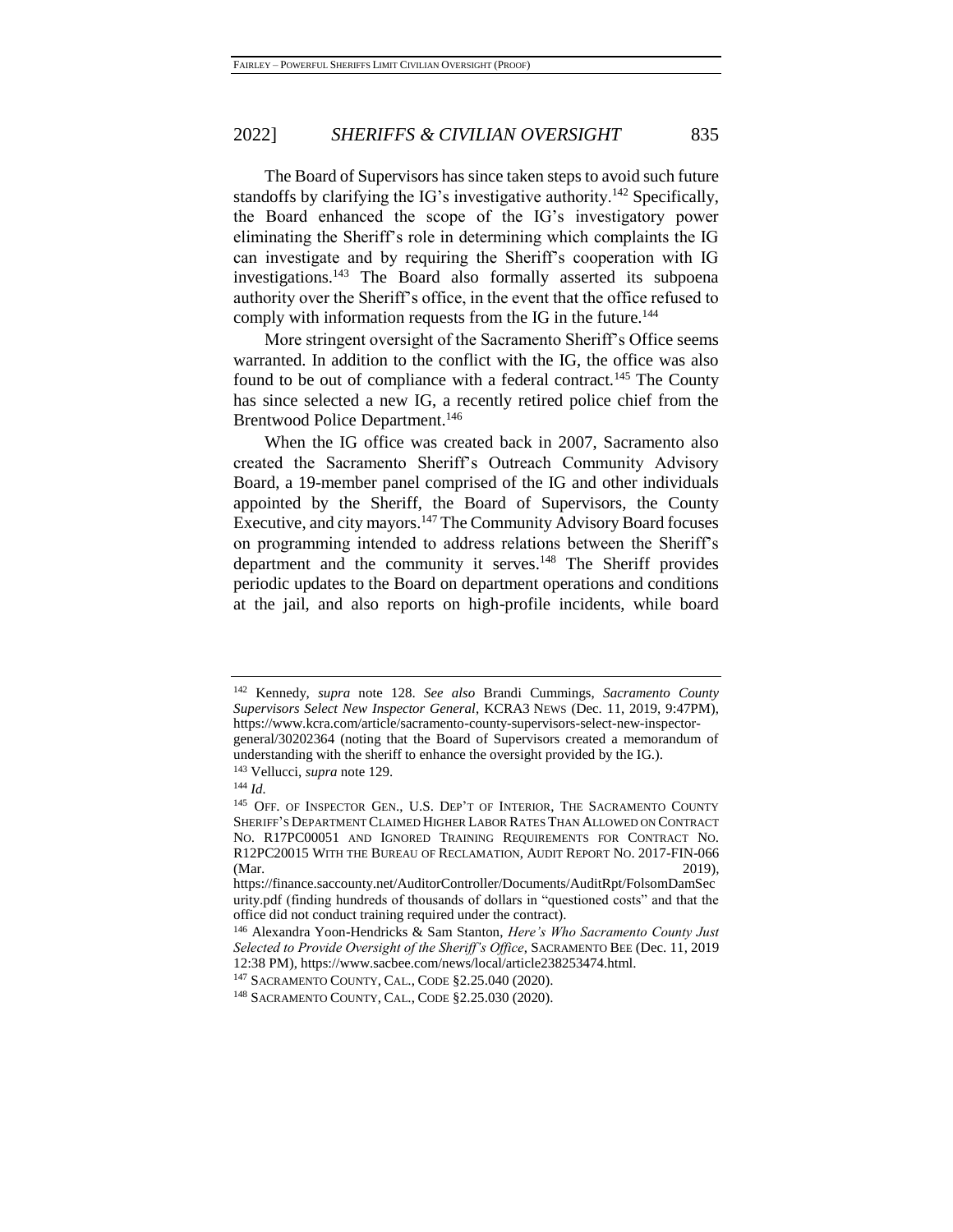members report on issues that are troubling their communities.<sup>149</sup> However, by 2016, the existence of the Advisory Board was still not well known within the county and some leaders suggested that the Board could be doing more to support the community.<sup>150</sup>

### *8. Orange County, California*

<span id="page-29-0"></span>The Orange County Office of Independent Review (OIR) was established in 2008 in response to an in-custody death at the Orange County jail.<sup>151</sup> Originally, the OIR's oversight responsibility was limited to the Sheriff's Department.<sup>152</sup> However, its jurisdiction was later expanded to cover other county-wide agencies, including the Probation Department, District Attorney, Public Defender, and Social Services Agency.<sup>153</sup> In addition to weighing in on policies, the oversight entity is empowered to monitor, review, and audit investigations arising from complaints or in-custody deaths or injuries.<sup>154</sup> The OIR is led by a licensed attorney appointed by the Board of Supervisors to serve as the Executive Director.<sup>155</sup> In May 2020, a former Department of Justice official with civil rights and police oversight experience was appointed to serve as the agency's third Executive Director, a position which had remained vacant since sometime in 2018.<sup>156</sup> According to local news media, the OIR was "mired in controversy" from the outset.<sup>157</sup> Even as this new leader took over the helm, the OIR continued to draw criticism for its ability to enhance accountability among a set of agencies that had recently been embroiled in a number of scandals.<sup>158</sup>

<sup>149</sup> Ellen Garrison, *Little-known Sacramento County Board Hears Public Complaints about Sheriff's Department Conduct*, SACRAMENTO BEE (Oct. 9, 2016, 12:29 AM), https://www.sacbee.com/news/local/article106989782.html. <sup>150</sup> *Id.*

<sup>151</sup> Ben Brazil, *The New OIR Director's Job Is to Be a Watchdog over O.C.'s Law Enforcement Agencies. But It's Complicated*, L.A. TIMES: DAILY PILOT (May 20, 2020, 4:45 PM), https://www.latimes.com/socal/daily-pilot/entertainment/story/2020-05- 20/office-of-independent-review-orange-county-watchdog-complicated. <sup>152</sup> *Id.*

<sup>153</sup> *Id.*; ORANGE COUNTY, CAL., CODE art. 18, § 1-2-225 (2021).

<sup>154</sup> ORANGE COUNTY, CAL., CODE art. 18, § 1-2-226(d)(10) (2021).

<sup>155</sup> ORANGE COUNTY, CAL., CODE art. 18, §§ 1-2-226(b) and (c) (2021).

<sup>156</sup> Brazil, *supra* note [151.](#page-29-0)

<sup>157</sup> *Id.*

<sup>158</sup> *Id.*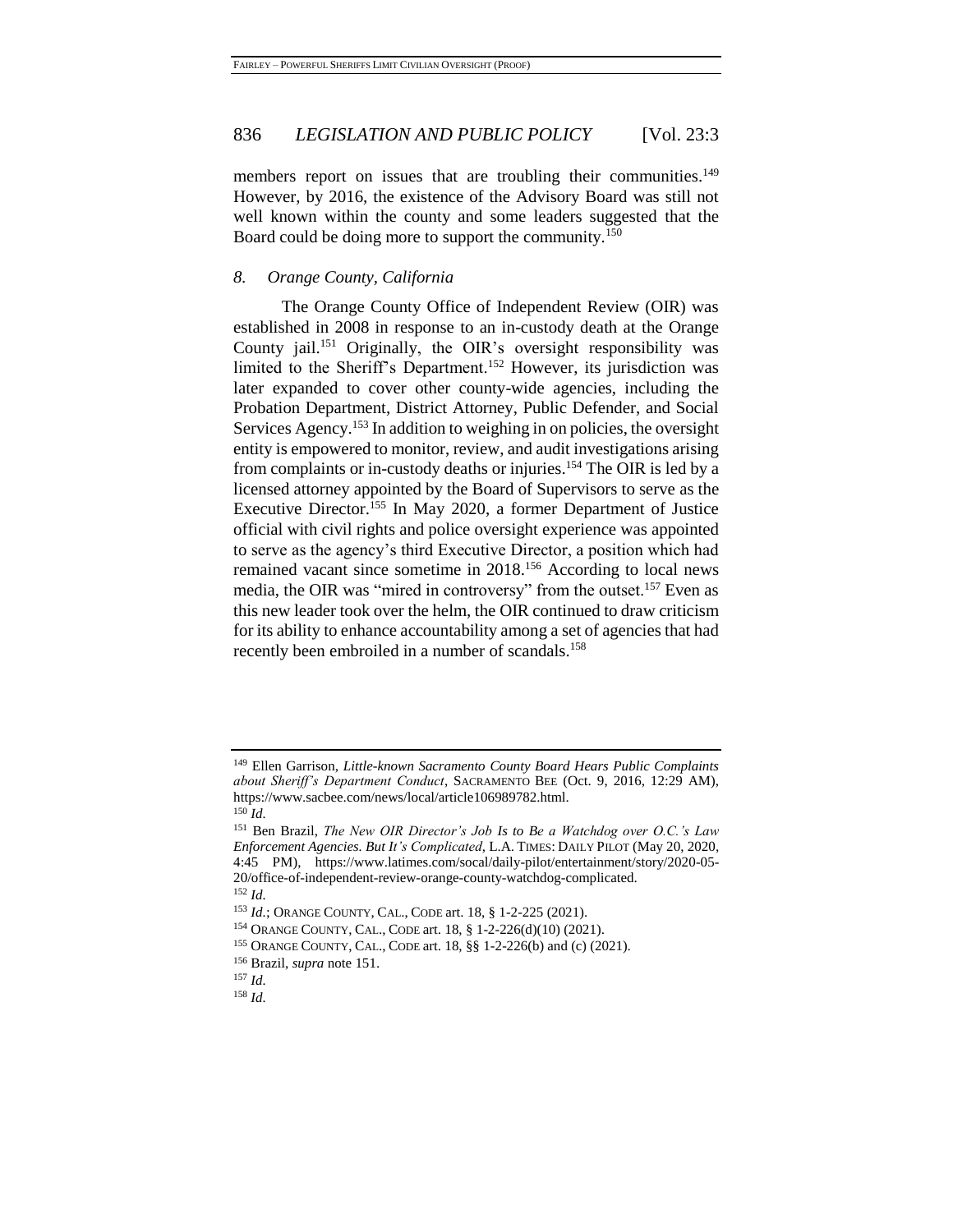#### *9. Salt Lake County, Utah*

<span id="page-30-0"></span>In 2009, Salt Lake County and several towns within the county, jointly established the Unified Police Department of Greater Salt Lake ("UPD") as an interlocal law enforcement entity established pursuant to Utah state code.<sup>159</sup> Prior to the formation of UPD, many of the participating localities had contracted with the Salt Lake County Sheriff's Office for policing services and had pursued the joint effort to gain more governing control over law enforcement activities.<sup>160</sup> Pursuant to the interlocal agreement, the Salt Lake County Sheriff serves as the CEO and Administrative Officer of the UPD.<sup>161</sup> However, the participating localities appoint members to the UPD Board of Directors, which has some governing control over the agency.<sup>162</sup> Following the completion of an audit of UPD operations over the twoyear period from 2015 to 2017, the State Auditor concluded that the municipalities served under this arrangement did not have as much governance power as they should.<sup>163</sup> In particular, the State Auditor pointed out that the Sheriff is elected by all voters throughout the entirety of Salt Lake County, not just the voters within UPD's service area, who are far outnumbered by those outside the service area. <sup>164</sup> This makes accountability through the electoral process very difficult. <sup>165</sup> The State Auditor also noted that, under the interlocal agreement, the Board's policy-making powers are diminished because the Sheriff wields veto power over policy and such veto can only be overridden by

<sup>&</sup>lt;sup>159</sup> STATE OF UTAH, OFF. OF THE STATE AUDITOR, UNIFIED POLICE DEPARTMENT, FINDINGS AND RECOMMENDATIONS FOR THE PERIOD AUGUST 2015 THROUGH AUGUST 2017, REPORT NO. UNPD-18-SP, at 3 (2018), https://le.utah.gov/interim/2018/pdf/00003168.pdf. Utah Code 11-13, enacted as the "Interlocal Cooperation Act," was enacted to permit local government units to band together to form governmental entities that could more efficiently provide necessary services by, for example, taking advantage of economies of scale. UTAH CODE ANN. § 11-13-102 (West 2021).

<sup>160</sup> STATE OF UTAH, *supra* note [159,](#page-30-0) at 3.

<sup>161</sup> Because UPD provides policing services to an unincorporated area of Salt Lake County, Utah Code Ann. § 11-13-202(4) (West 2021) requires that police agencies formed pursuant to § 11-13 operate, "by or under the direction of the county sheriff." *Id.* at 3.

<sup>162</sup> *Id.*

<sup>&</sup>lt;sup>163</sup> *Id.* at 4 (recommending changes to the interlocal agreement that would provide the Board with greater management controls over the Sheriff serving as CEO and head administrator).

<sup>164</sup> STATE OF UTAH, *supra* note [159,](#page-30-0) at 4.

<sup>165</sup> *Id.*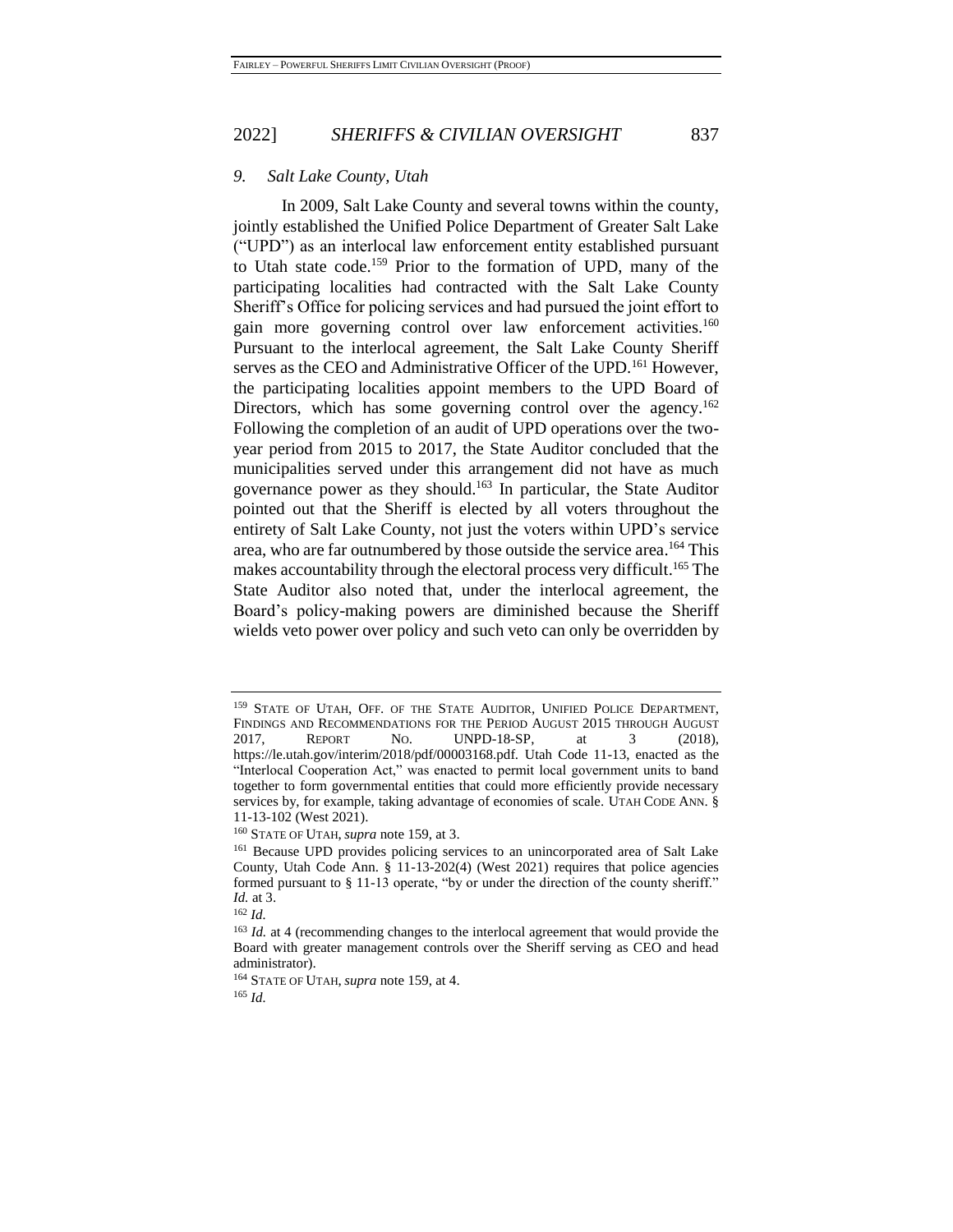a two-thirds majority vote of the Board.<sup>166</sup> The auditor recommended that the Board pursue changes to the agreement that would allow for greater management accountability through means such as the appointment of, removal of, and setting compensation for the Sheriff.<sup>167</sup>

The State Auditor offered some criticism of the Board as well, suggesting that it could be more transparent about its own operations.<sup>168</sup> More specifically, the State Auditor recommended that the Board provide contact information for its members and start posting its minutes and audio recordings of its meetings online, which it now  $does.<sup>169</sup>$ 

<span id="page-31-0"></span>The UPD's Citizen Advisory Board ("CAB"), which predates the formation of the UPD, also provides citizen input to UPD operations.<sup>170</sup> The CAB was formed by the sheriff in the 1990s during the rise of community policing.<sup>171</sup> According to a representative of the Sheriff's office, the CAB serves "as an advisory group to the Sheriff, render[s] counsel upon the Sheriff's request, and provide[s] a communications bridge between the Sheriff and the diverse community within the County."<sup>172</sup> The CAB is involved in various aspects of UPD operations including the precincts, the Corrections Bureau, which operates the jail, and the Public Safety Bureau.<sup>173</sup> According to UPD's website, the CAB reviews applications and recommends applicants for appointment to the CAB by the Sheriff.<sup>174</sup> Members are assigned to each division of the Sheriff's office to "participate on internal boards and committees that develop policies and review operations."<sup>175</sup> As of September 2020, the CAB had approximately 44 members.<sup>176</sup>

<sup>175</sup> *Id.*

<sup>166</sup> *Id.* at 3.

<sup>167</sup> *Id.* at 4.

<sup>168</sup> *Id.* at 8.

<sup>169</sup> *Id.*

<sup>&</sup>lt;sup>170</sup> UNIFIED POLICE DEP'T OF GREATER SALT LAKE, CITIZEN ADVISORY BOARD, https://updsl.org/page\_resources\_citizenAdvisoryBoard.php (last visited June 1, 2021). <sup>171</sup> Email from Melody Cutler, UPD Sgt., to Professor Sharon Fairley (Sept. 10, 2020) (on file with author).

<sup>172</sup> *Id.*

<sup>173</sup> *Id.*

<sup>174</sup> UNIFIED POLICE DEP'T OF GREATER SALT LAKE, *supra* note 161.

<sup>176</sup> Email from Melody Cutler, *supra* note [171.](#page-31-0)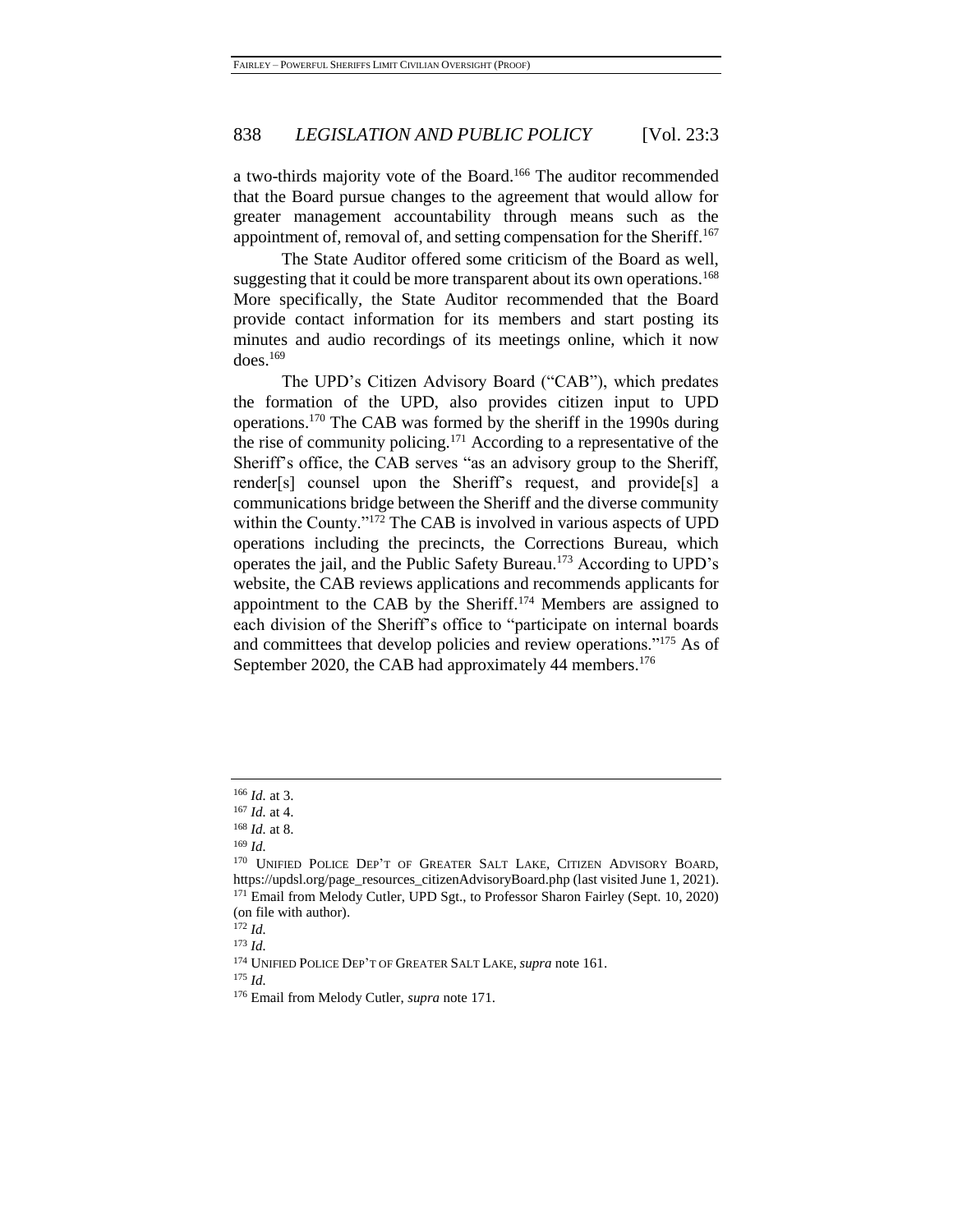#### *10. Nassau County, New York*

<span id="page-32-0"></span>Nassau County, New York is served by both the Sheriff's Office and the Nassau County Police Department. The Nassau County Jail Board of Visitors was created when county lawmakers appointed its members in 2013.<sup>177</sup> The seven-member board is empowered to review jail records, investigate inmate complaints and issue recommendations to address issues identified in the administration of Nassau County's detention facilities.<sup>178</sup> The appointment of board members was long overdue as the county had created the Board back in 1990.<sup>179</sup> However, the county had chosen not to empanel its members until a New York state Supreme Court justice ordered the County executive to do so in response to litigation.<sup>180</sup> According to the county executive and the sheriff, they believed the board would be redundant because the jail was then under state scrutiny following a string of suicides and in previous years had also been under federal oversight.<sup>181</sup> In 2017, a group of activists concerned about jail conditions formed the Nassau County Jail Coalition claiming that inhumane conditions led to at least 13 deaths.<sup>182</sup> Concerns about conditions within the jail system resurfaced in July 2018 after a violent confrontation involving several inmates and officers at the Nassau County Correctional Center.<sup>183</sup> At that time, a county legislator complained that the Board of Visitors was not an effective change agent because even though the county charter

<sup>177</sup> Timothy Bolger, *Nassau Appoints Nassau Jail Oversight Board Members*, LONG ISLAND PRESS, (Dec. 21, 2013) https://www.longislandpress.com/2013/12/21/nassauappoints-nassau-jail-oversight-board-members/.

<sup>178</sup> NASSAU COUNTY, N.Y. CHARTER § 2004(f) (2017).

<sup>179</sup> Marone v. Nassau County, 967 N.Y.S.2d 583, 590 (Sup. Ct. 2013) (Addressing Inmates and civil-rights group who brought sought order of mandamus to compel county executive to appoint members to county correctional center board of visitors.) <sup>180</sup> Timothy Bolger, *supra* note [177.](#page-32-0) *See also* NASSAU COUNTY, N.Y.CHARTER § 2004(f)

<sup>(2017) (</sup>noting the board was established in the charter August 28, 1990).

<sup>181</sup> Timothy Bolger, *supra* note [177.](#page-32-0) *See also* Marone, 967 N.Y.S.2d at 586 (noting a complaint filed in 2002 by the U.S. Attorney General alleging that the Nassau County jail engaged in a pattern or practice of using excessive force against inmates, among other claims).

<sup>182</sup> *Advocates Call for Nassau County Jail Oversight, Sheriff's Resignation*, NEWS12 LONG ISLAND, (Sep. 13, 2017) http://longisland.news12.com/story/36359266/advocates-call-for-nassau-county-jail-

oversight-sheriffs-resignation.

<sup>183</sup> Brian Stieglitz, *Violence Breaks Out at the Nassau County Jail*, LONG ISLAND HERALD, (July 19, 2018) https://www.liherald.com/stories/violence-breaks-out-at-thenassau-county-jail,105292.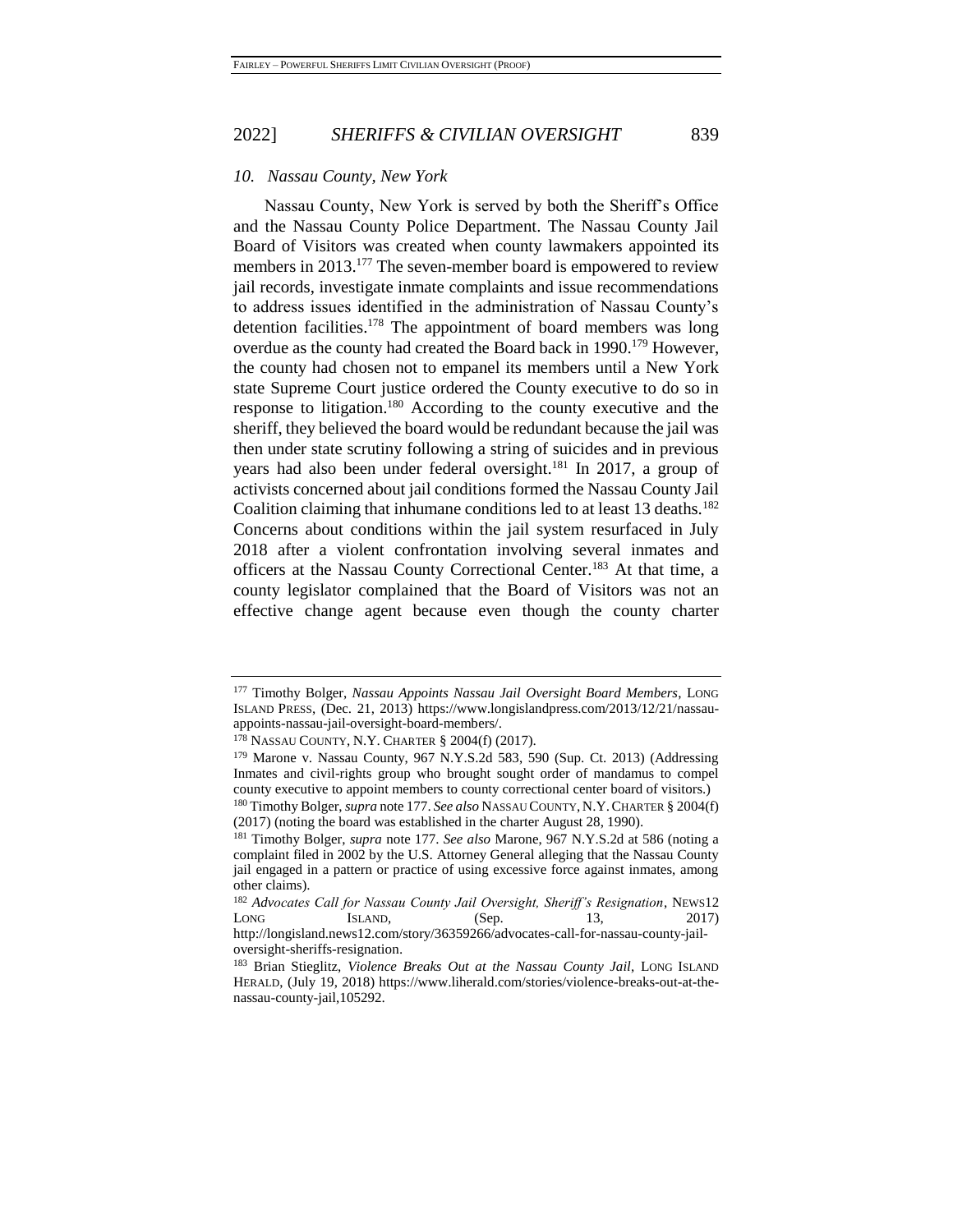empowered the Board to investigate conditions at the jail, the Board lacked sufficient funding and authority to do so effectively.<sup>184</sup>

#### *11. Los Angeles County, California*

<span id="page-33-0"></span>The Los Angeles Sheriff's Department ("LASD") is the largest sheriff's department in the United States, with approximately 18,000 employees.<sup>185</sup> The LASD runs an enormous county jail system, the largest in the country,<sup>186</sup> and provides law enforcement services to the unincorporated areas and, under contracts, to 42 cities within Los Angeles County.<sup>187</sup> The LASD presently works with two civilian oversight entities: the Office of Inspector General ("OIG"), established in 2014, and the Sheriff's Civilian Oversight Committee ("COC"), established in 2016.<sup>188</sup> The OIG was created to "promote constitutional policing and the fair and impartial administration of justice" by addressing "matters relevant to the policies, procedures, practices, and operations of the Sheriff's department.<sup>189</sup> The OIG serves as the investigative arm for the COC.<sup>190</sup>

In early 2014, the Los Angeles County Board of Supervisors took a step toward enhancing civilian oversight for the LASD by asking the new county inspector general and new interim sheriff to consider the possibility of an additional civilian oversight entity for the LASD.<sup>191</sup> The LASD had drawn criticism based on allegations of abuse in the jails that had resulted in federal criminal charges against multiple deputies and officials.<sup>192</sup> A working group appointed by the county supervisors was formed to explore the potential structure and powers of a new

<sup>184</sup> *Id.*

<sup>185</sup> *About Us*, L.A. CNTY. SHERIFF'S DEP'T, https://www.lasd.org/about\_us.html (last visited June 2, 2021) [https://perma.cc/2EKG-T9CB].

<sup>186</sup> Thomas v. Baca, 514 F. Supp. 2d 1201, 1218 (C.D. Cal. 2007)

<sup>187</sup> Abby Sewell, *Board Takes up Sheriff Oversight; L.A. County Leaders Begin Deciding How to Structure a Civilian Panel and Whether It'll Have Subpoena Power.*, L.A. TIMES, July 29, 2015, at B5.

<sup>188</sup> L.A., CAL., CODE §§ 644.190, 3.79.020 (2016)

<sup>189</sup> L.A., CAL., CODE § 644.190(A).

<sup>190</sup> L.A., CAL., CODE § 644.190 (B). In addition, pursuant to the county code, the OIG also has oversight over the Los Angeles County Probation Department. §644.190(A).

<sup>191</sup> Celeste Fremon, Contra Costa Does Realignment Right….Supes Take Small Step Toward Civilian Oversight For The LASD, WITNESSLA (Feb. 26, 2014), https://witnessla.com/contra-costa-does-realignment-right-supes-take-small-step-

toward-civilian-oversight-for-the-lasd-la-countys-problematic-gps-monitoring-justicereform-the-good-the-bad-news/.

<sup>192</sup> Sewell, *supra* note [187.](#page-33-0)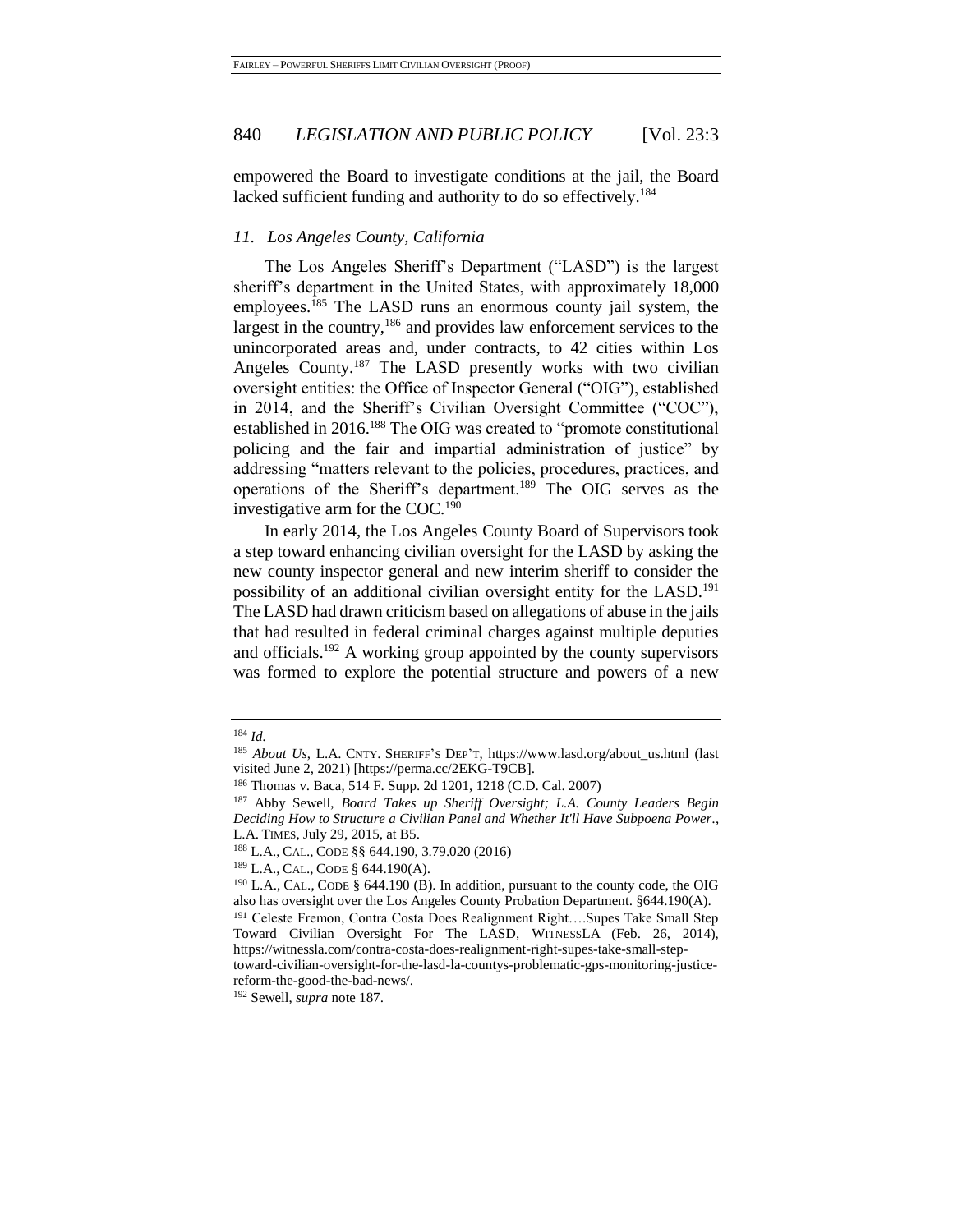civilian oversight entity.<sup>193</sup> An essential topic of debate was whether the new entity would wield subpoena power.<sup>194</sup> Supervisors and community members also sparred over how members of the new entity would be appointed and whether former members of the LASD would be barred from serving.<sup>195</sup>

Ultimately, the county board created the Sheriff Civilian Oversight Commission by ordinance in 2016.<sup>196</sup> The commission is empowered to make policy recommendations, investigate systemic issues or complaints, monitor litigation settlements, and obtain community input on incidents and issues involving the Sheriff's Department.<sup>197</sup>

In late 2020, the Los Angeles County Board of Supervisors took another step to enhance oversight by ratifying California Assembly Bill 1185, and in so doing, bestowing independent subpoena power on both the Oversight Commission and the Inspector General's Office.<sup>198</sup>

#### *12. Fairfax County, Virginia*

<span id="page-34-0"></span>In 2015, in the wake of a fatal officer-involved shooting incident, the Fairfax, Virginia county council formed the Ad Hoc Police Practices Review Commission to explore how the county handles significant police-involved incidents and, more broadly, how to improve public trust in county law enforcement.<sup>199</sup> The Commission recommended that the county create two new civilian oversight entities to address concerns about the Fairfax County Police Department.<sup>200</sup> As recommended, in December 2016, the Board of Supervisors established the new Civilian Review Panel which members, after first being appointed in February

<sup>193</sup> *Id.*

<sup>194</sup> *Id.*

<sup>195</sup> *Id.*

<sup>196</sup> L.A., CAL., CODE § 3.79.010 (2016).

<sup>197</sup> L.A., CAL., CODE § 3.79.030 (2016).

<sup>198</sup> The historic California Bill, which codifies and confirms the power of California counties to create civilian oversight for sheriff's offices and allows for subpoena power among civilian oversight entities, was signed into law in September 2020 and became effective January 1, 2021. Assemb. B. 1185, 2019–2020 Sess. (Cal. 2020).

<sup>199</sup> *Board Matter: Establishment of the Ad Hoc Police Practices Review Commission*, FAIRFAX CNTY., VA. (Mar. 3, 2015), https://www.fairfaxcounty.gov/policecommission/sites/policecommission/files/assets/ documents/pdf/board-matter-march3.pdf.

<sup>200</sup> FINAL REPORT ON FAIRFAX COUNTY POLICE REFORM: AD HOC POLICE PRACTICES REVIEW COMMISSION, IMPLEMENTATION GROUP, FAIRFAX CNTY., VA. (Oct. 10, 2018), https://www.fairfaxcounty.gov/policecommission/sites/policecommission/files/assets/ documents/pdf/fcpd-reform-implementation-final-report.pdf.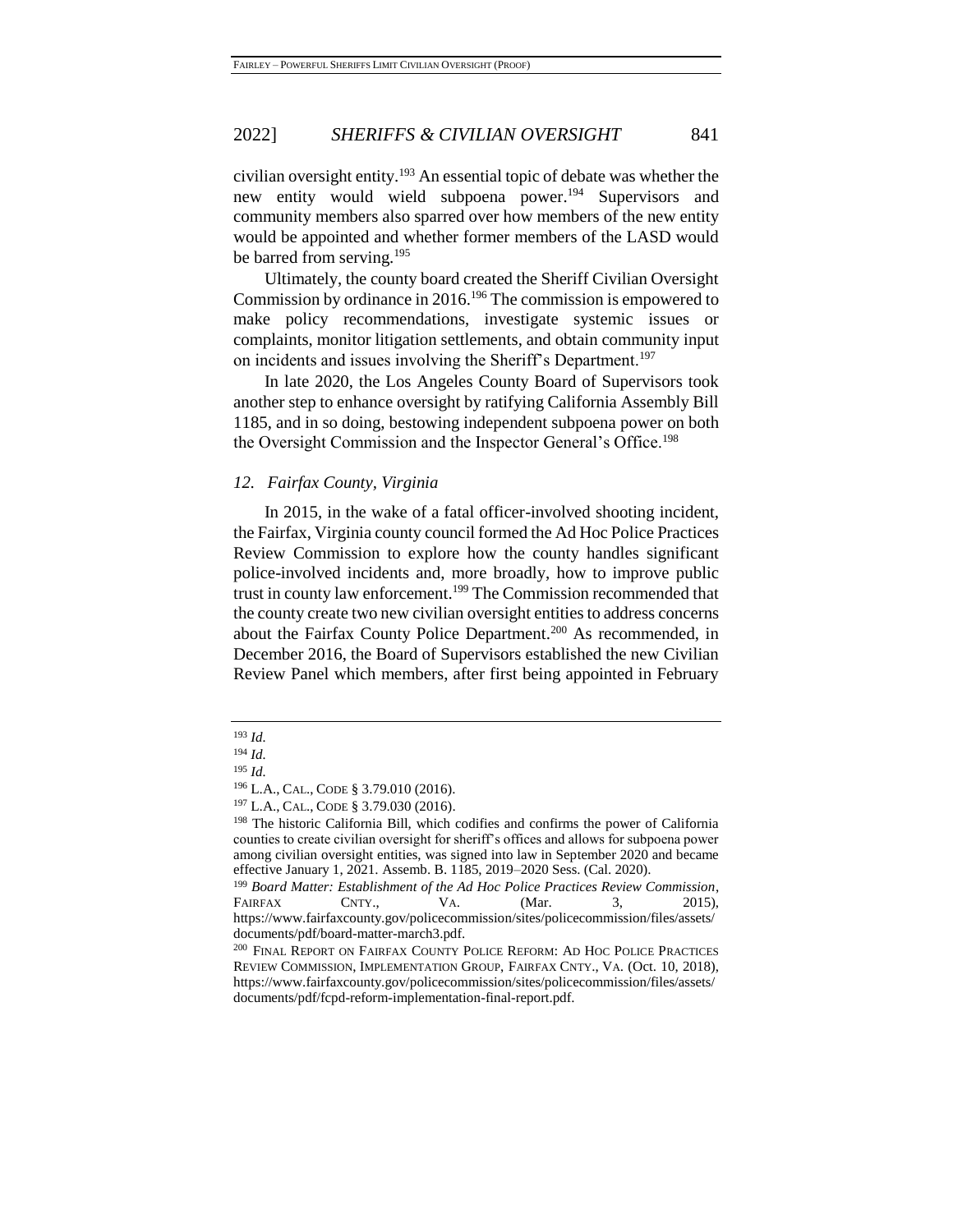2017, are empowered to review police investigations resulting from public complaints.<sup>201</sup> The Board of Supervisors amended the Panel's bylaws in 2019 to provide for greater transparency regarding the Panel's public reports.<sup>202</sup> The Board of Supervisors also created the Office of the Independent Police Auditor, to review investigations involving the use of force and serve as an intake venue for complaints.<sup>203</sup> The Independent Police Auditor also provides administrative support to the Civilian Review Panel.<sup>204</sup> Both new civilian oversight entities report directly to the Fairfax County Board of Supervisors and are intended to operate independently from the county police department.<sup>205</sup>

While the Fairfax County Police Department has its newly established watchdogs, the Fairfax County Sheriff's office continues to operate without such oversight.<sup>206</sup> The lack of oversight has not gone unnoticed. In 2017, the NAACP gave "Criminal Justice Report Cards" to various Fairfax County officials, rating them on a variety of issues.<sup>207</sup> The long-standing civil rights organization gave the County Sheriff an overall grade of "C-plus" comprised of an "A" for the Sheriff's incarceration alternatives and minority-community outreach, but a "C" for use of force and an "F" for civilian oversight/accountability.<sup>208</sup>

<sup>201</sup> *Bylaws of the Fairfax County Police Civilian Review Panel*, FAIRFAX CNTY., VA. (Feb. 23, 2021), https://www.fairfaxcounty.gov/policecivilianreviewpanel/about-us (last visited May 31, 2021).

 $202$  Approval of Amendments and Revisions to Action Item 17, Establishment of a Police Civilian Review Panel, FAIRFAX CNTY., VA. (Sept. 24, 2019), https://www.fairfaxcounty.gov/policecivilianreviewpanel/about-us.

<sup>203</sup> Independent Police Auditor, FAIRFAX CNTY., VA., https://www.fairfaxcounty.gov/policeauditor/ (last visited May 31, 2021). <sup>204</sup> *Id.*

<sup>205</sup> *Civilian Oversight of Law Enforcement in Fairfax County*, CONNECTION NEWSPAPERS (Aug. 23, 2018),

http://www.connectionnewspapers.com/news/2018/aug/23/civilian-oversight-lawenforcement-fairfax-county/.

<sup>206</sup> Angela Woolsey, *NAACP Grades Fairfax County Criminal Justice System*, FAIRFAX TIMES (Oct. 6, 2017) (noting that the newly established civilian oversight entities have jurisdiction over the Fairfax County Police Department).<br><sup>207</sup> Prior – Trampstar Fairfax – Officials – Page

<sup>207</sup> Brian Trompeter, *Fairfax Officials React to NAACP Report Card*, INSIDENOVA (Sep. 29, 2017),

https://www.insidenova.com/news/crime\_police/fairfax-officials-react-to-naacpreport-card/article\_9b18fece-a3ba-11e7-aaa6-ffacf97d4f98.html.

*<sup>208</sup> Id.*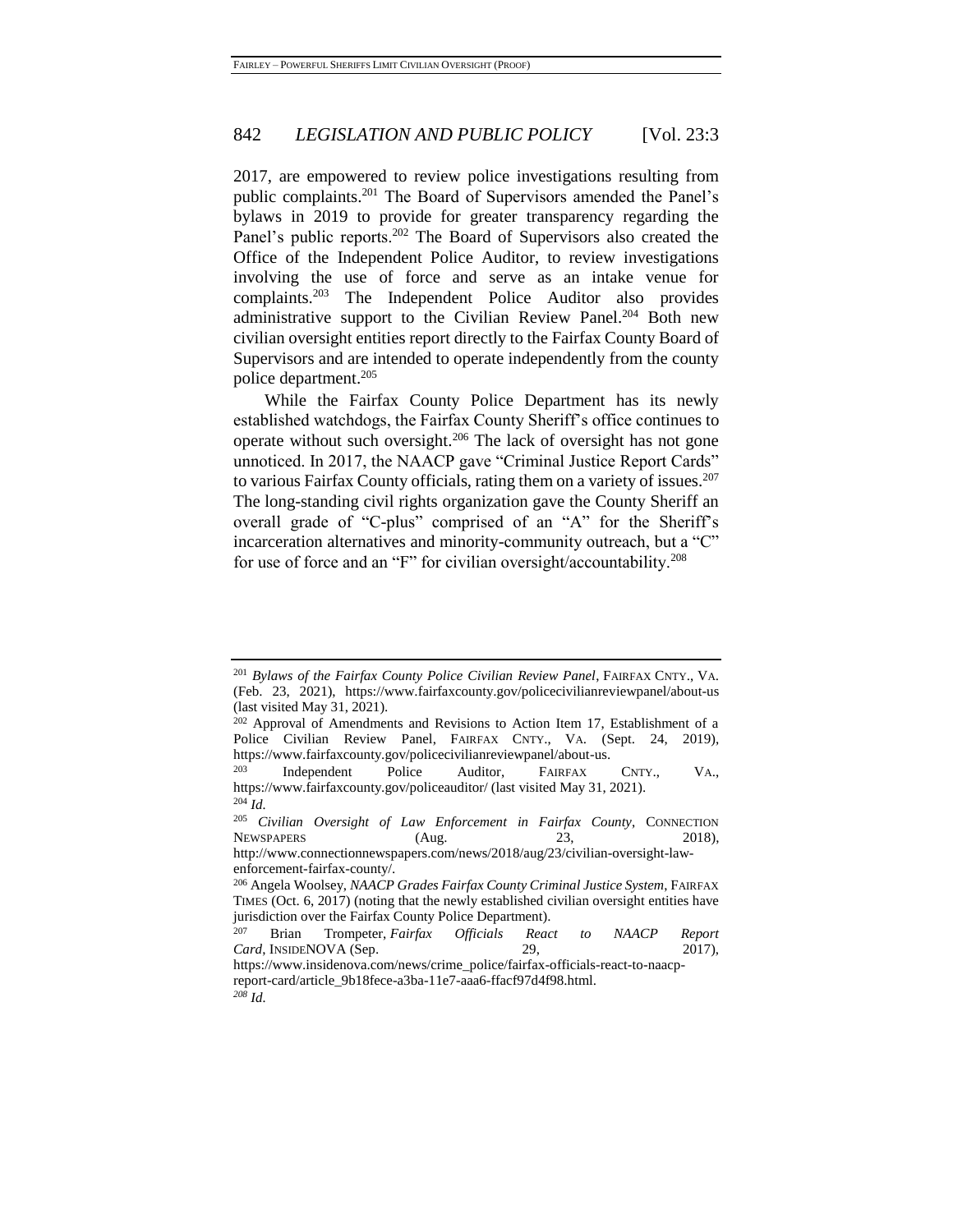#### *13. Montgomery County, Maryland*

<span id="page-36-1"></span><span id="page-36-0"></span>In December 2019, the Montgomery County Council voted unanimously to create its first civilian oversight entity, the Policing Advisory Commission, to have oversight over the Montgomery County Police Department.<sup>209</sup> The move was sparked at least in part by a series of alleged racial bias and controversial use of force incidents.<sup>210</sup> The 13 member commission includes nine members appointed by the council and four appointed by the county executive.<sup>211</sup> The police chief and the president of the police union serve as non-voting members.<sup>212</sup> The commission will not have investigative jurisdiction, but will "advise the Council on policing matters" and "recommend policies, programs, legislation, or regulations" concerning policing.<sup>213</sup> The commission was empaneled rather quickly. In June 2020, the county invited applications for commission memberships to serve a 3-year term and the members were formally appointed in July 2020.<sup>214</sup> As in nearby Fairfax County, Virginia, the Montgomery County Sheriff's office remains without such oversight, although the law enforcement responsibilities of the Montgomery County Sheriff's office are much more limited relative to the Montgomery County Police Department.<sup>215</sup>

<sup>209</sup> MONTGOMERY COUNTY, MD. CODE § 35-6(A) (2021); *see also* Alessia Grunberger, *First Police Civilian Review Board Green-Lit in Montgomery County*, PATCH, (Dec. 6, 2019 2:39 PM), https://patch.com/maryland/rockville/first-police-civilian-reviewboard-green-lit-montgomery-county.

<sup>210</sup> Grunberger, *supra* note [209.](#page-36-0)

<sup>211</sup> MONTGOMERY COUNTY (MARYLAND) CODE, § 35-6(c); *see also* Grunberger, *supra* note [209.](#page-36-0)

<sup>212</sup> MONTGOMERY COUNTY, MD.CODE § 35-6(f) (2021); *see also* Grunberger, *supra* note 199.

<sup>213</sup> MONTGOMERY COUNTY, MD. CODE, *supra* note [212,](#page-36-1) at § 35-6(c); see also Grunberger, *supra* not[e 209.](#page-36-0)

<sup>&</sup>lt;sup>214</sup> Press Release, Montgomery Cnty. Council, County Council Seeks Applicants for<br>Policing Advisory Commission (June 5. 2020). Advisory Commission (June 5, 2020), https://www2.montgomerycountymd.gov/mcgportalapps/Press\_Detail.aspx?Item\_ID= 25399&Dept=1; Press Release, Montgomery Cnty. Council, Council Appoints Members of the Policing Advisory Commission to Improve Oversight of the Montgomery County Police Department (July 28, 2020), https://www2.montgomerycountymd.gov/mcgportalapps/Press\_Detail.aspx?Item\_ID= 25647&Dept=1.

<sup>&</sup>lt;sup>215</sup> Unlike other Sheriff's offices, the Montgomery County Sheriff does not operate any jail facilities, as Montgomery County detention centers are operated by the County Department of Correction and Rehabilitation. MONTGOMERY CNTY. DEPARTMENT OF CORRECTION AND REHABILITATION, https://www.montgomerycountymd.gov/cor/ (last visited June 6, 2021). The Sheriff's personnel, are fully certified law enforcement officials who serve as the enforcement arm for the Montgomery County court system. Mission Statement, MONTGOMERY CNTY. SHERIFF'S OFFICE,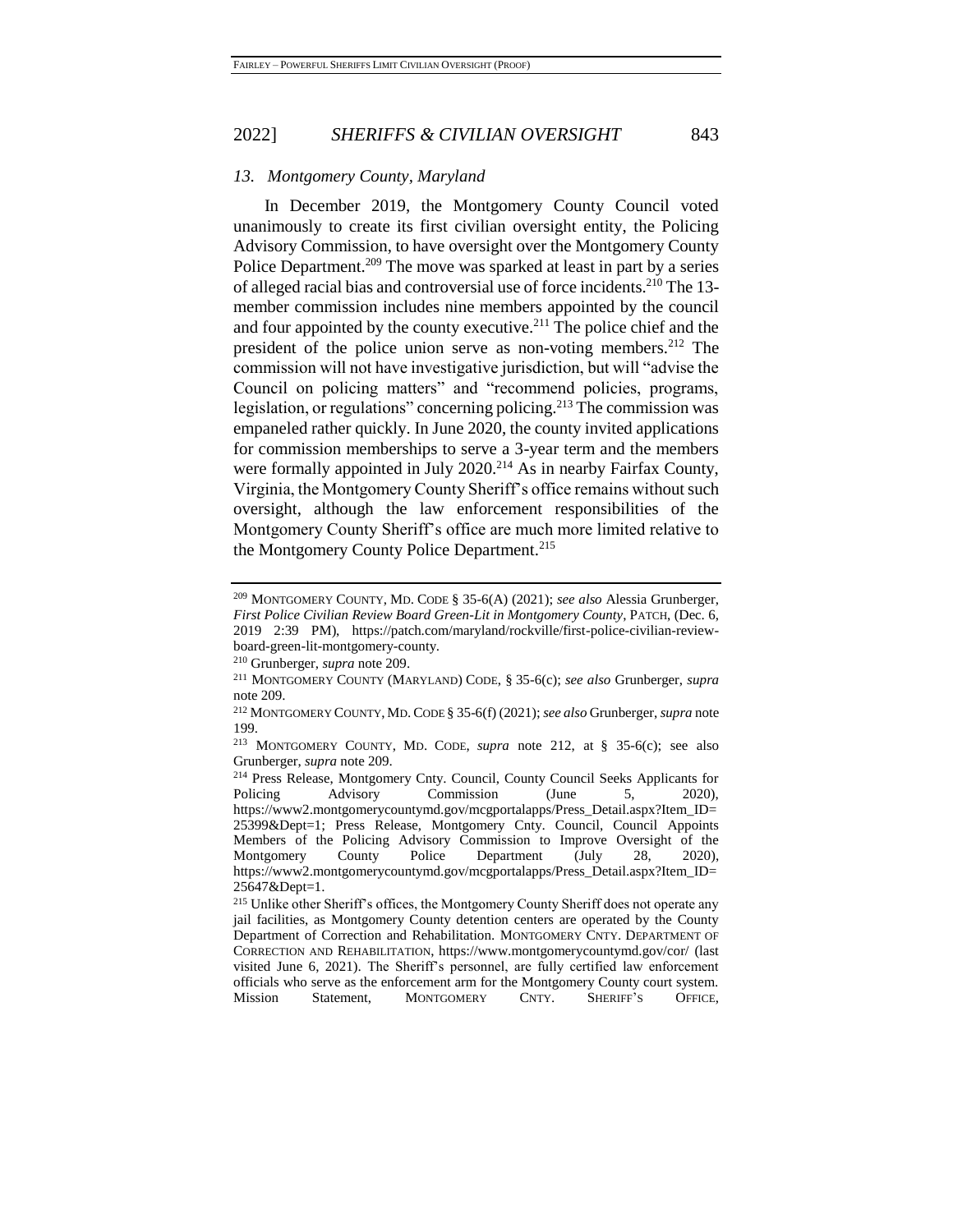#### *14. Santa Clara County, California*

<span id="page-37-1"></span>In 2016, debate over reform of the Santa Clara County Sheriff's Office accelerated after a series of scandals at the county jails, including a fatal beating of a mentally ill inmate.<sup>216</sup> The county empaneled a special commission to investigate.<sup>217</sup> A non-profit prison rights group filed a class-action lawsuit against the county alleging brutality at the jails as well as overuse of solitary confinement and the failure to provide adequate medical and mental health care.<sup>218</sup> Investigators working on behalf of the special commission got an earful when they surveyed almost 1,000 inmates and more than 30 members of the jail staff.<sup>219</sup> The commission issued a series of policy recommendations after learning of widespread abuse, lax oversight and a broken disciplinary system at the jails.<sup>220</sup>

<span id="page-37-0"></span>In response to the criticism, the Sheriff published a plan to address the violence and to improve conditions at the county's two facilities.<sup>221</sup> The Sheriff's plan included the creation of an independent civilian oversight board and an office of inspector general.<sup>222</sup> The county board rejected those two concepts and instead, in March 2018, created the Office of Correction and Law Enforcement Monitoring (the "Monitor").<sup>223</sup> In the interim, various departments across the County undertook actions to support improved jail conditions.<sup>224</sup> By ordinance, the Monitor will have broad jurisdiction covering: "jail and law enforcement operations, the conditions of confinement in the jails, the

<sup>217</sup> *Id.*

https://www.montgomerycountymd.gov/sheriff/information/mission-statement.html, (last visited June 12, 2021).

<sup>216</sup> Jennifer Wadsworth, *Sheriff Smith Releases Plan to Reform Santa Clara County Jails*, SAN JOSE INSIDE (Mar. 17, 2016), https://www.sanjoseinside.com/2016/03/17/sheriff-smith-releases-plan-to-reformcounty-jails/.

<sup>218</sup> *Id.*

<sup>219</sup> Julie Small, *Santa Clara Sheriff to Get Long-Awaited Civilian Oversight*, KQED NEWS, Oct. 10, 2019, https://www.kqed.org/news/11779144/santa-clara-sheriff-to-getlong-awaited-civilian-oversight.

<sup>220</sup> *Id.*

<sup>&</sup>lt;sup>221</sup> Jail Reform Plan, SANTA CLARA CNTY., CAL. BD. OF SUPERVISORS PUBLIC SAFETY AND JUSTICE COMM. (Mar. 16, 2016), https://www.sanjoseinside.com/wpcontent/uploads/2016/03/Smith-Reform-Plan.pdf.

<sup>222</sup> *Id.*

<sup>223</sup> Santa Clara Cnty., Press Release, Civilian Oversight of Law Enforcement and Jails Comes to Santa Clara County (Mar. 20, 2018), https://www.sccgov.org/sites/d5/newsmedia/Pages/CivlianMonitorApproval.aspx. <sup>224</sup> *Id.*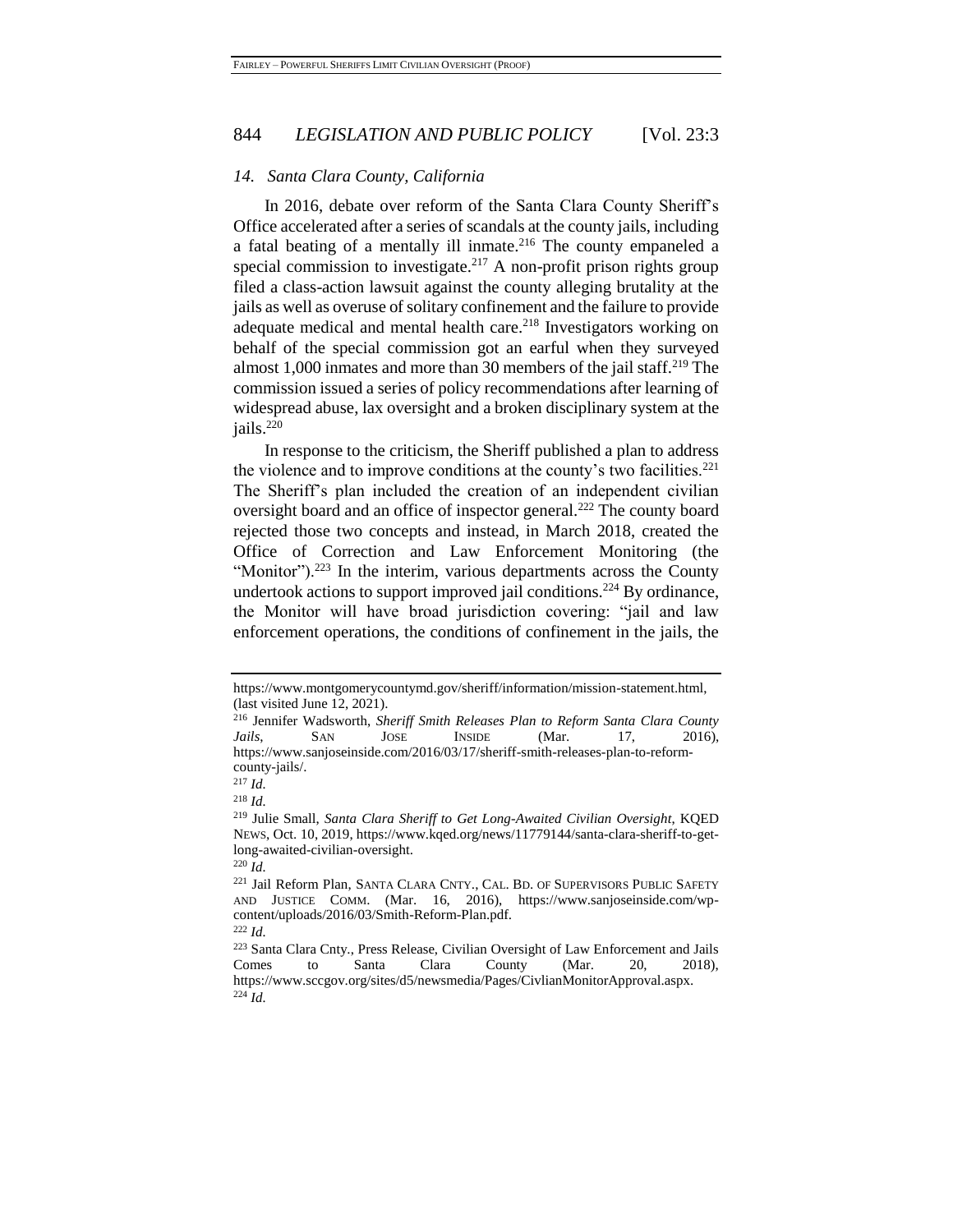provision of health services in jails, the use of force in the jails and in law enforcement operations, and compliance with civil rights laws." The Monitor will also have jurisdiction over responses from the Sheriff's Office and Department of Corrections to inmate and public complaints related to law enforcement jail operations, or conditions of confinement, including the provision of services to inmates and the conduct of employees, contractors, volunteers, and others who provide such services."<sup>225</sup> In addition to this broad mandate, the Monitor will be empowered to review investigations of fatal in-custody and on-duty use of force incidents.<sup>226</sup> In addition to creating the Monitor role, the establishing ordinance also calls for the creation of the Community Correction and Law Enforcement Monitoring Committee, a ninemember board to be established six to nine months after the Monitor is in place.

In October 2019, the Santa Clara County Board of Supervisors voted unanimously to hire the OIR Group to serve as the Monitor for the Santa Clara Sheriff's Office.<sup>227</sup> The Board empowered the Los-Angeles-based consultant to audit the sheriff's operations, inmate complaints and to conduct internal investigations.<sup>228</sup> The Sheriff vowed to cooperate with the Monitor's work.<sup>229</sup> Although the OIR Group was to begin in January 2020, the COVID-19 pandemic prevented it from doing so for most of 2020.<sup>230</sup> In December 2020, the Board of Supervisors amended the municipal code to reflect that the monitor has subpoena power.<sup>231</sup> Yet, the monitor's ability to provide oversight had been limited by a lack of information because, at the time of this writing, the sheriff had refused to sign an information sharing agreement with the monitor's office.<sup>232</sup>

<sup>225</sup> SANTA CLARA, CAL., MUN. CODE §A20-63(c)(1).

<sup>226</sup> *Id.* ("the Office shall monitor and review investigations of incidents involving: any in-custody death; any duty-related incident during which, or as a result of which, anyone dies or suffers serious bodily injury; or any serious neglect of inmates as it pertains to their mental and physical health.")

<sup>227</sup> Small, *supra* note [219.](#page-37-0)

<sup>228</sup> *Id.*

<sup>229</sup> *Id.*

<sup>&</sup>lt;sup>230</sup> Office of Correction and Law Enforcement Monitoring, CNTY. OF SANTA CLARA, CAL. BD. OF SUPERVISORS, https://www.sccgov.org/sites/bos/Pages/office-correctionlaw-enforcement-monitoring-OCLEM.aspx.

<sup>231</sup> Santa Clara Cnty., Cal., Ordinance NS 300.946 (Dec. 15, 2020).

<sup>232</sup> Stephen Stock, Michael Bott & Mark Villareal, *Sheriff Left Civilian Jail Watchdogs in Dark After Gang Beating of Police Informant*, NBC BAY AREA (Aug. 2, 2021), https://www.nbcbayarea.com/investigations/sheriff-left-civilian-jail-watchdogs-indark-after-gang-beating-of-police-informant/2614249/.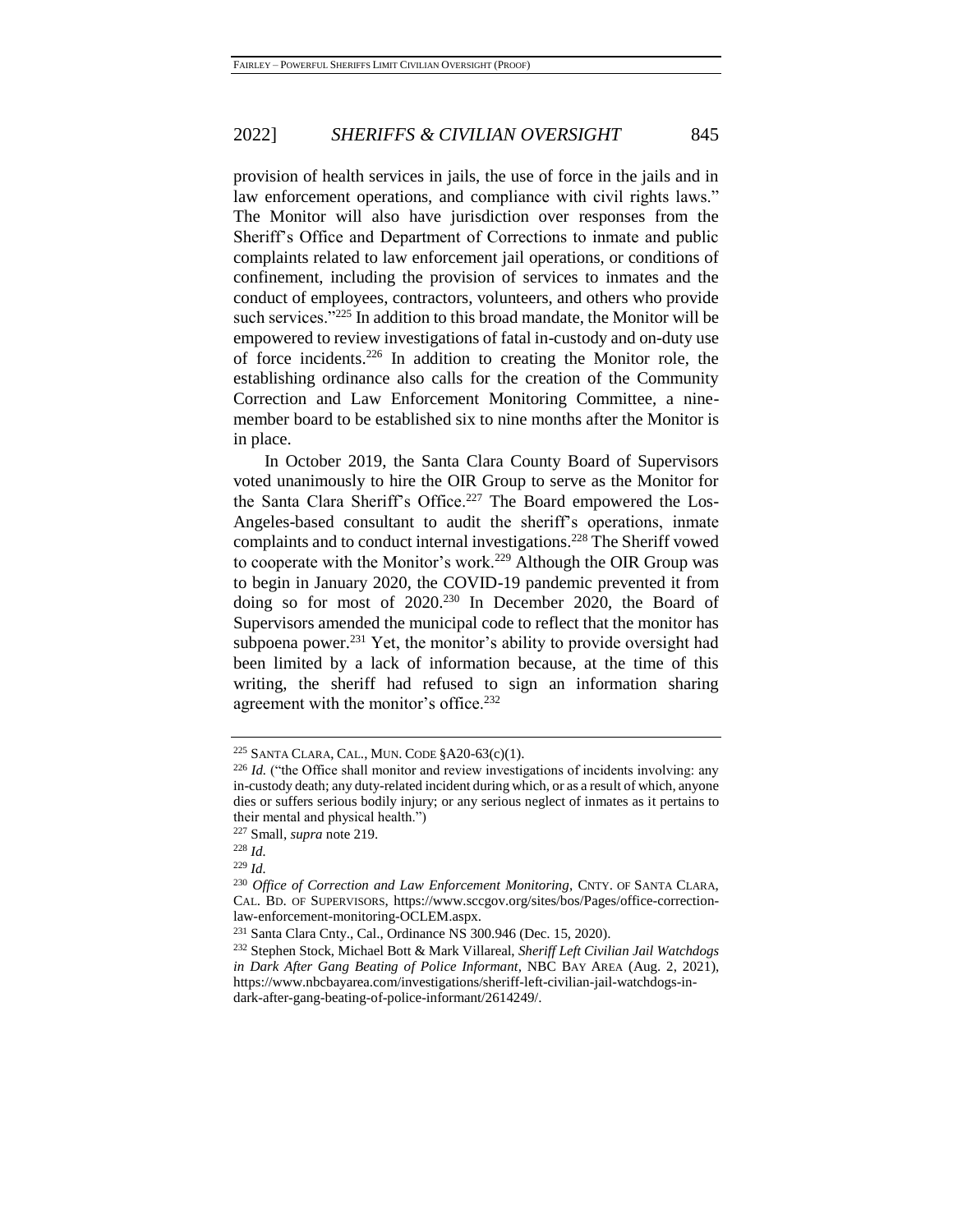#### *15. Miami-Dade County, Florida*

<span id="page-39-0"></span>In August 2020, the Miami-Dade county commission voted to reinstate civilian oversight for the Miami-Dade Police Department, the largest police force in the southeastern United States.<sup>233</sup> Although the commission had previously voted to do so twice in the preceding two years, the county mayor had vetoed the plans.<sup>234</sup> The new entity, renamed the Independent Review Panel ("IRP"), will be comprised of 13 members each appointed by a county commissioner and will investigate or review citizen complaints and serious use of force incidents.<sup>235</sup> The IRP will also be empowered to inspect all closed internal affairs files and make recommendations regarding department policies, procedures, training and recruitment.<sup>236</sup> The county had first initiated civilian oversight in 1980 after riots were ignited when four officers were acquitted in the beating death of a Black insurance agent and former marine.<sup>237</sup> That agency lost its funding in the wake of the recession of 2009.<sup>238</sup> Support of the new measure seems to have gained steam in the wake of the murder of George Floyd and the national debate about police reform that followed.

<span id="page-39-1"></span>In 2020, the Miami-Dade Police Department was in the process of being transitioned to become the Miami-Dade Sheriff's Office, with an elected sheriff taking the place of the mayor-appointed police director.<sup>239</sup> Before November 2018, Miami-Dade was the only Florida county without an elected sheriff.<sup>240</sup> Amendment 10, a state-wide ballot initiative passed in November 2018, giving the county until 2024 to

<sup>233</sup> Alexi C. Cardona, *After Long Hiatus, Miami-Dade Reinstates Police Oversight Panel*, MIAMI NEW TIMES (Aug. 31, 2020, 2:58 PM), https://www.miaminewtimes.com/news/miami-dade-commissioners-revive-policeoversight-board-11688590; Joey Flechas, Miami-Dade Civilian Police Oversight Panel Clears Initial County Commission Vote, MIAMI HERALD (June 16, 2020, 5:54 PM); Ban, *supra* not[e 5.](#page-4-2)

<sup>234</sup> Cardona, *supra* not[e 233.](#page-39-0)

<sup>235</sup> MIAMI-DADE CNTY., FLA. CODE § 2-11.45(b) (2020); Flechas, *supra* not[e 233.](#page-39-0)

<sup>236</sup> Cardona, *supra* not[e 233.](#page-39-0)

<sup>237</sup> Flechas, *supra* not[e 233.](#page-39-0)

<sup>238</sup> *Id.*

<sup>239</sup> Brian Entin & Daniel Cohen, *Miami-Dade Police Department Will Become a Sheriff's Office*, WSVN 7NEWS (Jan. 29, 2019) https://wsvn.com/news/investigations/miami-dade-police-department-will-become-asheriffs-office-but-big-questions-remain/.

<sup>240</sup> Douglas Hanks, *Would a Democrat or Republican Make a Better Miami-Dade Sheriff? It Might Not Matter*, MIAMI HERALD (Mar. 5, 2019 07:46 PM, updated Mar. 06, 2019 12:37 PM), https://www.miamiherald.com/news/local/community/miamidade/article227138094.html.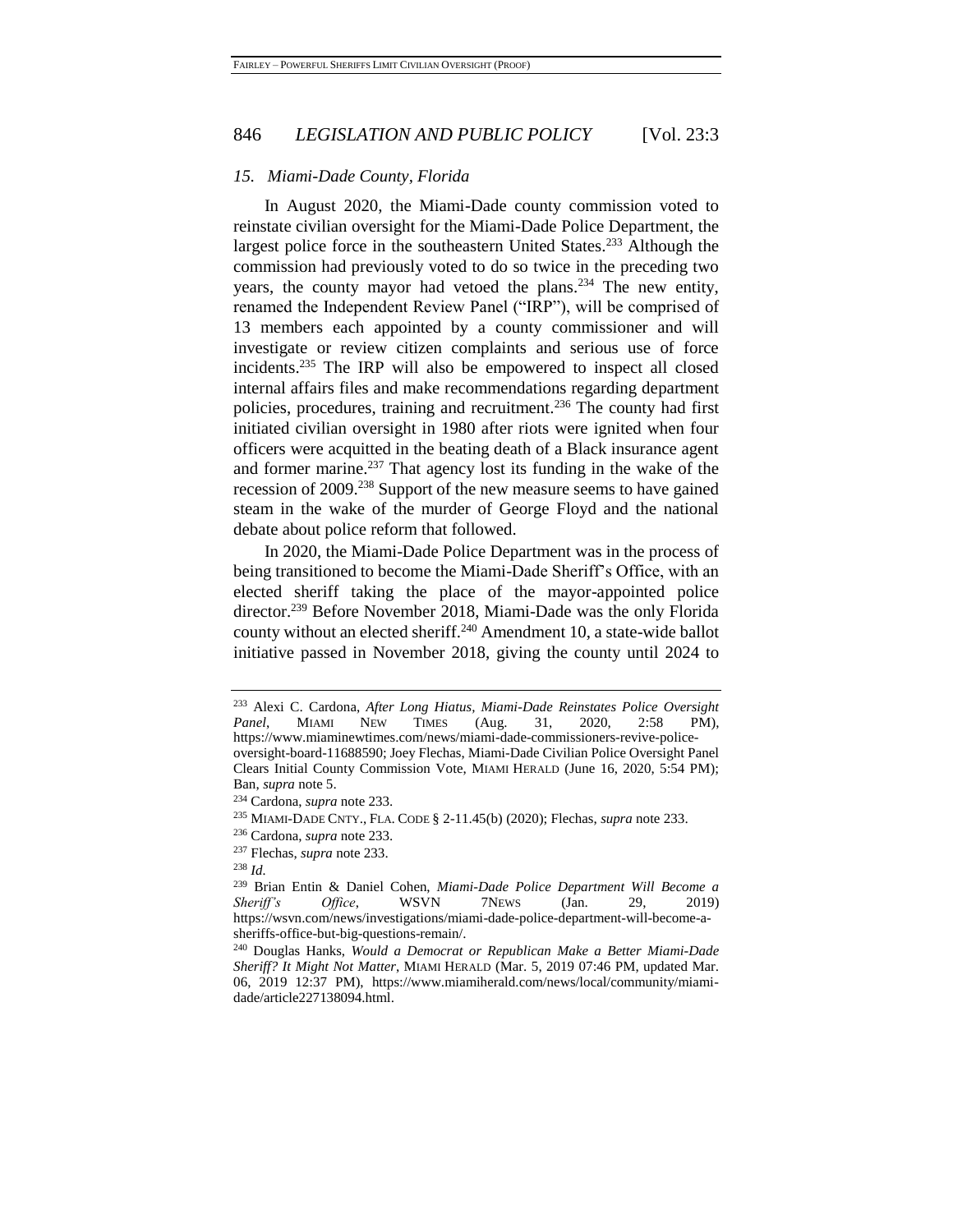<span id="page-40-0"></span>elect the sheriff, but other aspects of the changeover could happen before then.<sup>241</sup> Although local leaders had opposed the measure and sued unsuccessfully to stop it, it garnered the support of 58% of Miami-Dade voters.<sup>242</sup> The new Sheriff's office will be created by merging the 4,400 person police department with the  $3,000$  employee jail system.<sup>243</sup>

#### *B. Counties Considering Civilian Oversight*

There are several counties among the 50 surveyed for which civilian oversight has been the subject of great debate, but no formal plans had been implemented at the time of this writing.

#### *1. Alameda County, California*

In September 2017, prison reform advocates called for more oversight of jails operated by the Alameda County Sheriff after four jail guards were charged with felonies based on allegations of abuse of several inmates.<sup>244</sup> In addition to the abuse charges, two of the guards faced obstruction charges for allegedly conspiring to silence a witness.<sup>245</sup> More recently, Alameda County was one of several northern California counties for which lawmakers are considering more financial oversight.<sup>246</sup>

<sup>241</sup> Entin & Cohen, *supra* note [239;](#page-39-1) Douglas Hanks & Charles Rabin, *After a Storied History of Bad Sheriffs, Miami-Dade Voters Will Elect Them Again*, MIAMI HERALD (Nov. 8, 2018 6:00 AM, updated 7:00 AM), https://www.miamiherald.com/news/politics-

government/election/article221285885.html.

<sup>242</sup> Hanks & Rabin, *supra* note [241.](#page-40-0)

<sup>243</sup> *Id.*

<sup>244</sup> Sara Hossaini, *Advocates Call for Oversight in Alameda After Alleged Inmate Abuse*, KQED NEWS (Sept. 8, 2017) https://www.kqed.org/news/11615935/advocates-callfor-oversight-in-alameda-after-alleged-inmate-abuse.

<sup>245</sup> *Id.*

<sup>&</sup>lt;sup>246</sup> Culver City Assemblywoman Gets OK to Audit Sheriff, CULVER CITY OBSERVER (Feb. 27, 2020), https://www.culvercityobserver.com/story/2020/02/27/news/culvercity-assemblywoman-gets-ok-to-audit-sheriff/8821.html (noting that the Joint Legislative Audit Committee had approved Assemblymember Sydney Kalmager's request to audit the Alameda, Fresno, and Los Angeles County sheriff's departments due to concerns regarding how those law enforcement entities have been using state funds provided them to transition incarcerated individuals from prisons to jails). *See also* Press Release, Ella Baker Center for Human Rights (May 30, 2018) (on file with author) (noting that the Berkeley City Council passed a resolution calling for an audit of the Alameda county Sheriff because the office' budget had increased while the county's jail population had been declining).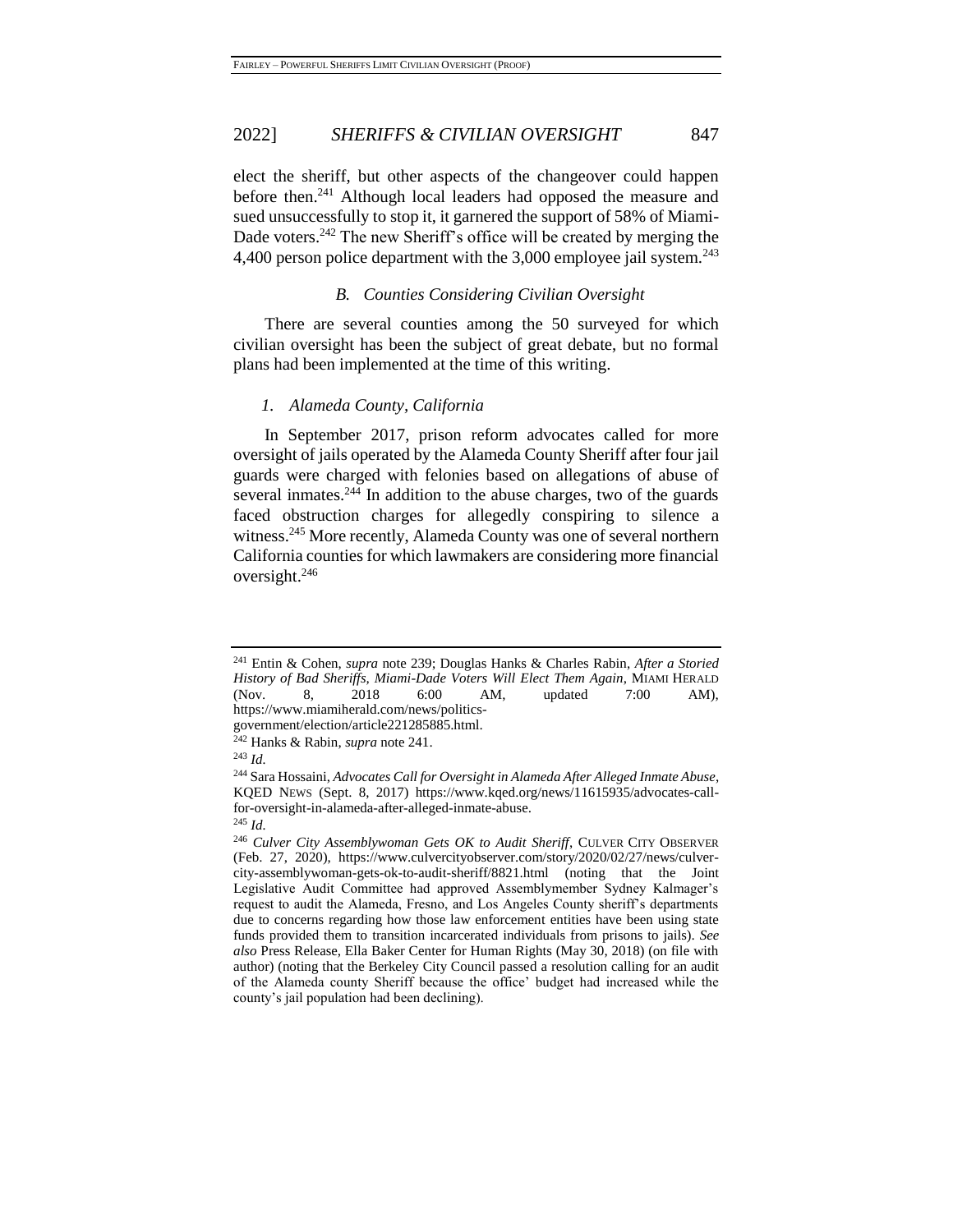#### <span id="page-41-0"></span>*2. Allegheny County, Pennsylvania*

In Allegheny County, where Pittsburgh is the county seat, a county legislator first proposed the creation of a civilian board to oversee the Allegheny County Police Department after a controversial fatal police shooting in the borough of East Pittsburgh in June  $2018^{247}$  The Executive Director of Pittsburgh's Independent Citizen Police Review Board, the civilian oversight entity responsible for investigating misconduct committed by Pittsburgh municipal police officers, made a presentation to the County Council suggesting that that organization take on oversight of the county police department as well.<sup>248</sup> The council declined the offer.<sup>249</sup> Yet, the prospect of civilian oversight resurfaced in early 2020, when a measure was reintroduced that would empower a civilian board to investigate complaints and recommend disciplinary action regarding police officers working in police agencies that serve the county.<sup>250</sup> An Allegheny County Councilor had introduced a similar measure in 2019 in the wake of a controversial fatal officer-involved shooting incident which prompted community members to call for greater oversight of local police officers.<sup>251</sup> The Council rejected the measure in a  $9-6$  vote.<sup>252</sup> The Councilor reintroduced the plan in 2020 hoping it would garner more support among the new composition of the county council.<sup>253</sup> The proposed measure would give the civilian entity the power to research policies on police-community relations,  $254$  although, under state law, only the Allegheny County Police Department would be required to participate in such policy reviews.<sup>255</sup> As such, the Allegheny County Sheriff's office and the municipal police departments within the county could opt

<sup>247</sup> An-Li Herring, *Allegheny County Council to Get a Second Look at Measure to Form Police Review Board*, WITF (Jan. 22, 2020 10:26 AM) https://www.witf.org/2020/01/22/allegheny-county-council-to-get-a-second-look-atmeasure-to-form-police-review-board/.

<sup>248</sup> Elizabeth C. Pittinger, PRESENTATION TO ALLEGHENY COUNTY COUNCIL MEMBERS, CONSIDERATIONS RELATED TO CREATION OF A COUNTYWIDE POLICE OVERSIGHT MECHANISM (Aug. 29, 2018) at 4.

<sup>249</sup> Herring, *supra* note [247.](#page-41-0)

<sup>&</sup>lt;sup>250</sup> *Id.* (noting that police chiefs and other law enforcement authorities would ultimately decide the disciplinary matters).

<sup>251</sup> *Id.*

<sup>252</sup> *Id.*

<sup>253</sup> *Id.*

<sup>254</sup> *Id.*

<sup>255</sup> *Id.*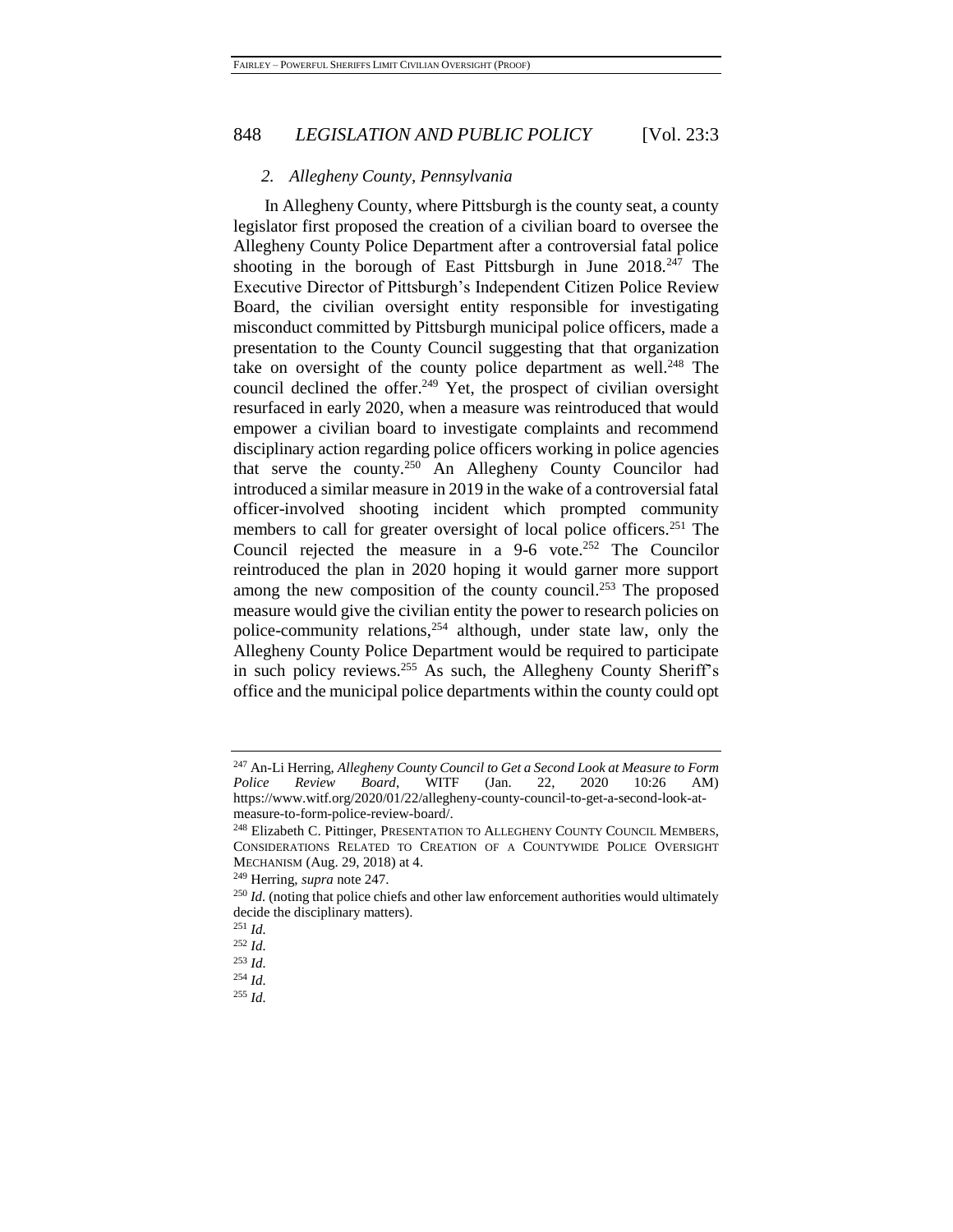in, but would not be required, to participate in such reviews.<sup>256</sup> Council members continue to debate whether the measure should provide the proposed nine-member civilian board with subpoena powers.<sup>257</sup>

# <span id="page-42-1"></span><span id="page-42-0"></span>*3. Contra Costa County, California*

In 2018, Contra Costa County was home to California's deadliest big jail system.<sup>258</sup> In early 2019, following a highly critical California Department of Justice report regarding the treatment of undocumented immigrants at one of Contra Costa County's detention facilities, activists called for more independent oversight of the Sheriff.<sup>259</sup> The report issued by the state contradicted the Sheriff's internal affairs investigation into conditions inside the facility which concluded that the complaints were unfounded or unsubstantiated.<sup>260</sup> The California Attorney General's investigation substantiated many allegations including that staffing issues left detainees without restroom access and adequate medical care.<sup>261</sup> Reform advocates embraced the California DOJ report as additional support for why California county sheriffs should have independent monitors.<sup>262</sup> In August, 2019, following a third death at the Contra Costa County jail that year, prison reform advocates again called on county officials to increase oversight of the Sheriff's office.<sup>263</sup> The jail fatalities sparked renewed criticism about jail conditions from several local community groups.<sup>264</sup> Reform advocates have been pushing for a civilian oversight body with subpoena power.<sup>265</sup> In 2018, the county's Racial Justice Task Force recommended that an independent monitor be created for the county jails. Unfortunately, the measure fell just shy of the necessary support, and,

<sup>264</sup> *Id.*

<sup>265</sup> Morris, *supra* note [258.](#page-42-0)

<sup>256</sup> *Id.*

<sup>257</sup> *Id.*

<sup>258</sup> Scott Morris, *State's Deadliest Big Jail System Last Year was Contra Costa County's*, EAST BAY EXPRESS (Aug. 21, 2019), [https://perma.cc/GE9V-9RXP].

<sup>259</sup> Josh Slowiczek, *Activists Say Report of Immigrants' Mistreatment in Richmond Detention Center Proves Sheriff Must Go*, MERCURY NEWS (Mar.18, 2019), [https://perma.cc/XPB5-PD4G].

<sup>260</sup> *Id.*

<sup>261</sup> Morris, *supra* note [258.](#page-42-0)

<sup>262</sup> Slowiczek, *supra* note [259.](#page-42-1)

<sup>263</sup> Annie Sciacca, *Advocates Turn Up the Heat on Contra Costa Sheriff After Latest Jail Death*, EAST BAY TIMES (Aug. 22, 2019), https://www.eastbaytimes.com/2019/08/22/latest-jail-death-heightens-advocates-callfor-oversight-of-contra-costa-sheriff/.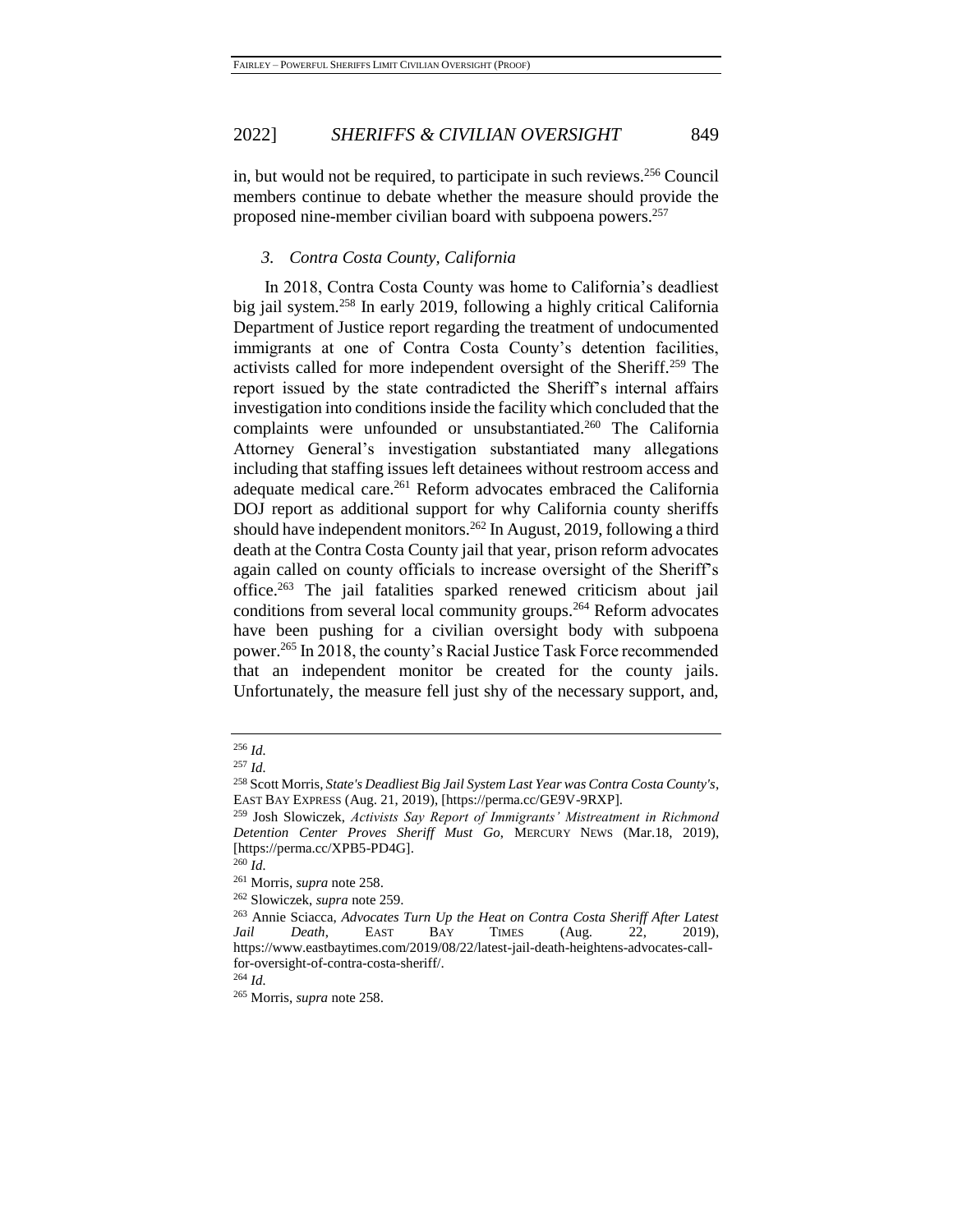in a 3-2 vote, the county supervisors chose to remove that recommendation from the final version of the task force's report.<sup>266</sup>

#### <span id="page-43-0"></span>*4. Cuyahoga County, Ohio*

In late 2018 and leading into 2019, problems at the Cuyahoga County jail in Cleveland prompted civil lawsuits, an F.B.I. investigation and criminal charges against several corrections officers. The scandal sparked Ohio Governor Mike DeWine to consider plans to increase state oversight of local jails.<sup>267</sup> Plaintiffs to a class action lawsuit against the jail alleged that inmates are "regularly denied access to adequate medical and mental health care, hygienic conditions, movement sufficient and edible food, access to religion, and access to their attorneys."<sup>268</sup> This controversy was one of several instances in which troubles at the Cleveland facility had surfaced publicly.<sup>269</sup> The prior October, a Cleveland Municipal Court judge stated that he preferred to release low-level offenders because of safety concerns at the jail.<sup>270</sup> The Governor called for the Cleveland facility to receive regular inspections every 30 days, rather than at the usual annual intervals.<sup>271</sup> The increased scrutiny was proposed following the release of surveillance video showing two Cuyahoga County corrections officers repeatedly punching an inmate who was strapped to a chair.<sup>272</sup> In addition to the more frequent inspections, the Governor's plans also called for more open sharing of inspection reports with local prosecutors and administrative judges.<sup>273</sup>

The problems in Ohio jails stretch beyond facilities in Cleveland, as half of the state's county jails failed to achieve passing scores in initial state inspections in 2018.<sup>274</sup> The state has only three inspectors to

<sup>266</sup> Slowiczek, *supra* note [259.](#page-42-1)

<sup>267</sup> Mihir Zaveri & Sandra E. Garcia, *Amid Deaths and Violations at Cleveland Jail, Ohio Governor Plans to Increase Oversight*, N.Y. TIMES (Jun. 8, 2019), https://www.nytimes.com/2019/06/08/us/ohio-governor-jail-inspections.html.

<sup>268</sup> Complaint, Clay, et al. v Cuyahoga Cnty., No. 18-CV-02929 (N.D. Ohio. Dec 20, 2018).

<sup>269</sup> Zaveri & Garcia, *supra* note [267.](#page-43-0)

<sup>270</sup> *Id.*

<sup>271</sup> *Id.*

<sup>272</sup> *Id.*

<sup>273</sup> *Id.*

<sup>274</sup> Randy Ludlow, *Ohio to Step up Inspection, Oversight of County Jails*, COLUMBUS DISPATCH (Jun. 7, 2019), [https://perma.cc/VTU5-KQ27].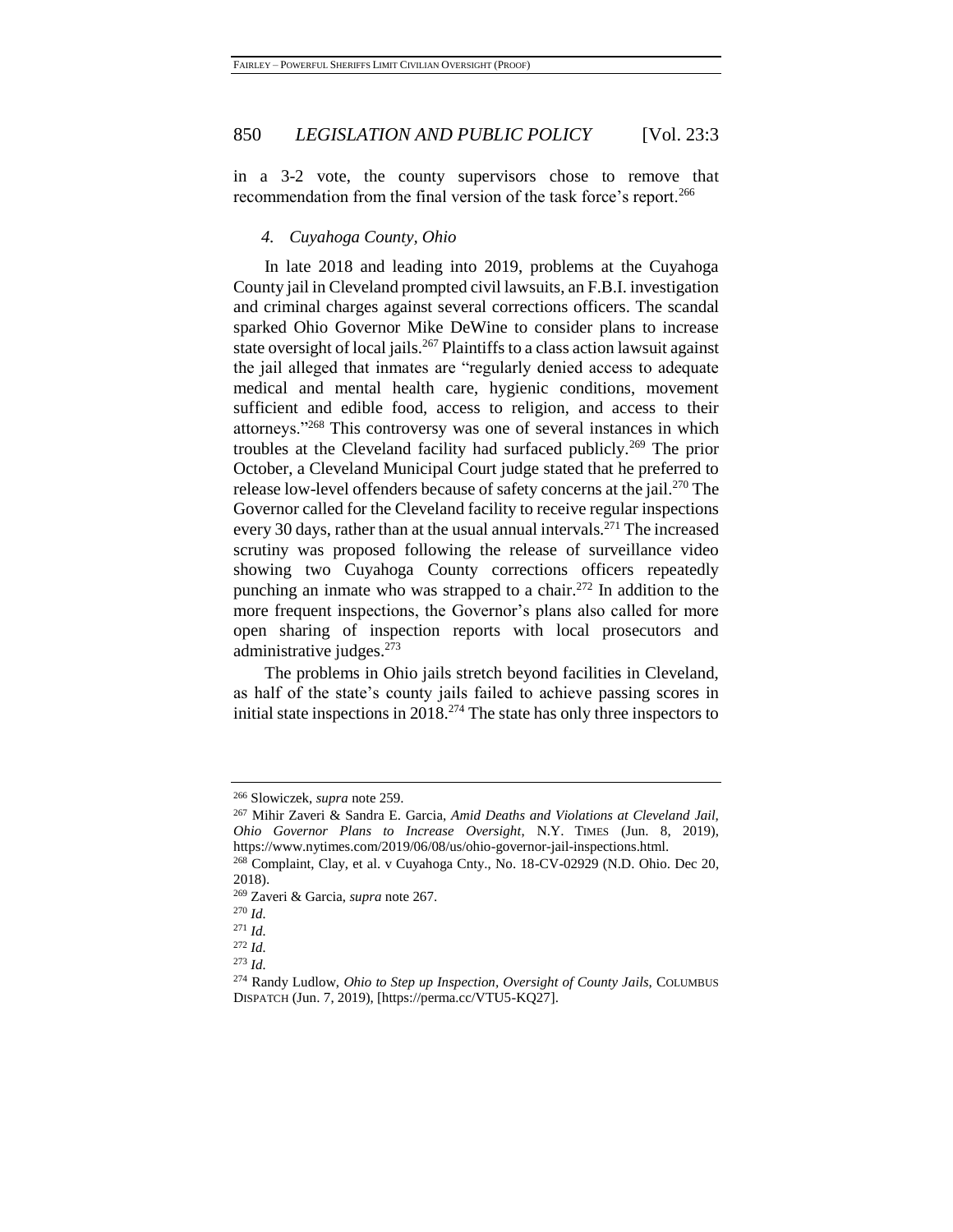conduct the annual compliance reviews of Ohio's 313 local detention facilities.<sup>275</sup>

#### *5. State of Hawaii*

In 2015, Hawaii lawmakers considered a group of bills intended to enhance oversight of the state's police agencies, which are organized by county.<sup>276</sup> The legislation was prompted by reports of domestic violence by off-duty officers which had begun to undermine public trust in law enforcement.<sup>277</sup> The measures that were considered included raising the standards of professional conduct, providing counties with the authority to remove their chiefs of police, and requiring county police departments to post policies on domestic violence.<sup>278</sup> The Honolulu Police Department opposed the measure that would create a new statewide standards board.<sup>279</sup>

# *6. Palm Beach County, Florida*

Palm Beach County briefly considered adopting civilian oversight in 2015, after a news investigation revealed that, in 123 shooting incidents involving sheriff's officers over a 15-year period, one-fourth of the people shot were unarmed, and one-fourth were armed only with a vehicle.<sup>280</sup>

# *7. Riverside County, California*

Calls for civilian oversight for the Riverside Sheriff intensified following reporting by news media regarding the investigation into the 2017 in-custody death of a man in mental and medical distress.<sup>281</sup> Not

<sup>275</sup> *Id.*

<sup>276</sup> Cathy Bussewitz, *Hawaii Bills Seek Enhanced Police Oversight*, WASHINGTON TIMES (Feb. 10, 2015), https://www.washingtontimes.com/news/2015/feb/10/hawaiibills-seek-enhanced-police-oversight/.

<sup>277</sup> *Id.*

<sup>278</sup> *Id.*

<sup>279</sup> *Id.*

<sup>280</sup> Lawrence Mower, *Civilians Probing Police? See What's Been Done and If It Worked*, PALM BEACH POST (May 23, 2015), https://www.palmbeachpost.com/article/20150523/NEWS/812012905.

<sup>281</sup> Beau Yarbrough, *Man's 2017 In-Custody Death Renews Calls for Riverside County Sheriff's Oversight*, PRESS-ENTERPRISE (June 20, 2020), https://www.pe.com/2020/06/20/mans-2017-in-custody-death-renews-calls-forriverside-county-sheriffs-oversight/.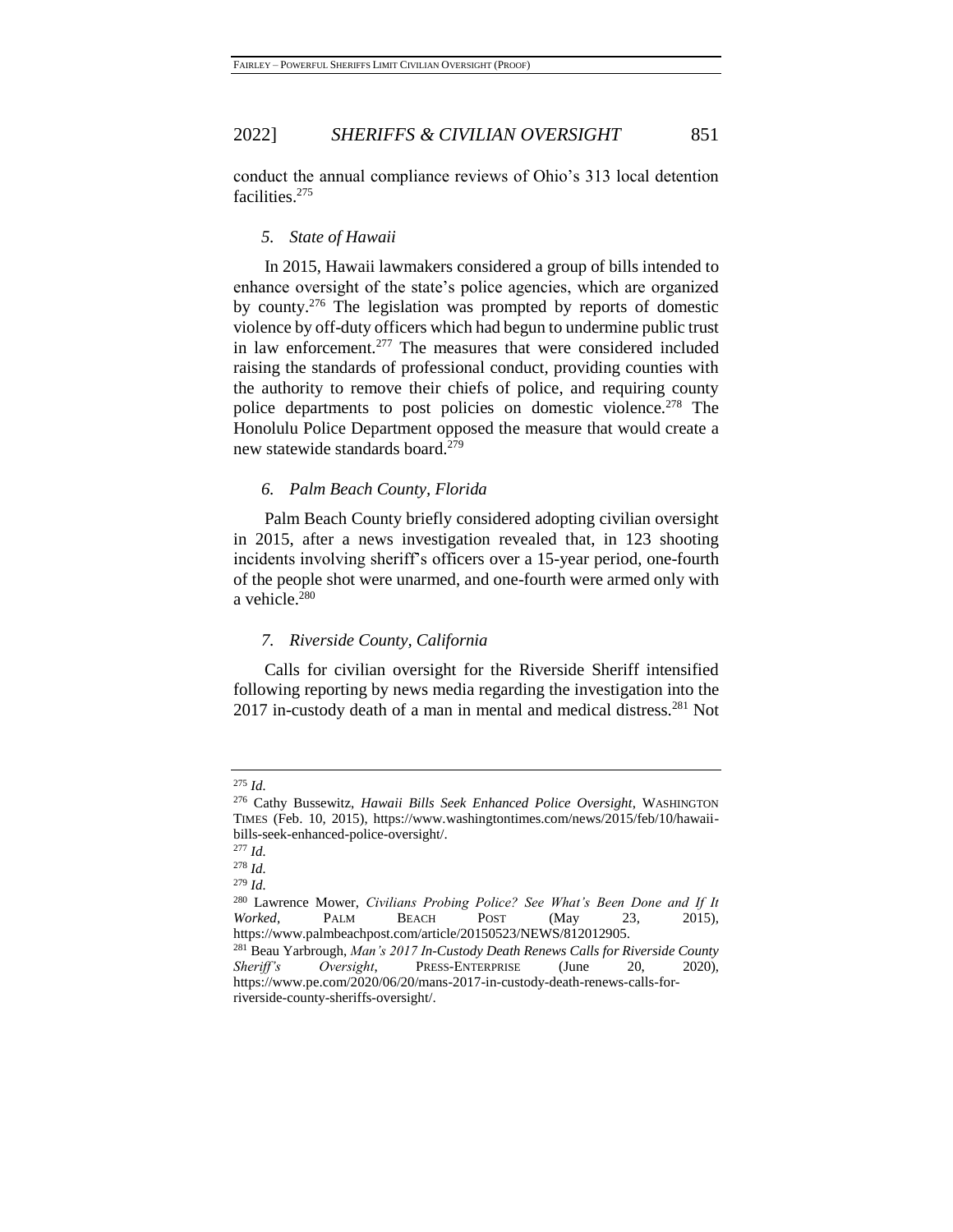only did the investigation reveal inappropriate use of force, it also produced evidence that the involved officers had falsified reports.<sup>282</sup>

#### *8. Wake County, North Carolina*

In Wake County, North Carolina, the concept of creating a civilian oversight board was a topic of debate among candidates for the office of sheriff in the 2018 election cycle.<sup>283</sup> The incumbent sheriff had to defend himself against criticism stemming from a 2016 incident during which a deputy unleashed a police dog at a Black man who told officers he was having a mental health crisis.<sup>284</sup> The man can be heard pleading for help as he was mauled by the animal on publicly released dashcam audio.<sup>285</sup> The four-term sheriff came under fire after the district attorney dropped charges against the involved officer.<sup>286</sup> During that sheriff's long tenure, Blacks represented 55% of use of force incidents while accounting for only a little over 20% of the county population.<sup>287</sup> While a challenger supported the idea of civilian oversight, the incumbent sheriff strongly rejected the concept as unnecessary.<sup>288</sup> The challenger prevailed.<sup>289</sup> Within a month of taking office, the newly elected sheriff was already starting to clean house.<sup>290</sup>

#### V.

# WHY CIVILIAN OVERSIGHT HAS BEEN SLOW TO GAIN TRACTION AT THE COUNTY LEVEL

Despite the need, civilian oversight for county sheriffs is not as prevalent as it is among municipal police departments. Many past attempts at oversight over sheriff's offices have failed. For example, in

<sup>287</sup> *Id.*

<sup>282</sup> *Id.*

<sup>283</sup> George Joseph, *North Carolina Sheriff Criticized for Unleashing K-9 Dogs on Black People Faces Re-Election*, APPEAL (Nov. 2, 2018), https://theappeal.org/north-carolinasheriff-criticized-for-unleashing-k-9-dogs-on-black-people-faces-re-election/. <sup>284</sup> *Id.*

<sup>285</sup> *Id.*

<sup>286</sup> *Id.*

<sup>288</sup> *Id.*

<sup>289</sup> Cullen Browder, *Turnover Under New Wake Sheriff Making Waves*, WRAL NEWS (Jan. 2, 2019), https://www.wral.com/turnover-under-new-wake-sheriff-makingwaves/18100020/.

<sup>290</sup> Sheriffs in North Carolina are empowered with legal authority to hire and fire employees. *Id.* After only one month on the job, the sheriff terminated or demoted approximately 40 of the more than 1,000 sworn deputies and civilian staff members employed by the office. *Id.*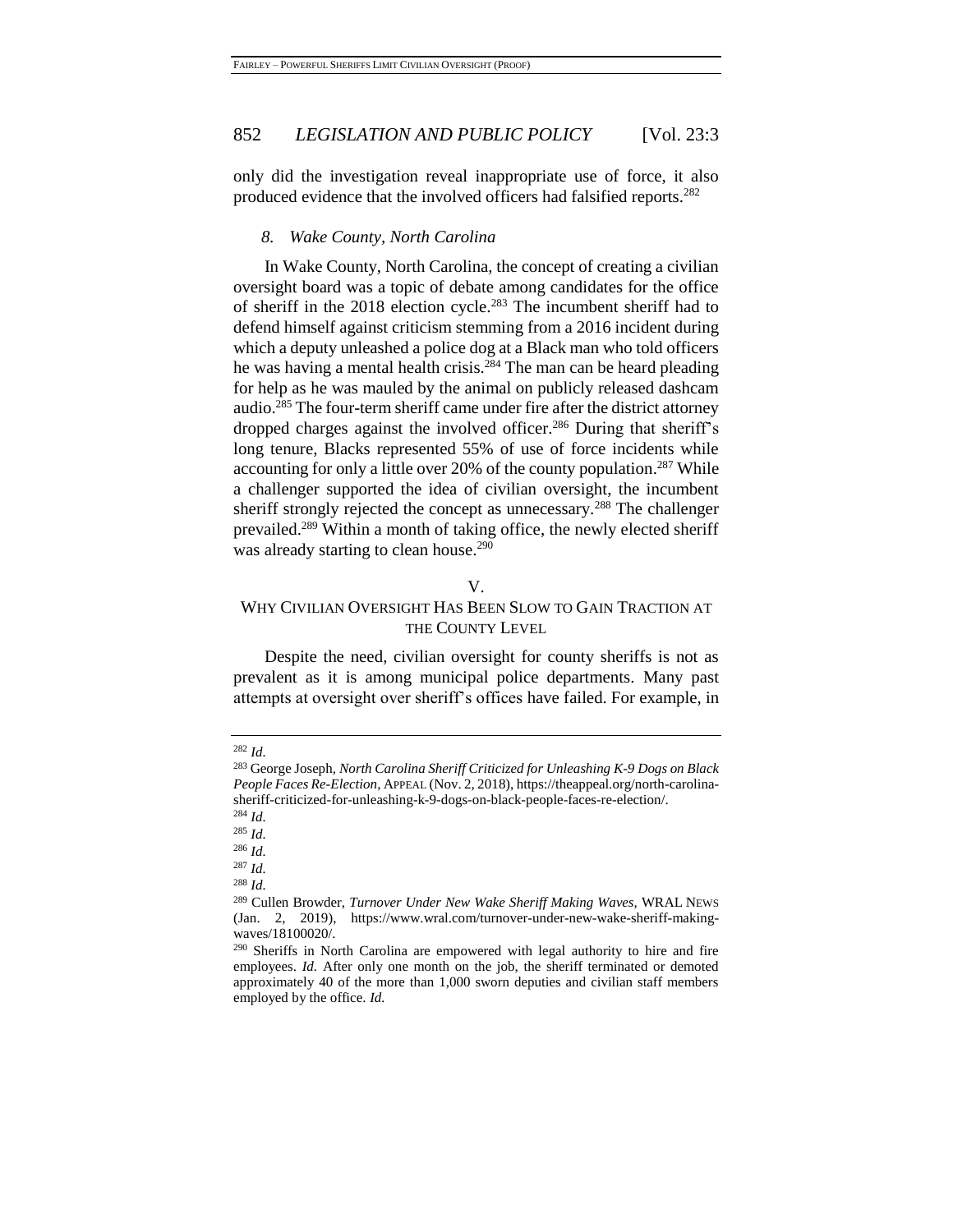2010, in the wake of a deadly shooting by deputies, the Orange County Florida Sheriff announced he was creating a citizens' advisory committee to advise the sheriff on a variety of issues.<sup>291</sup> However, the nine-member group never really got off the ground, and fell apart after meeting a handful of times per year between 2011 and 2013, and only once in 2014.<sup>292</sup> A previous oversight effort, the Orange County Citizens Review Board, which wielded subpoena power, was disbanded after the Sheriff filed suit claiming the Board lacked the legal authority to conduct independent complaint investigations and a Florida appellate court agreed.<sup>293</sup>

Based on the information gathered for this survey, there appear to be several reasons why oversight of sheriff-led law enforcement operations has been slow to develop and less than optimally effective. At the heart of the issue is politics. Unlike the leaders of municipal police departments who are appointed and who can generally be terminated, with or without cause, county sheriffs are elected officials whose tenure is not easily cut short by anything other than electoral politics. Moreover, because counties are larger political units relative to cities, it may be difficult to build a political consensus around civilian oversight that is sufficiently broad to achieve support from voters in a

<sup>291</sup> Melanie Dostis, *Three Years After Launch, Sheriff's Citizen Committee Mostly Inactive*, ORLANDO SENTINEL (Jan. 7, 2015, 4:14PM), https://www.orlandosentinel.com/news/crime/os-orange-sheriffs-citizens-advisorycommittee-20150102-story.html.

<sup>292</sup> *Id.*

<sup>&</sup>lt;sup>293</sup> In 1986, Orange County voters approved a charter form of government which included the sheriff as an independent constitutional office. Demings v. Orange Cty. Citizens Review Bd., 15 So. 3d 604, 606 (Fla. Dist. Ct. App. 2009). In 1992, the voters approved a charter amendment that abolished the constitutional office of sheriff and created a new sheriff's department pursuant to the county charter. *Id.* In addition, the voters also approved a charter provision that created a Citizen's Review Board ("CRB") to investigate complaints against the sheriff's deputies and to review the sheriff's internal investigations. *Id.* The CRB was to be comprised of 7 to 11 members, 2 of which would be appointed by the sheriff and the remaining members appointed by the board of county commissioners. *Id.* at 606–07. However, in 1996, the voters approved a charter amendment that re-established the Sheriff as an independent constitutional office but left the CRB structure intact. *Id.* at 607. In 2004, the Sheriff filed suit challenging the CRB's legal authority to independently investigate citizen complaints. *Id.* Although a Florida trial court upheld the CRB structure, the appellate court agreed with the sheriff that the CRB as then structured was unconstitutional. *Id.* at 609–11 (holding that the structure and composition of the board was in violation of the constitution and that there was no practical way to save any of the ordinance which created the board's charter, but that the county could create a commission with more limited powers).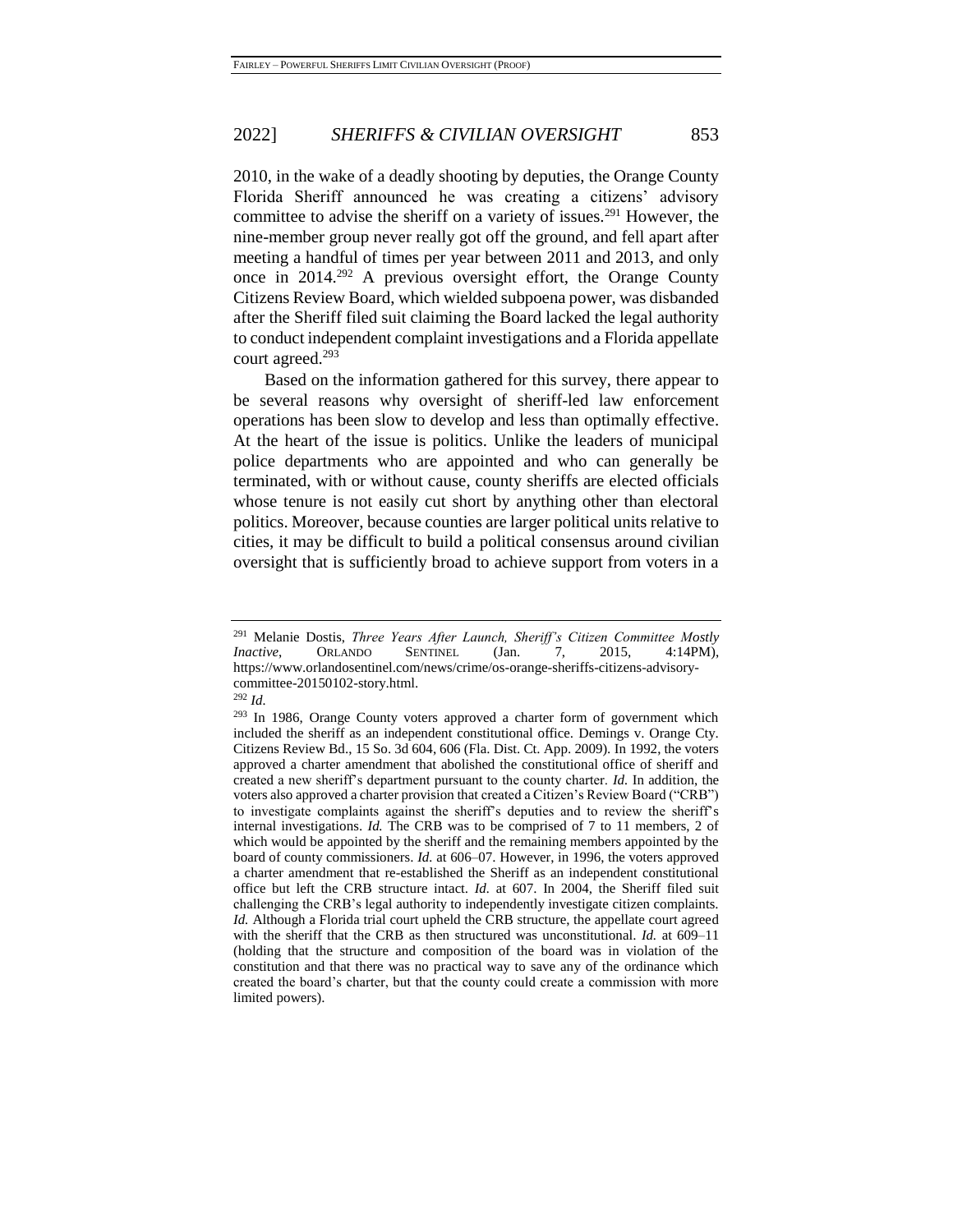referendum or from county-based political leaders with the political muscle to push through the requisite legislation.

In addition to these challenges, the following outlines some of the most pertinent impediments to civilian oversight at the county level based on this survey.

#### <span id="page-47-0"></span>*A. Resistance to Civilian Oversight and to Oversight Writ Large*

With few exceptions, members of the law enforcement community tend to be slow to embrace, if not downright hostile, toward civilian oversight.<sup>294</sup> County sheriffs are no different. Most law enforcement officials are suspicious of civilian oversight practitioners and consider the civilian-led complaint investigation process is likely to harbor an anti-police bias.<sup>295</sup> For example, a 1989 focus group study involving New York City Police Department officers revealed that the officers tended to believe that the Citizen Complaint Review Board was not effective at screening out frivolous and trivial complaints, even though the likelihood of a sustained finding on a citizen complaint remained remarkably low.<sup>296</sup> In 1992, when former New York City Mayor David Dinkins expressed support for an independent civilian complaint review board, NYPD officers mounted a violent protest.<sup>297</sup> With union backing, and the participation of then Mayor Rudolph Giuliani, the officers

<sup>294</sup> Joseph De Angelis & Aaron Kupchik, *Citizen Oversight, Procedural Justice, and Officer Perceptions of the Complaint Investigation Process*, 30 POLICING: INT'L J. POLICE STRAT. & MGMT. 651, 653–54 (2007); *see also* Justin Nix, Scott E. Wolfe, & Brandon Tregle, *Police Officers' Attitudes Toward Citizen Advisory Councils*, 41 POLICING: AN INT'L J. 418, 425–430.

<sup>295</sup> De Angelis & Kupchik, *supra* not[e 294,](#page-47-0) at 654.

<sup>&</sup>lt;sup>296</sup> At the request of the New York City Police Department (NYPD), the Vera Institute initiated a research project with the objective of learning more about the Civilian Complaint Review Board (CCRB). MICHELE SVIRIDOFF & JEROME E. MCELROY, THE PROCESSING OF COMPLAINTS AGAINST POLICE IN NEW YORK CITY: THE PERCEPTIONS AND ATTITUDES OF LINE OFFICERS, VERA INSTITUTE OF JUSTICE 1 (Sept. 1989). As part of that research project, the researchers sought to learn about the perceptions among NYPD officers of CCRB and the complaint investigation process. *Id.* at 2. Although a quantitative survey among officers was planned, the researchers were forced to scuttle the plan when they were unable to secure a positive endorsement of the survey from the police union, making a sufficiently robust response rate to the survey unlikely. *Id.* As a result, they conducted a series of focus groups instead. *Id.* at 3. During the focus groups, several officers expressed the view that the CCRB accepted too many complaints that should have been screened out. *Id.* at 7.

<sup>297</sup> George James, *Police Dept. Report Assails Officers in New York Rally*, N.Y. TIMES (Sept. 29, 1992), https://www.nytimes.com/1992/09/29/nyregion/police-dept-reportassails-officers-in-new-york-rally.html.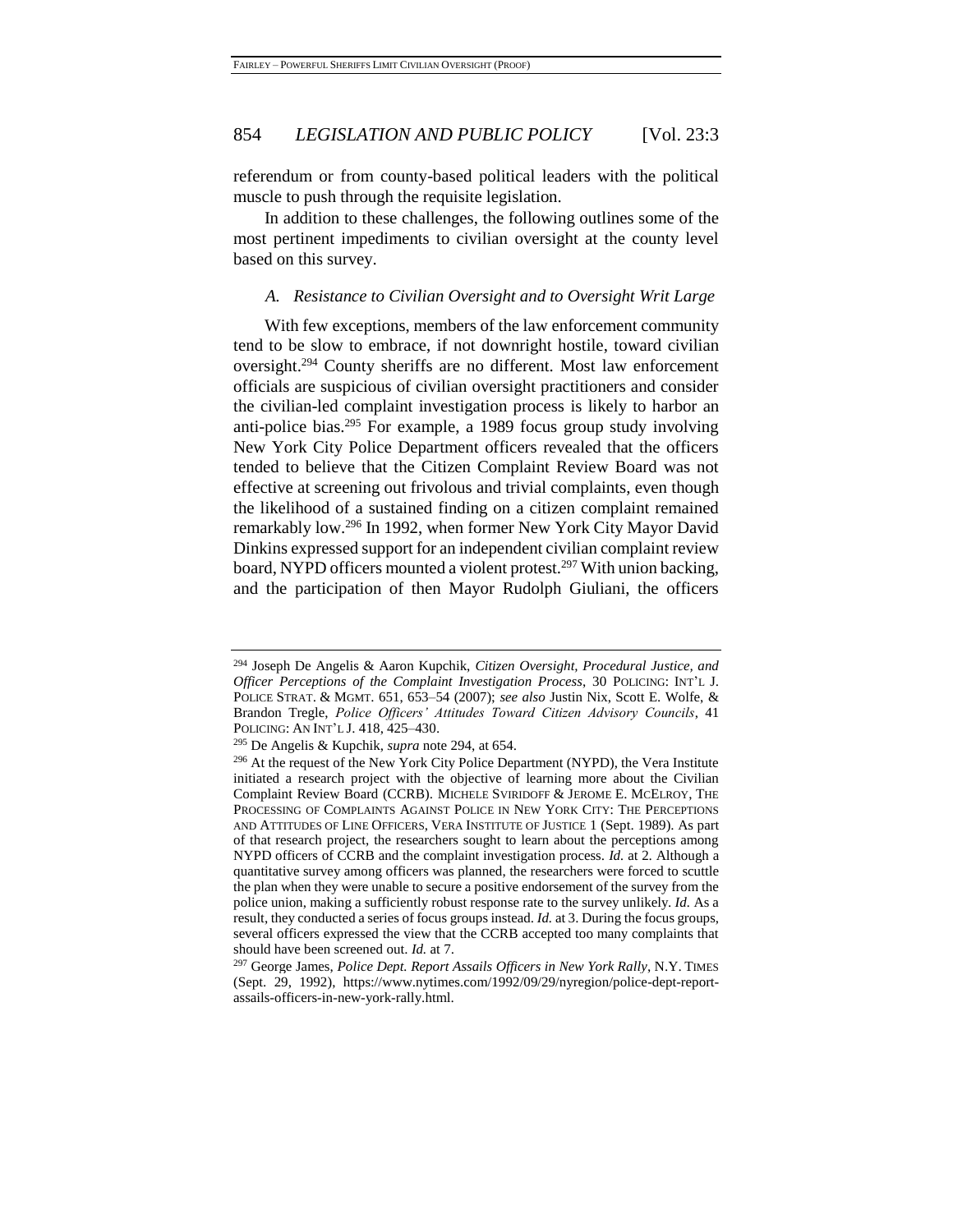demonstrated near City Hall, blocking traffic to the nearby Brooklyn Bridge, and shouting racial epithets.<sup>298</sup>

Moreover, sheriffs appear more resistant, relative to their municipal counterparts, to oversight in many forms, not just that provided by civilian entities. For example, several sheriffs have been hesitant to adopt bodycam and dashcam technology as an oversight mechanism. According to the Polk County, Florida Sheriff, who oversees 653 sworn deputies, it was his "personal preference" to reject the use of these technologies because he considers them "unnecessary," stating, "[o]ne camera angle does not tell the truth any more than the opportunities for it to distort."<sup>299</sup> The Pinellas County Florida Sheriff approves of dashcam technology, but has soundly rejected the use of bodycams, claiming they "only capture a certain image" and "don't tell the whole story."<sup>300</sup>

Thus far, many sheriffs have successfully wielded their collective political power to forestall legislative efforts related to accountability they view as a threat to their autonomy.<sup>301</sup>

#### <span id="page-48-0"></span>*B. Recent or Ongoing Federal Oversight*

The introduction of civilian oversight may also be put off for sheriff's offices that are currently or have recently been under federal oversight. Law enforcement entities serving at least four of the fifty counties surveyed have been under federal oversight in recent years.<sup>302</sup> In March 2017, a federal judge ended most of the federal monitoring of the Broward County jails, bringing closure to a 41-year old class-action lawsuit against the Broward County Sheriff's Office.<sup>303</sup> The lawsuit led

<sup>298</sup> *Id.*

<sup>299</sup> Noah Pransky, *Forget Bodycams; Dashcams are Rare in Tampa Bay*, WTSP NEWS, Tampa, FL, (Aug. 10, 201611:29 PM), https://www.wtsp.com/article/news/investigations/forget-bodycams-dashcams-rare-intampa-bay/293525827 (April 28, 2020).

<sup>300</sup> *Id.*

<sup>301</sup> Greenblatt, *supra* not[e 50.](#page-11-0)

<sup>302</sup> Settlement Agreement, United States v. Maricopa County., D. Ariz., No. 2:12-cv-00981-ROS (D. Ariz, settlement agreement entered July, 7/17 /2015); Settlement Agreement, United States v. Cnty. of Los Angeles, No. 15-cv-03174 (C.D. Calif., Apr. 28, 2015); Carruthers v. Israel, No. 76-cv-06086 (S.D. Fla. Sept. 6, 2016); United States v. Cook Cnty., No. 10-cv-02946, 2012 U.S. Dist. LEXIS 86429 (N.D. Ill. June 20, 2012).

<sup>303</sup> Larry Barszewski, *Judge Ends Most Federal Oversight of Broward Jails*, SUN SENTINEL (Mar. 23, 2017, 12:35 PM), https://www.sun-sentinel.com/local/broward/flsb-broward-jail-consent-decree-20170321-story.html; Carruthers v. Israel, S.D. Fla., No. 0:76-cv-0686.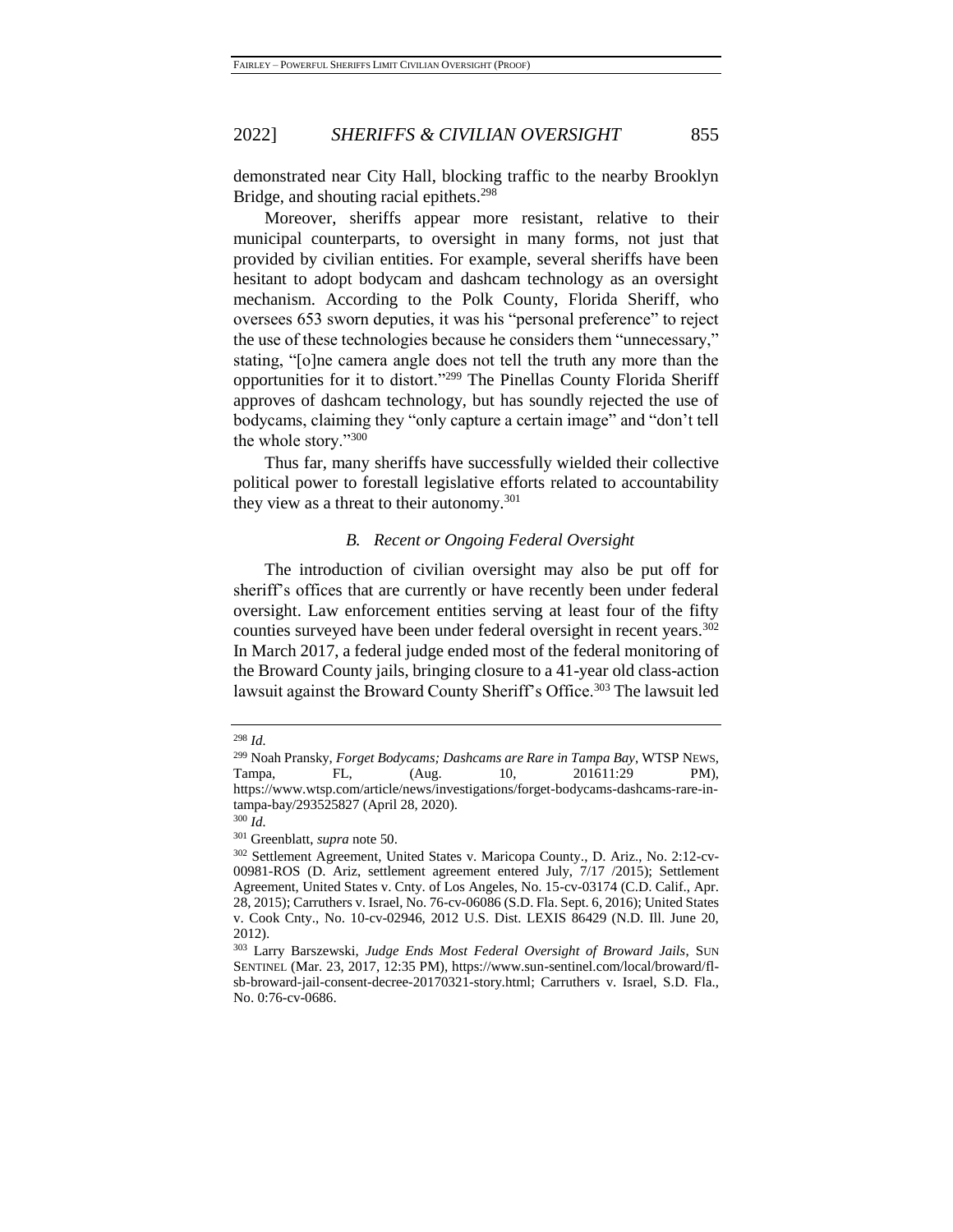to a consent decree that brought significant reform to jail operations.<sup>304</sup> In June 2017, the Cook County Jail in Chicago, Illinois came out from under federal oversight when a federal judge ruled that the Cook County Sheriff's office had met the terms of a  $2010$  consent decree.<sup>305</sup> Fulton County Jail in Atlanta, Georgia was under federal court oversight for over 11 years through 2015, when the federal district court for the Northern District of Georgia found the jail was in substantial compliance with the consent decree. $306$  However, four years later, concerns about the jail resurfaced after the jail population ballooned to capacity.<sup>307</sup> In 2012, the Department of Justice filed suit against the Maricopa County Sheriff seeking to end the office's pattern and practice of discriminating against Latino persons.<sup>308</sup> The parties entered into a settlement agreement in 2015 that was terminated in 2019.<sup>309</sup>

<span id="page-49-0"></span>In January 2014, the Suffolk County New York Police Department entered into a settlement agreement with the Department of Justice in response to complaints from the Latino community about how the department handled the investigation of the fatal beating of an Ecuadorean immigrant at the hands of a group of local teenagers.<sup>310</sup> The consent decree represented the culmination of an investigation that the Department of Justice and the U.S. Attorney's Office for the Eastern District of New York had jointly initiated in 2009.<sup>311</sup> The required

<sup>304</sup> Barszewski, *supra* note [303,](#page-48-0) at 3.

<sup>305</sup> Steve Schmadeke, *Cook County Jail Exits Federal Oversight of More Than 40 Years*, CHI. TRIBUNE (June. 12, 2017, 6:11 PM), https://www.chicagotribune.com/news/breaking/ct-cook-county-jail-consent-decree-20170612-story.html; United States v. Cook County, N.D. Ill., 1:10-cv-02946.

<sup>306</sup> Order, Harper v. Bennett, No. 04-cv-01416-TWT (N.D. Ga. May 12, 2015), at 41.

<sup>307</sup> Arielle Kass, *Population in Fulton County Jails Surges Again*, ATLANTA J. CONST. (Jun. 20, 2019) https://www.ajc.com/news/local/population-fulton-county-jails-surgesagain/P3KRqwDyqbvHX6DSYsCWLN/.

<sup>308</sup> Settlement Agreement, United States v. Maricopa Cnty., No. 2:12-cv-00981-ROS (D. Ariz, July, 17 2015).

<sup>309</sup> Settlement Agreement, United States v. Maricopa County., D. Ariz., No. 2:12-cv-00981-ROS (D. Ariz, settlement agreement entered July, 7/17 /2015).

<sup>310</sup> Nicole Fuller, *DOJ Report: Suffolk Makes Policing Improvements, Work Must Continue*, NEWSDAY (Oct. 17, 2018, 10:41 PM) https://www.newsday.com/longisland/suffolk/suffolk-police-settlement-1.22066788; Settlement Agreement Between the United States Department of Justice and Suffolk Cnty. Police Department, https://www.justice.gov/sites/default/files/crt/legacy/2014/01/23/suffolk\_agreement\_1 -13-14.pdf.

<sup>311</sup> Settlement Agreement Between the United States Department of Justice and Suffolk Cnty. Police Department,

https://www.justice.gov/sites/default/files/crt/legacy/2014/01/23/suffolk\_agreement\_1 -13-14.pdf.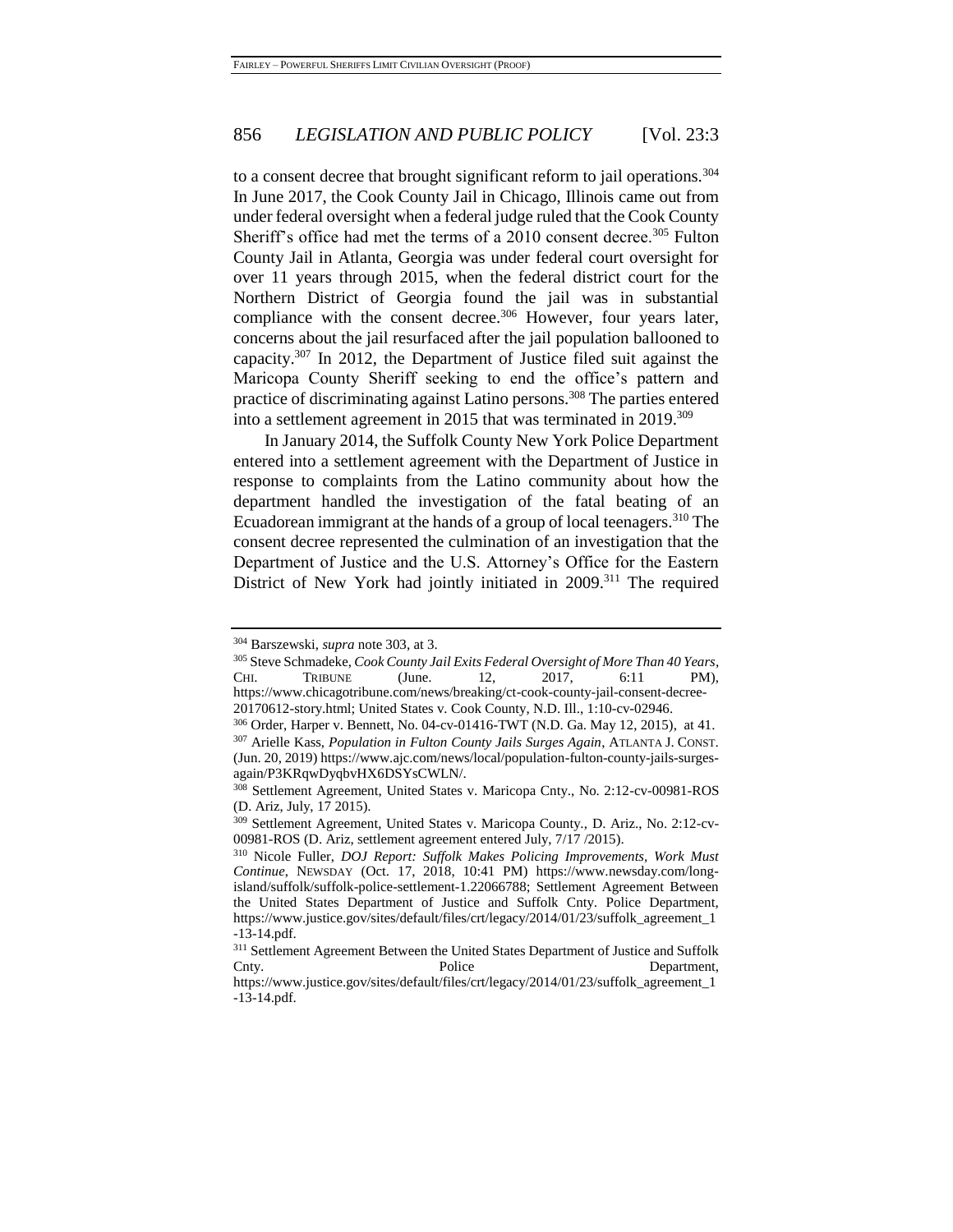monitoring of the Suffolk County Police Department was supposed to last only three years.<sup>312</sup> In April 2017, community members grew concerned that the Department of Justice, under the Trump Administration, would dial back its involvement in police reform.<sup>313</sup> Yet, monitoring did continue, and in an October 2018 report, the Department of Justice acknowledged that, although some progress had been made, there was still more work to be done to build trust within the community.<sup>314</sup> Recently renewed calls for civilian oversight are underway, as lawmakers consider a proposal to create an inspector general.<sup>315</sup> Under a new proposal, an inspector general would have jurisdiction over all police departments in the county.<sup>316</sup> The county executive has already expressed opposition to the concept as has police union leadership.<sup>317</sup> The law enforcement community and in particular the police union is quite active in Suffolk County, which is purportedly home to a cadre of current and former New York City police officers.<sup>318</sup> Suffolk County officers there are quite well-paid, with almost half earning over  $$200,000$  per year.<sup>319</sup> With such high stakes, the police union wields significant political clout spending hundreds of thousands of dollars on local elections through a PAC and a super PAC.<sup>320</sup>

#### *C. The Existence of State Government Oversight of Jails*

A potential argument against the creation of civilian oversight is that it would be redundant to the accountability afforded by existing

<sup>312</sup> Fuller, *supra* note [310.](#page-49-0)

<sup>313</sup> Rashed Mian, *What Does DOJ Review of Police Settlements Mean for SCPD Reforms?*, LONG ISLAND PRESS (Apr. 26, 2017).

<sup>314</sup> Fuller, *supra* note [310.](#page-49-0)

<sup>315</sup> Greg Blass, *Suffolk County Needs an Inspector General*, RIVERHEAD LOC. (Mar. 8, 2020, 5:00 AM), https://riverheadlocal.com/2020/03/08/suffolk-county-needs-aninspector-general/

<sup>316</sup> *Id.*

<sup>&</sup>lt;sup>317</sup> *Id.* The Sheriff has not capitulated to the request for civilian oversight. However, in early February 2021, in response to an edict from Governor Andrew Cuomo, the Sheriff released a reform plan that included creating an internal review board to evaluate use of force incidents and updated technology with which to track and assess potential racial bias in traffic stops and arrests. Michael O'Keeffe & Rachelle Blidner, *Suffolk County Sheriff's Office Unveils Reform Plan*, NEWSDAY (Feb. 23, 2021, 10:48 PM). The plan, at least initially, received fairly positive reactions from some community activists. *Id.* <sup>318</sup> Farah Stockman, *The County Where Cops Call the Shots*, N.Y. TIMES (Mar. 26,

<sup>2021),</sup> https://www.nytimes.com/2021/03/26/opinion/police-suffolk-countyunions.html.

<sup>319</sup> *Id.*

<sup>320</sup> *Id.*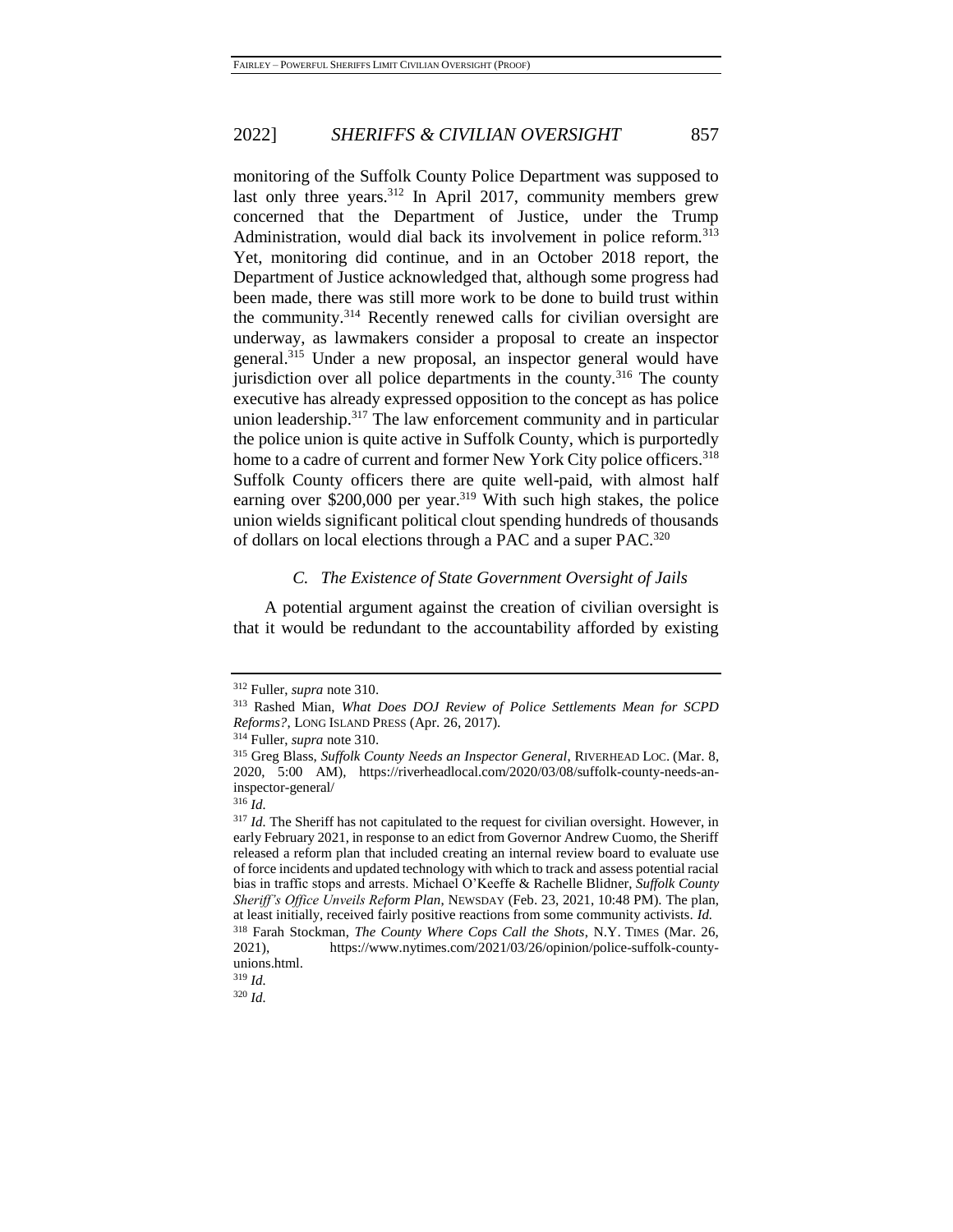<span id="page-51-0"></span>state entities that have oversight responsibilities over sheriffs' jail operations. A study concluded in 2006 confirmed that all 50 states had a legislative committee with at least some form of responsibility for corrections operations.<sup>321</sup> In addition, most states have an auditing function, such as an inspector general or ombudsman, that reviews the operations of government agencies.<sup>322</sup> Many states have standards and inspection programs focused on state correctional facilities that also apply to county jails. $323$  A few already have civilian oversight entities at the state or county level responsible for monitoring and reporting on prisons and jails.<sup>324</sup> However, because the scope of responsibilities of many sheriff's offices includes much more than the administration of detention facilities, oversight limited to jail operations is likely to be insufficient for many if not most counties.

#### <span id="page-51-2"></span><span id="page-51-1"></span>*D. The Sheer Political Power Wielded by Sheriff's*

Historically, sheriffs have enjoyed significant political power in their jurisdictions, particularly in the South, and many have achieved a larger-than-life persona, such as Sheriff Jim Clark of Dallas County, Alabama whose leadership gave rise to the Bloody Sunday confrontation of marchers on the Edmund Pettus Bridge.<sup>325</sup> Although the position of Sheriff is part of county government, the Sheriff may not be viewed as working *for* county government.<sup>326</sup> In many counties, the sheriff is among the most powerful political officials, having been duly elected in his own right, rather than appointed, as are most local police chiefs.<sup>327</sup> As the former Sheriff of Cowlitz County, Washington put it, "the sheriff represents the Sovereignty of the State and has no superior in his County."<sup>328</sup> The political power wielded by county sheriffs is

<sup>321</sup> Michele Deitch, *Independent Correctional Oversight Mechanisms Across the United States: A 50-State Inventory*, 30 PACE L. REV. 1754, 1757 (2010). <sup>322</sup> *Id.*

<sup>323</sup> MARK D. MARTIN, JAIL STANDARDS AND INSPECTION PROGRAMS: RESOURCE AND IMPLEMENTATION GUIDE (2007)

<sup>&</sup>lt;sup>324</sup> For example, in Maine, the sheriff for each county must appoint a 5-person board of visitors for each facility under the sheriff's supervision. MAINE REVISED STATUTES, § 1651. *See also* Deitch, *supra* note [321,](#page-51-0) at 1757.

<sup>325</sup> David A. Graham, *The Sheriff Who's Defying ICE*, ATLANTIC (July 3, 2019), https://www.theatlantic.com/ideas/archive/2019/07/new-sheriff-town/593116/.

<sup>326</sup> MARK S. NELSON, POWERS & DUTIES OF THE OFFICE OF SHERIFF (2018).

<sup>327</sup> *See, e.g.*, Graham, *supra* note [325;](#page-51-1) *see also* Wiley & Ashton, *supra* not[e 135](#page-27-0) (noting that sheriffs are "among the most powerful local elected officials in California's 58 counties").

<sup>328</sup> NELSON, *supra* not[e 326.](#page-51-2)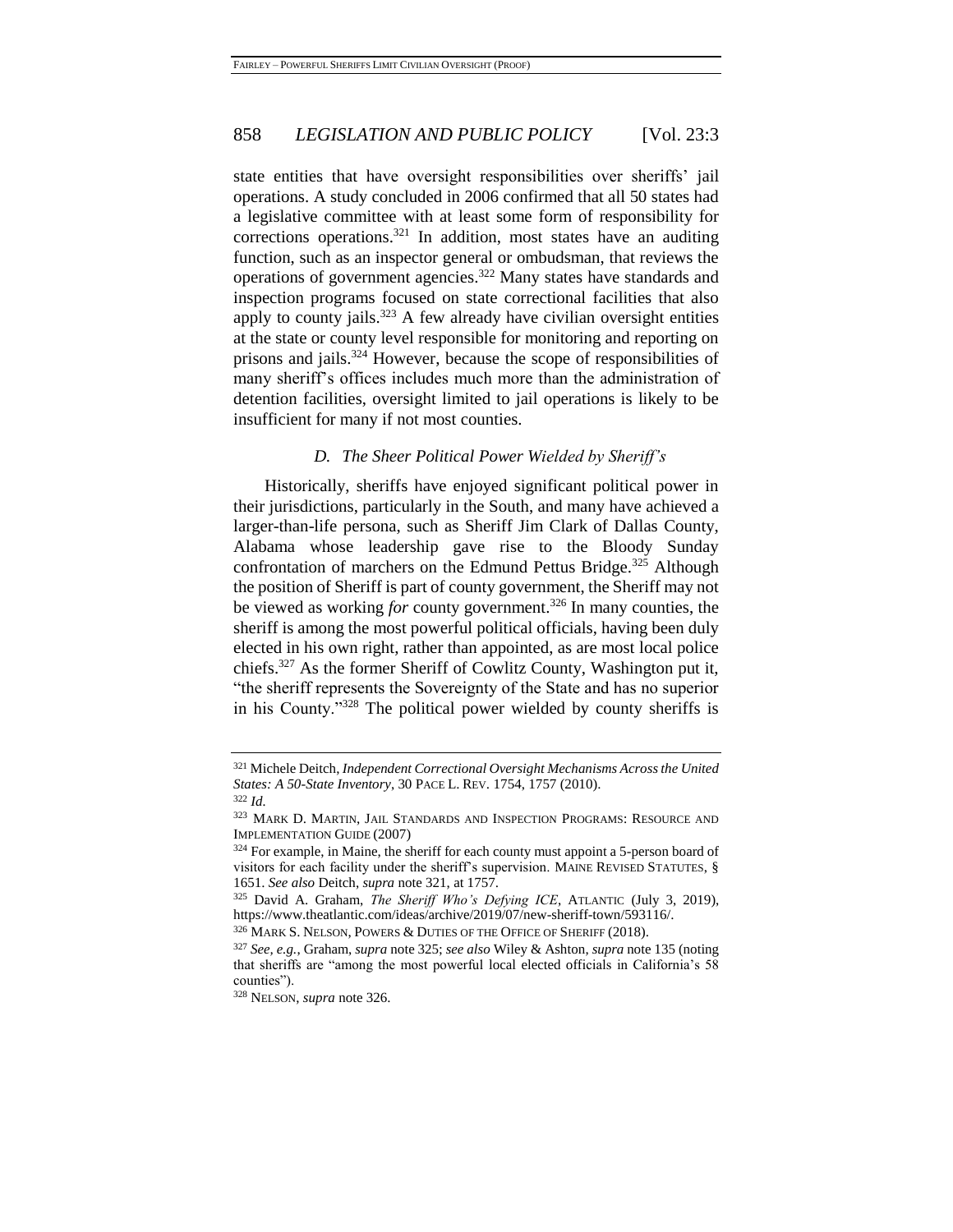particularly prominent in many southern counties where there are fewer cities with large urban police departments led by police chiefs that syphon the power of stature away from the county sheriffs.<sup>329</sup> Relative to police chiefs who typically report to the mayor or other city officials, sheriffs must endure fewer checks on their power.<sup>330</sup> Sheriffs often serve multiple terms in office, and many hold the position over a span of decades enabling them to amass significant political clout.<sup>331</sup>

Even though county governments fund sheriff's department operations, in many counties, the county government's power to wield the purse strings as a manner of oversight is limited.<sup>332</sup> Moreover, many sheriff's offices fund a significant portion of their operations from the proceeds of asset forfeitures, making them less vulnerable to oversight through financial control. 333

#### *E. County Demographics*

One hypothesis as to why civilian oversight has developed more slowly at the county level may be related to demographics. Despite the fact that Black Americans are jailed at three times the rate of white Americans, the population of sheriffs remains predominantly white and male.<sup>334</sup> Proponents of civilian oversight may have more difficulty cultivating a critical mass of public support in counties with less diverse populations. This hypothesis is grounded in data showing the citizens

<sup>329</sup> *See, e.g.*, Graham, *supra* note [325;](#page-51-1) *see also* Pishko, *supra* note [19](#page-6-0) (noting that sheriffs historically played a pivotal role in Southern states where they served as chief law enforcement officers and continue to have wide jurisdiction and primary law enforcement responsibilities).

<sup>330</sup> Pishko, *supra* note [19.](#page-6-0)

<sup>331</sup> Pishko, *supra* note [19;](#page-6-0) Greenblatt, *supra* not[e 50.](#page-11-0)

<sup>332</sup> Also, county governments are required by law to provide the sheriff with a budget that is reasonably sufficient to support fulfillment of the legal duties of the office*. See, e.g.*, Wolfe v. Huff, 210 S.E.2d 699, 700 (Ga. 1974) (holding that county commissioners "were under a duty to adopt a budget making reasonable and adequate provision for the personnel and equipment necessary to enable the sheriff to perform his duties of enforcing the law and preserving the peace"); Cahalan v. Wayne Cnty. Bd. of Comm'rs, 286 N.W.2d 62, 66 (Mich. Ct. App. 1979) ("Where the Legislature has statutorily imposed on the county executive officers various duties and obligations, the county boards of commissioners must budget sums sufficient to allow the executive officers to carry out their duties and obligations.").

<sup>&</sup>lt;sup>333</sup> For example, in Georgia, sheriffs are permitted to receive up to 1/3 of their budget from forfeiture proceeds related to drug offenses. ACCG, CONSTITUTIONAL OFFICERS: BUDGETING, CONTRACTING, AND OTHER CRITICAL ISSUES, A GUIDE FOR COUNTY COMMISSIONERS (2016).Such funds may be used for any official law enforcement purpose other than payment of salaries or bonuses to law enforcement officers. *Id.*

<sup>334</sup> WOMEN DONORS NETWORK, *supra* note [52,](#page-11-1) at 4.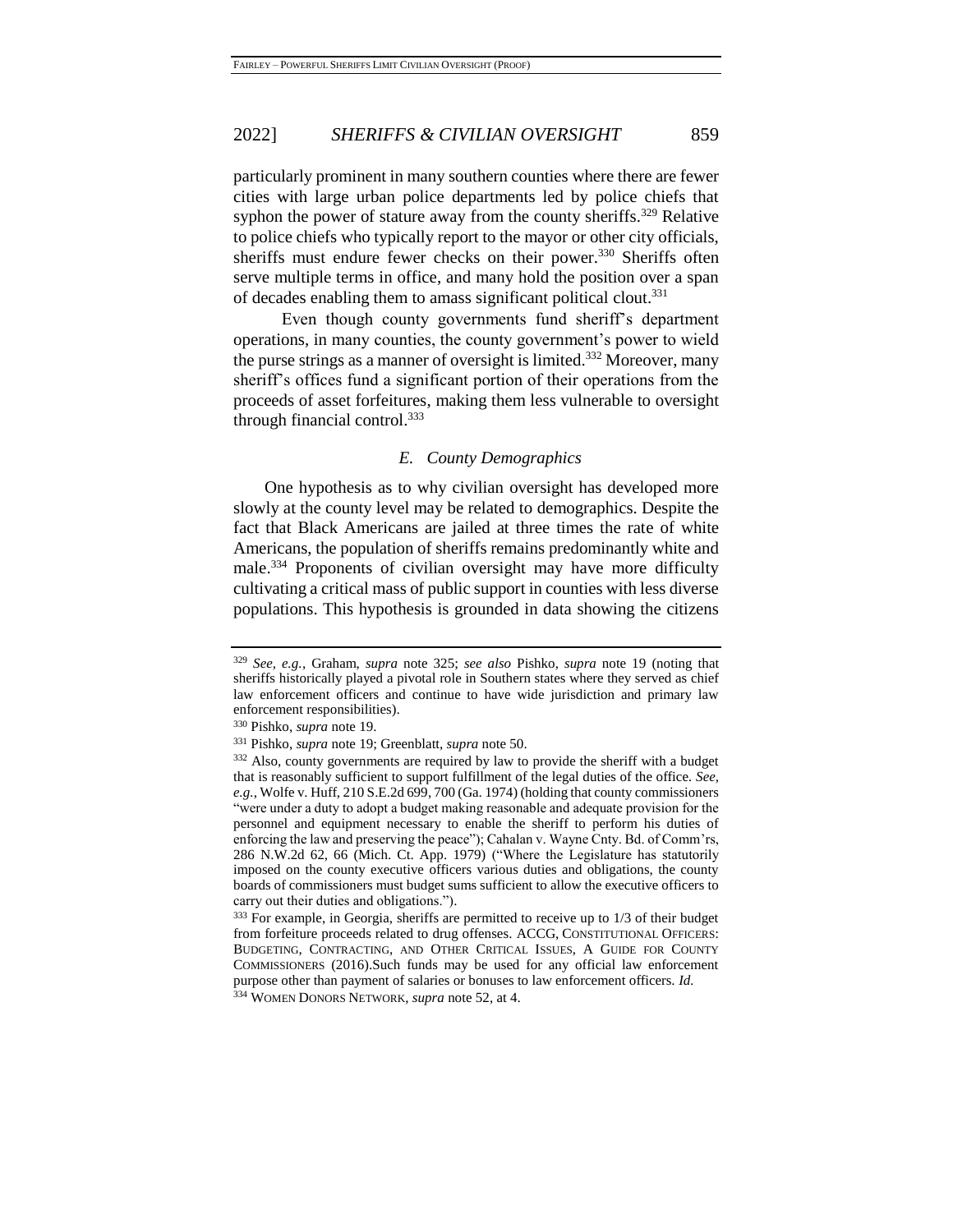of color are more favorable to civilian oversight. According to Pew Research, Black and Hispanic Americans are more likely than white Americans to strongly favor civilian oversight.<sup>335</sup>

However, this hypothesis may not hold true. An analysis based on the demographics of the 50 counties studied in this article shows that the counties with civilian oversight currently in place are not necessarily more diverse than the counties without it. Based on July 2019 U.S. Census data, the mean percentage of the population of the county population made up by non-white individuals was 52.4% for the 15 counties with civilian oversight at the county level, vs. 47.1% for 31 counties without civilian oversight.<sup>336</sup> Athough this is a directional difference, it is not statistically significant at the 95% confidence level. Analysis of the counties' Black populations ran counterfactual to the hypothesis. The mean percentage of the population made up by Black individuals was 8.0% for counties currently with civilian oversight compared to 16.8% for the counties without civilian oversight. Analysis of Hispanic population statistics led to a directional, but not statistically significant difference. The mean percentage of Hispanic individuals among counties currently with civilian oversight was 24.8%, compared to 21.8% among counties without civilian oversight. It is important to bear in mind that nine of the 15 counties with civilian oversight were from the western United States which may reflect that the study was limited to the largest counties by population. It is possible that an exploration of more rural counties might yield different results. Additional research is warranted to assess the impact of demographics on the prevalence and scope of civilian oversight.

<sup>335</sup> *Majority of Public Favors Giving Civilians the Power to Sue Police Officers for Misconduct*, PEW RSCH. CTR. (July 9, 2020), https://www.pewresearch.org/politics/2020/07/09/majority-of-public-favors-givingcivilians-the-power-to-sue-police-officers-for-misconduct/ (noting that the percentage of people who say they strongly favor giving civilian oversight boards power to investigate and discipline officers accused of inappropriate use of force or other misconduct was 36% for white Americans, compared to 60% and 52% for Black and Hispanic Americans respectively).

<sup>336</sup> This analysis was based on county demographic data available at http://www.energyjustice.net/justice/. The four New York City counties were excluded from the analysis because, as they are components of the municipality of New York City, they are dissimilar to the other counties assessed. This demographic analysis was based on two-sample t-Tests assuming equal variances. Comparisons made with t-Tests assuming unequal variances generated similar results. *Justice Map: Visualize Race and Income for Your Community and Country*, ENERGY JUST., http://www.energyjustice.net/justice/ (last visited June 8, 2021). The four New York City counties were excluded from the analysis because, as they are components of the municipality of New York City, they are dissimilar to the other counties assessed.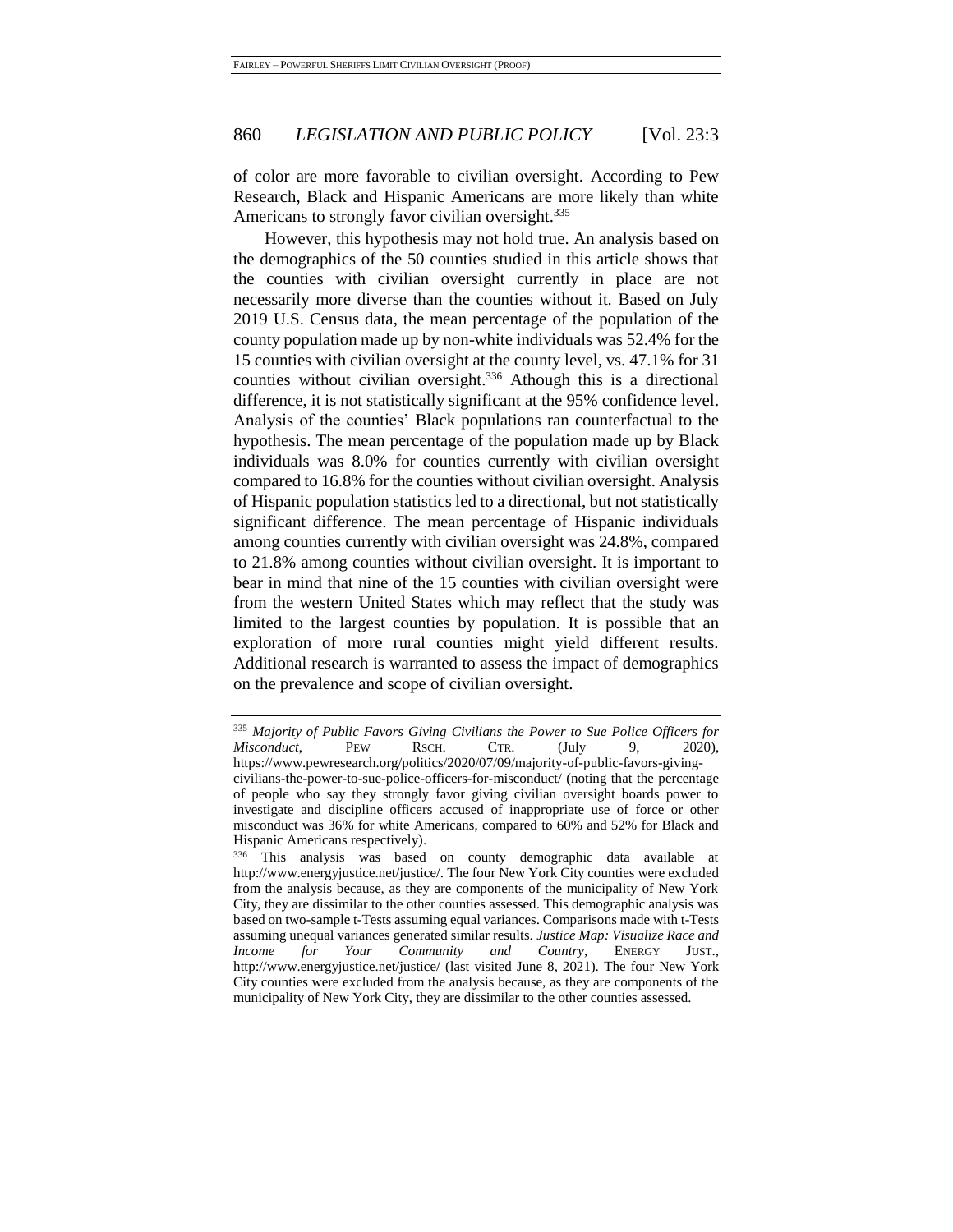#### VI.

# **CONCLUSION**

As law enforcement accountability has become a front and center issue for many communities, the obstacles to civilian oversight in the context of county-based law enforcement represent a significant and ongoing challenge. In many, but perhaps not all counties, there is a need for additional formal oversight because electoral politics has proven to provide insufficient accountability. The findings of this survey indicate a firmly entrenched resistance to civilian oversight despite the significant need for it.

Yet, there are success stories proving that it is possible to create or enhance civilian oversight at the county level by recognizing and adopting strategies to address these structural and political impediments. Some communities, such as San Diego $337$  and King County, Washington<sup>338</sup>, have been successful at translating activism into ballot initiatives. Some communities, for example Fairfax County, Virginia<sup>339</sup> and Santa Clara, California<sup>340</sup>, have achieved success by first establishing a task force or commission to study the possibilities and develop recommendations regarding civilian oversight before adopting a specific plan. Hopefully, this and future research can inform and inspire key stakeholders engaged in the police accountability debate by showing that activism and collaboration can lead to consensus on the nature and scope of oversight that is necessary and appropriate given each community's law enforcement challenges.

<sup>337</sup> See *supra* note [101.](#page-23-0)

<sup>338</sup> See *supra* note [119.](#page-25-0)

<sup>339</sup> See *supra* note [199.](#page-34-0)

<sup>340</sup> See *supra* note [216.](#page-37-1)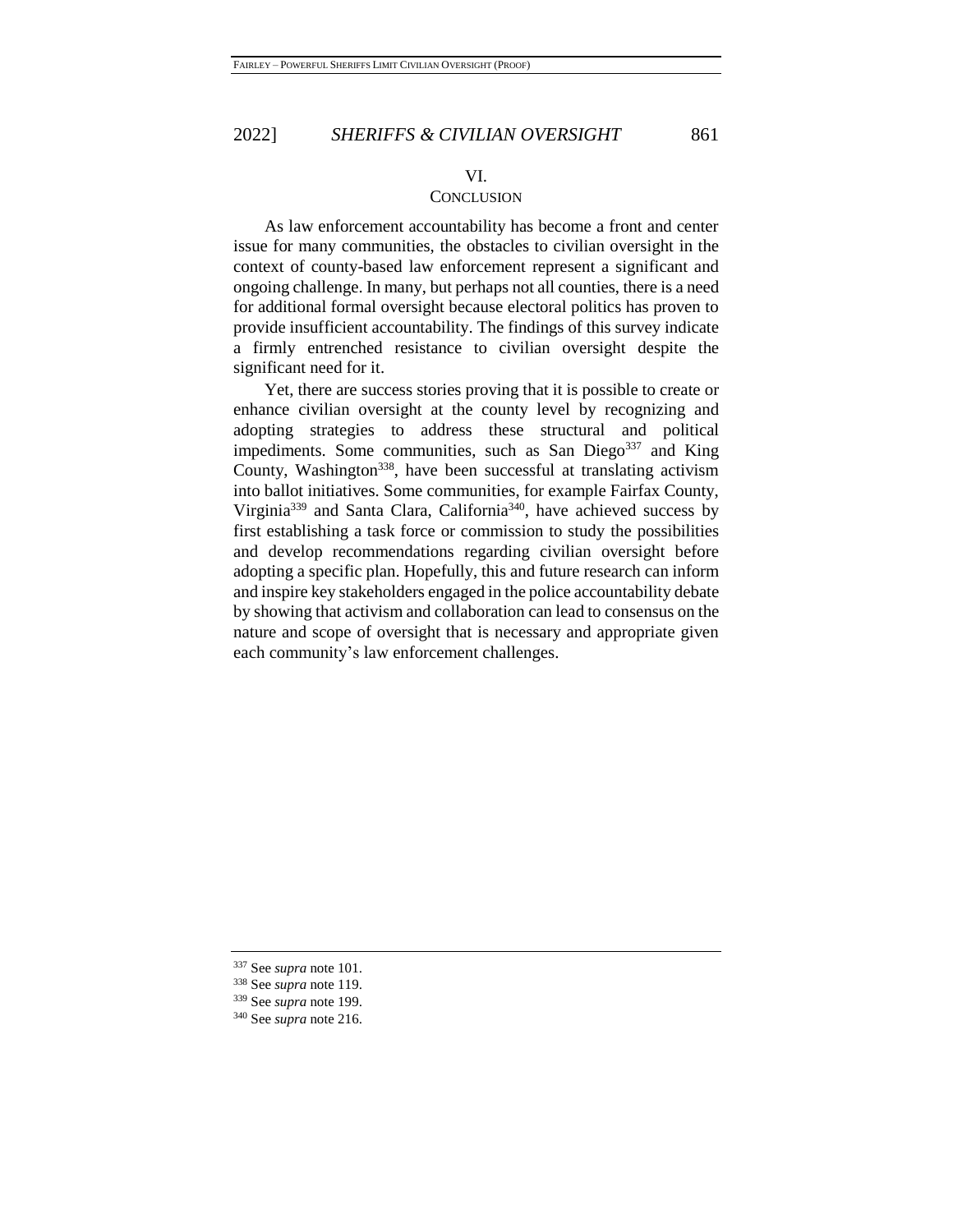| <b>Rank</b><br>(by pop) | <b>County (State)/</b><br><b>County Seat/</b><br><b>Population</b> | <b>Law Enforcement Entity</b> | <b>Civilian Oversight Entity</b>                              |
|-------------------------|--------------------------------------------------------------------|-------------------------------|---------------------------------------------------------------|
| $\mathbf{1}$            | Los Angeles (CA)<br>Los Angeles<br>(10,039,107)                    | Sheriff's Department          | Civilian Oversight<br>Commission;<br><b>Inspector General</b> |
| $\overline{2}$          | $Cook$ (IL)<br>Chicago<br>(5,150,233)                              | Sheriff's Department          | <b>NONE</b>                                                   |
| 3                       | Harris (TX)<br>Houston<br>(4,713,325)                              | Sheriff's Department          | <b>NONE</b>                                                   |
| $\overline{4}$          | Maricopa (AZ)<br>Phoenix<br>(4,485,514)                            | Sheriff's Department          | <b>NONE</b>                                                   |
| 5                       | San Diego (CA)<br>San Diego<br>(3,338,330)                         | Sheriff's Office              | Citizen's Law Enforcement<br><b>Review Board</b>              |
| 6                       | Orange (CA)<br>Santa Ana<br>(3,175,692)                            | Sheriff's Department          | Office of Independent<br>Review                               |
| $\overline{7}$          | Miami-Dade (FL)<br>Miami<br>(2,716,940)                            | Police Department             | <b>Independent Review Panel</b>                               |
| 8                       | Dallas (TX)<br><b>Dallas</b><br>(2,635,516)                        | Sheriff's Department          | <b>NONE</b>                                                   |
| 9                       | Kings $(NY)$ **<br>New York City<br>(Brooklyn)<br>(2,559,903)      | Sheriff's Office;<br>$NYPD^*$ | <b>NONE</b>                                                   |

# APPENDIX A: LAW ENFORCEMENT AGENCIES IN 50 LARGEST U.S. COUNTIES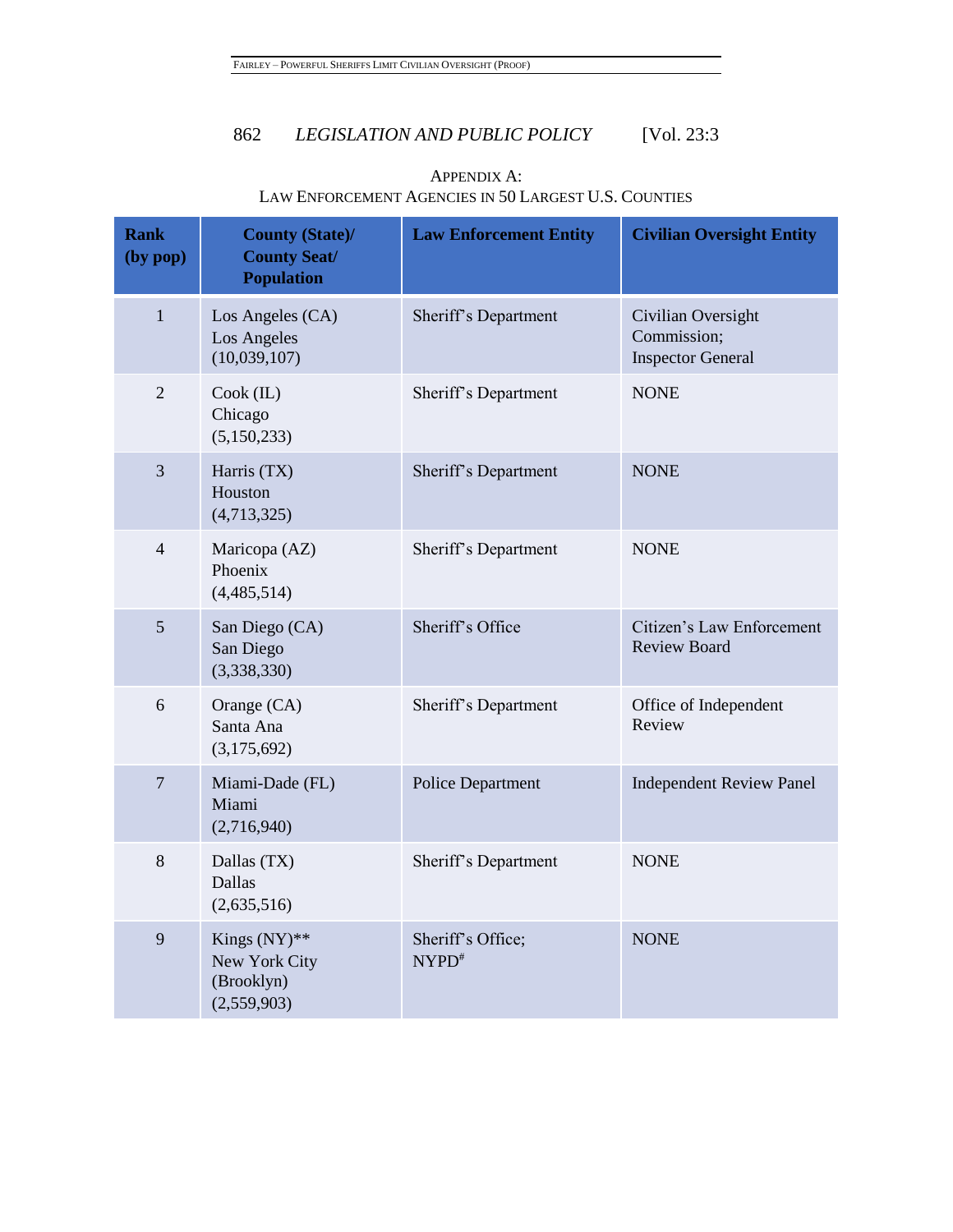| 10 | Riverside (CA)<br>Riverside (2,470,546)                   | Sheriff's Department                               | <b>NONE</b>                                                                                                               |
|----|-----------------------------------------------------------|----------------------------------------------------|---------------------------------------------------------------------------------------------------------------------------|
| 11 | Clark (NV)<br>Las Vegas (2,266,715)                       | Las Vegas Metropolitan<br><b>Police Department</b> | Civilian Review Board                                                                                                     |
| 12 | Queens $(NY)$ **<br>New York City (Queens)<br>(2,253,858) | Sheriff's Office;<br>$NYPD^*$                      | <b>NONE</b>                                                                                                               |
| 13 | King(WA)<br>Seattle<br>(2,252,782)                        | Sheriff's Office                                   | Office of Law Enforcement<br>Oversight;<br><b>Community Advisory</b><br>Committee for Law<br><b>Enforcement Oversight</b> |
| 14 | San Bernardino (CA)<br>San Bernardino<br>(2,180,085)      | Sheriff's Department                               | <b>NONE</b>                                                                                                               |
| 15 | Tarrant (TX)<br>Fort Worth<br>(2,102,515)                 | Sheriff's Department                               | <b>NONE</b>                                                                                                               |
| 16 | Bexar (TX)<br>San Antonio (2,003,554)                     | Sheriff's Office                                   | <b>NONE</b>                                                                                                               |
| 17 | Broward (FL)<br>Fort Lauderdale<br>(1,952,778)            | Sheriff's Office                                   | <b>NONE</b>                                                                                                               |
| 18 | Santa Clara (CA)<br>San Jose<br>(1,927,852)               | Sheriff's Office                                   | Office of Corrections and<br>Law Enforcement<br>Monitoring                                                                |
| 19 | Wayne (MI)<br>Detroit<br>(1,749,343)                      | Sheriff's Office                                   | <b>NONE</b>                                                                                                               |
| 20 | Alameda (CA)<br>Oakland<br>(1,671, 329)                   | Sheriff's Office                                   | <b>NONE</b>                                                                                                               |
|    |                                                           |                                                    |                                                                                                                           |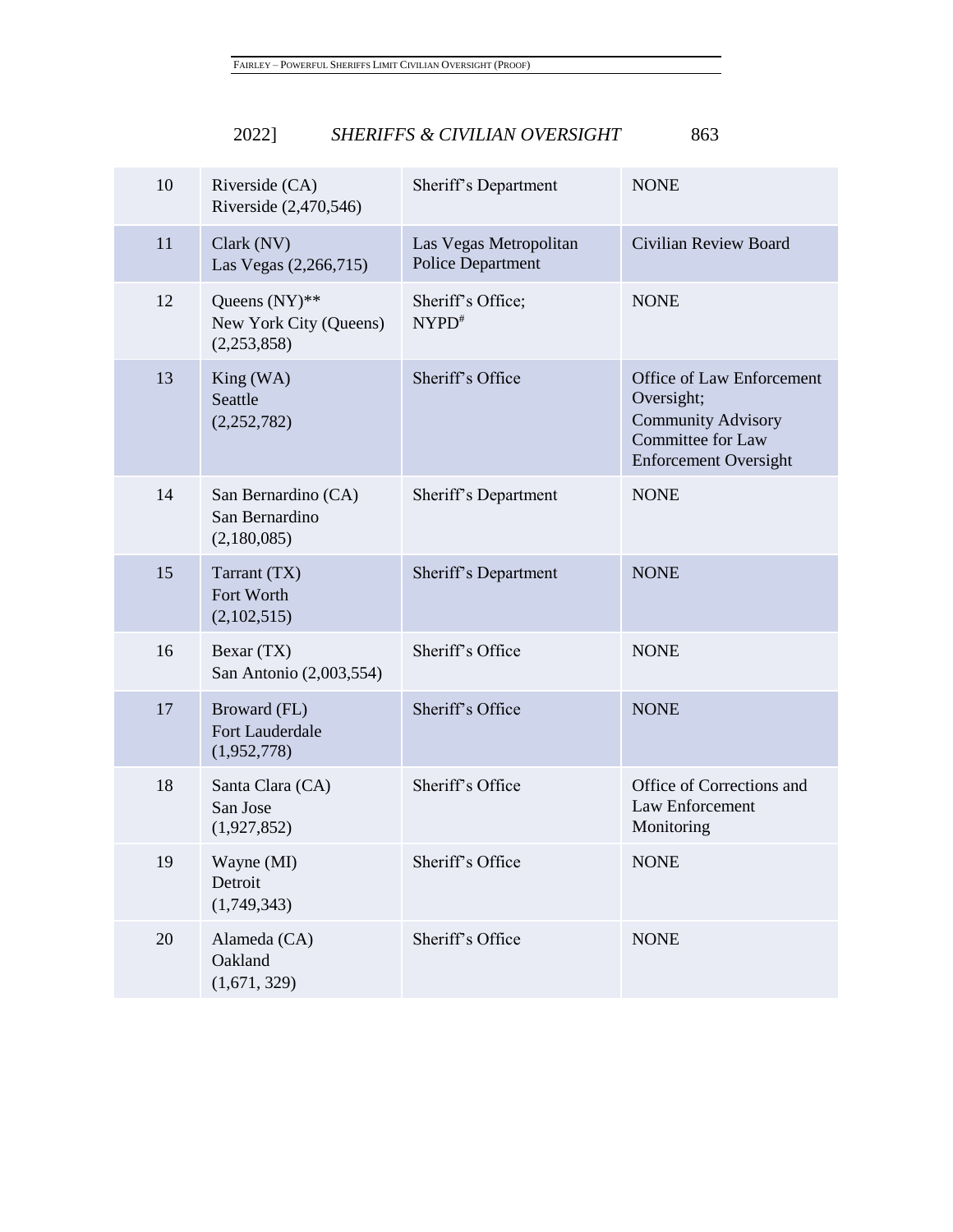| 21 | New York (NY)<br>Manhattan<br>(1,628,706)             | Sheriff's Office | <b>NONE</b> |
|----|-------------------------------------------------------|------------------|-------------|
| 22 | Middlesex (MA)<br>Lowell and Cambridge<br>(1,611,699) | Sheriff's Office | <b>NONE</b> |
| 23 | Philadelphia (PA)<br>Philadelphia<br>(1,584,064)      | Sheriff's Office | <b>NONE</b> |
|    |                                                       |                  |             |

| 23 | Philadelphia (PA)<br>Philadelphia<br>(1,584,064)         | Sheriff's Office                              | <b>NONE</b>                                                                     |
|----|----------------------------------------------------------|-----------------------------------------------|---------------------------------------------------------------------------------|
| 24 | Sacramento (CA)<br>Sacramento<br>(1,552,058)             | Sheriff's Office                              | <b>Inspector General;</b><br><b>Outreach Community</b><br><b>Advisory Board</b> |
| 25 | Palm Beach (FL)<br><b>West Palm Beach</b><br>(1,496,770) | Sheriff's Office                              | <b>NONE</b>                                                                     |
| 26 | Suffolk (NY)<br>Riverhead<br>(1,476,601)                 | Sheriff's Office;<br>Police Department        | <b>NONE</b>                                                                     |
| 27 | Hillsborough (FL)<br>Tampa<br>(1,471,968)                | Sheriff's Office                              | <b>NONE</b>                                                                     |
| 28 | Bronx $(NY)$ **<br>New York City (Bronx)<br>(1,418,207)  | Sheriff's Office;<br>$NYPD^*$                 | <b>NONE</b>                                                                     |
| 29 | Orange (FL)<br>Orlando<br>(1,393,452)                    | Sheriff's Office                              | <b>NONE</b>                                                                     |
| 30 | Nassau (NY)<br>Mineola<br>(1,356,924)                    | Sheriff's Office;<br><b>Police Department</b> | <b>Correctional Center Board</b><br>of Visitors (Sheriff's<br>Office)           |
| 31 | Franklin (OH)<br>Columbus<br>(1,316,756)                 | Sheriff's Office                              | <b>NONE</b>                                                                     |
|    |                                                          |                                               |                                                                                 |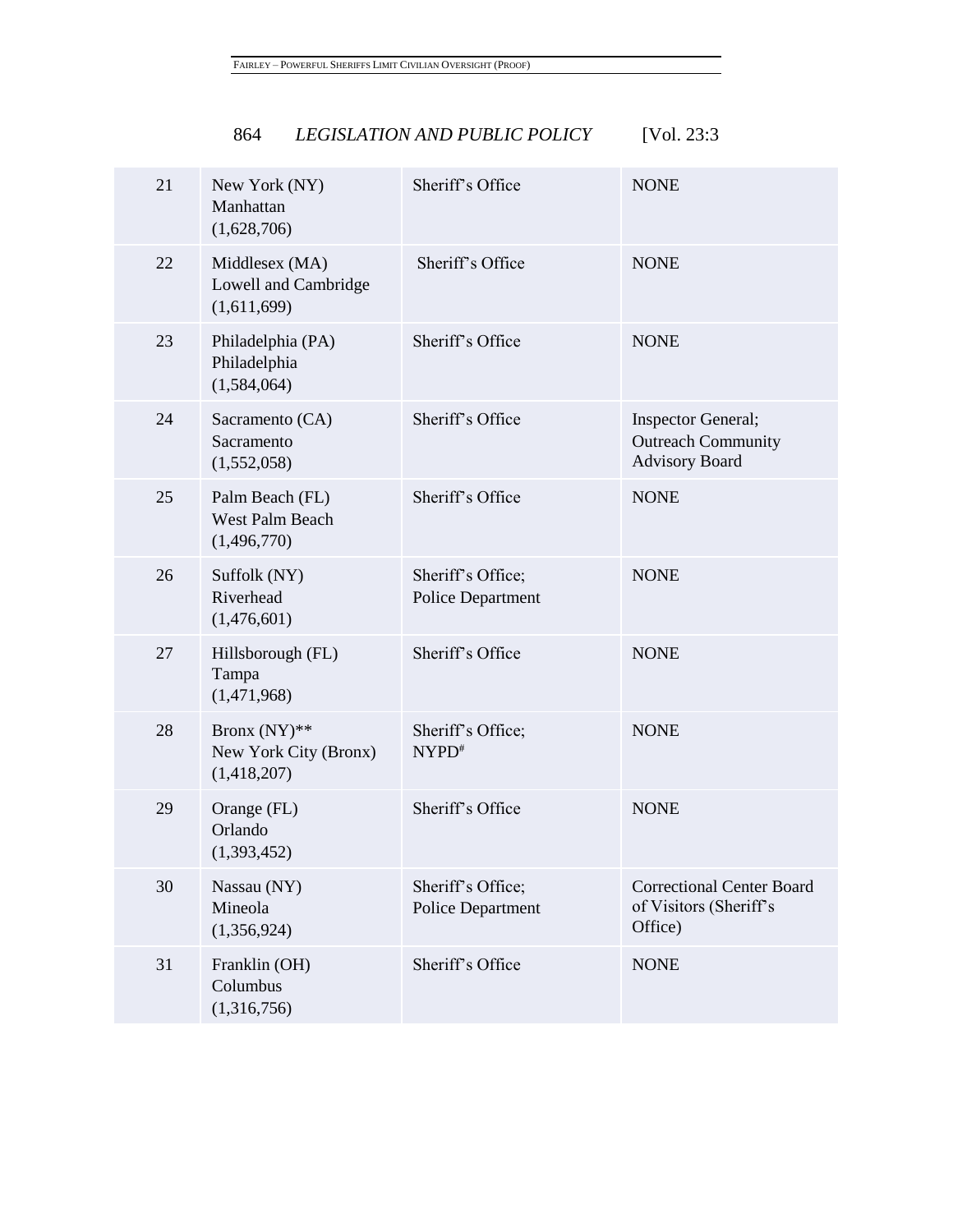| 32 | Travis (TX)<br>Austin<br>(1,273,954)            | Sheriff's Office                                      | Civil Service Commission                                                              |
|----|-------------------------------------------------|-------------------------------------------------------|---------------------------------------------------------------------------------------|
| 33 | Hennepin (MN)<br>Minneapolis<br>(1,265,843)     | Sheriff's Office                                      | <b>NONE</b>                                                                           |
| 34 | Oakland (MI)<br>Pontiac<br>(1,257,584)          | Sheriff's Office                                      | <b>NONE</b>                                                                           |
| 35 | Cuyahoga (OH)<br>Cleveland<br>(1,235,072)       | Sheriff's Office                                      | <b>NONE</b>                                                                           |
| 36 | Allegheny (PA)<br>Pittsburgh<br>(1,216,045)     | Sheriff's Office;<br><b>Police Department</b>         | <b>NONE</b>                                                                           |
| 37 | Salt Lake (UT)<br>Salt Lake City<br>(1,160,437) | Sheriff's Office;<br><b>Unified Police Department</b> | Citizen Advisory Board (PD<br>only);<br>Board of Directors (PD<br>only)               |
| 38 | Contra Costa (CA)<br>Martinez<br>(1,153,526)    | Sheriff's Office                                      | <b>NONE</b>                                                                           |
| 39 | Fairfax (VA)<br>Fairfax<br>(1,147,532)          | Sheriff's Office;<br><b>Police Department</b>         | Civilian Review Panel (PD<br>only);<br><b>Independent Police Auditor</b><br>(PD only) |
| 40 | Wake (NC)<br>Raleigh<br>(1, 111, 761)           | Sheriff's Office                                      | <b>NONE</b>                                                                           |
| 41 | Mecklenburg (NC)<br>Charlotte<br>(1, 110, 356)  | Sheriff's Office                                      | <b>NONE</b>                                                                           |
|    |                                                 |                                                       |                                                                                       |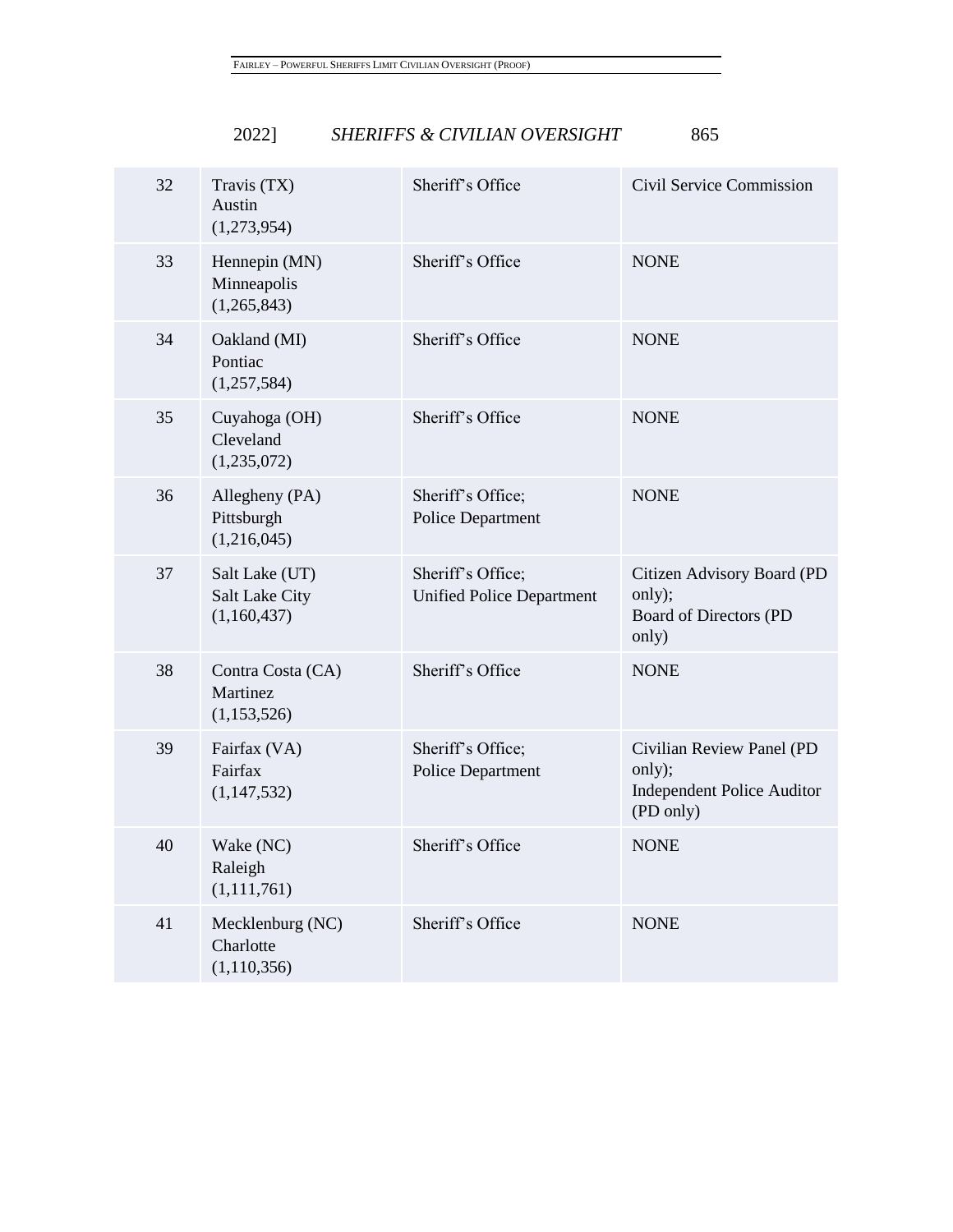| LEGISLATION AND PUBLIC POLICY<br>866 | [Vol. $23:3$ |
|--------------------------------------|--------------|
|--------------------------------------|--------------|

| 42 | Fulton (GA)<br>Atlanta<br>(1,063,937)                 | Sheriffs' Office;<br><b>Police Department</b> | <b>NONE</b>                               |
|----|-------------------------------------------------------|-----------------------------------------------|-------------------------------------------|
| 43 | Montgomery (MD)<br>Rockville<br>(1,050,688)           | Sheriff's Office;<br>Police Department        | Policing Advisory<br>Commission (PD only) |
| 44 | Pima (AZ)<br>Tucson<br>(1,047,279)                    | Sheriff's Office                              | <b>NONE</b>                               |
| 45 | Collin (TX)<br>McKinney<br>(1,034,730)                | Sheriff's Office                              | <b>NONE</b>                               |
| 46 | Fresno (CA)<br>Fresno<br>(999, 101)                   | Sheriff's Office                              | <b>NONE</b>                               |
| 47 | St. Louis (MO)<br>Clayton<br>(994, 205)               | Sheriff's Office;<br><b>Police Department</b> | Police Commission (PD<br>only)            |
| 48 | Pinellas (FL)<br>Clearwater<br>(974, 996)             | Sheriff's Office                              | <b>NONE</b>                               |
| 49 | Honolulu (HI)<br>Honolulu<br>(974, 563)               | <b>Police Department</b>                      | <b>Police Commission</b>                  |
| 50 | Westchester (NY)<br><b>White Plains</b><br>(967, 506) | <b>Police Department</b>                      | <b>NONE</b>                               |
|    |                                                       |                                               |                                           |

\* Population data is based on July 2019 estimates by the U.S. Census Bureau.

\*\* Each of the five boroughs that comprise New York City is a separate county, four of which fall within this list of the 50 most populous U.S. counties. Each of these counties/boroughs is served by the New York City Sheriff's office and the New York City Police Department.

# Although the New York City counties are served by the New York City Police Department, that entity is not included as a "county-wide" police department in this analysis because, as a municipal law enforcement entity, each serves only one municipality, unlike county police departments that serve multiple municipalities within a county.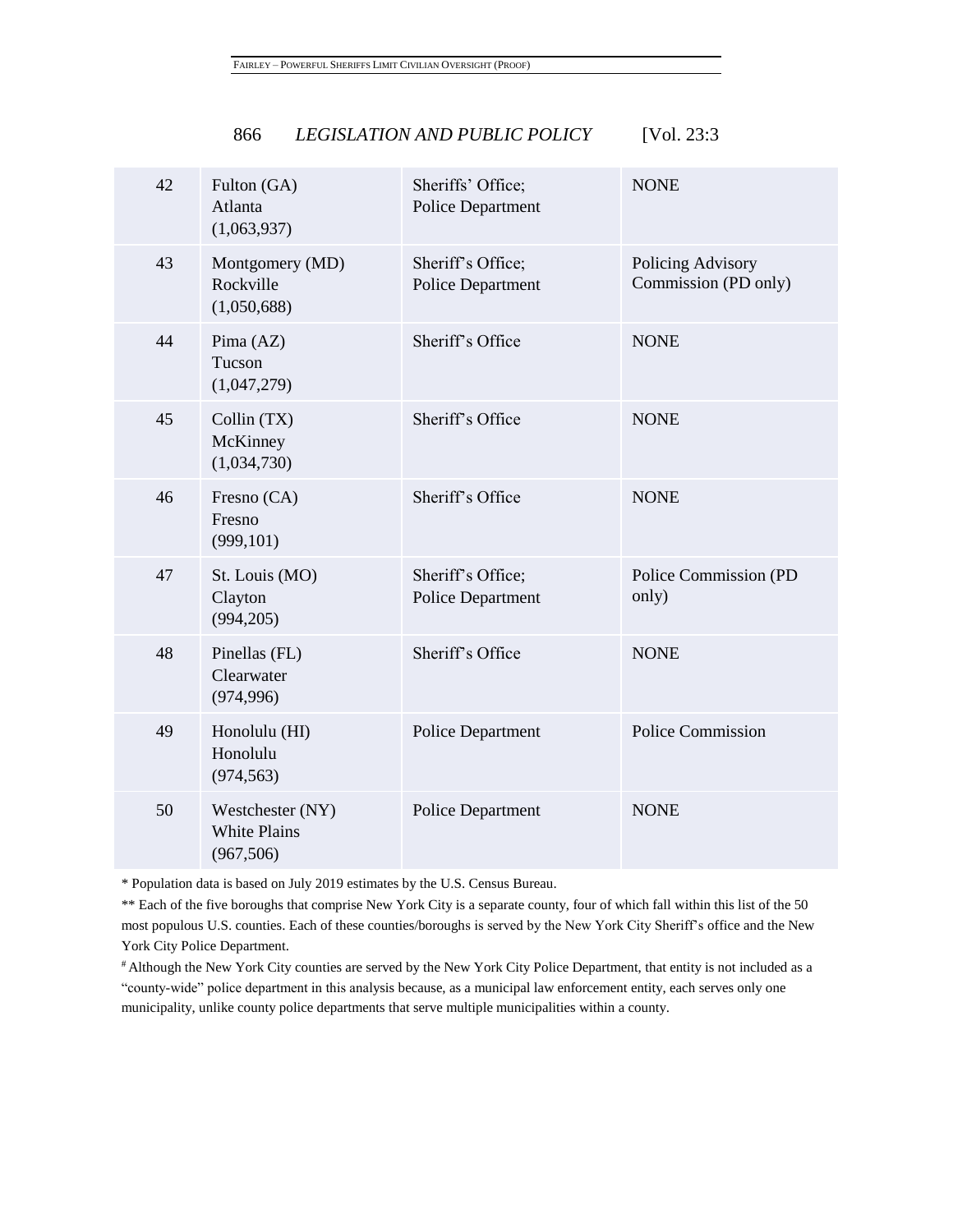| County/<br><b>Law Enforcement</b><br><b>Entity</b>        | <b>County Civilian</b><br><b>Oversight Entities</b>                                                                       | <b>County Seat/</b><br><b>Law Enforcement</b><br><b>Entity</b> | <b>City Civilian</b><br><b>Oversight Entity(ies)</b>                                                      |
|-----------------------------------------------------------|---------------------------------------------------------------------------------------------------------------------------|----------------------------------------------------------------|-----------------------------------------------------------------------------------------------------------|
| Clark (NV)<br>Las Vegas Metro<br><b>Police Department</b> | <b>Civilian Review Board</b>                                                                                              |                                                                | Same as County                                                                                            |
| Fairfax (VA)<br><b>County Police</b><br>Department        | <b>Independent Police</b><br>Auditor:<br>Police Civilian Review<br>Panel                                                  | <b>Fairfax Police</b><br>Department                            | None                                                                                                      |
| Honolulu (HI)<br><b>Police Department</b>                 | <b>Police Commission</b>                                                                                                  |                                                                | Same as County                                                                                            |
| King (WA)<br>Sheriff's Office                             | Office of Law<br>Enforcement Oversight;<br><b>Community Advisory</b><br>Committee for Law<br><b>Enforcement Oversight</b> | <b>Seattle Police</b><br>Department                            | Office of Police<br>Accountability;<br><b>Inspector General;</b><br><b>Community Police</b><br>Commission |
| Los Angeles (CA)<br>Sheriff's<br>Department               | Office of Inspector<br>General:<br>Civilian Oversight<br>Commission                                                       | Los Angeles Police<br>Department                               | Inspector General;<br>Police Commission;<br><b>Board of Rights</b>                                        |
| Miami-Dade (FL)<br>Sheriff's<br>Department                | <b>Independent Review</b><br>Panel                                                                                        | Miami Police<br>Department                                     | Civilian Investigative<br>Panel                                                                           |
| Montgomery (MD)<br>Police Department                      | Policing Advisory<br>Commission                                                                                           | <b>Rockville Police</b><br>Department                          | None                                                                                                      |
| Nassau (NY)<br>Sheriff's<br>Department                    | <b>Correctional Center</b><br><b>Board of Visitors</b>                                                                    | Same as County                                                 |                                                                                                           |
| Orange (CA)                                               | Office of Independent<br>Review                                                                                           | Santa Ana Police<br>Department                                 | None                                                                                                      |

# APPENDIX B: OVERLAP BETWEEN COUNTY AND CITY CIVILIAN OVERSIGHT